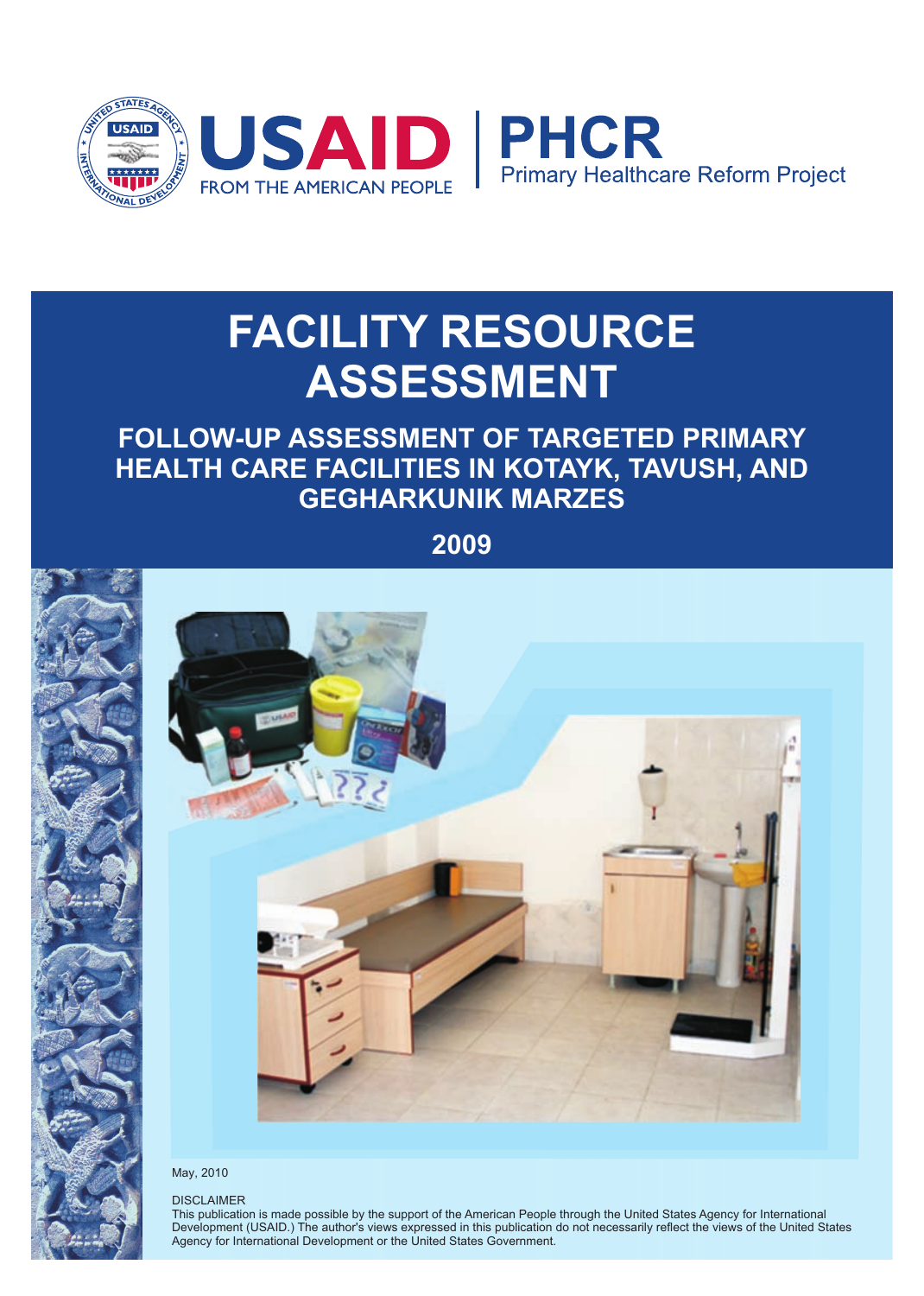# **FACILITY RESOURCE ASSESSMENT**

**FOLLOW-UP ASSESSMENT OF TARGETED PRIMARY HEALTH CARE FACILITIES IN KOTAYK, TAVUSH, AND GEGHARKUNIK MARZES** 

**2009**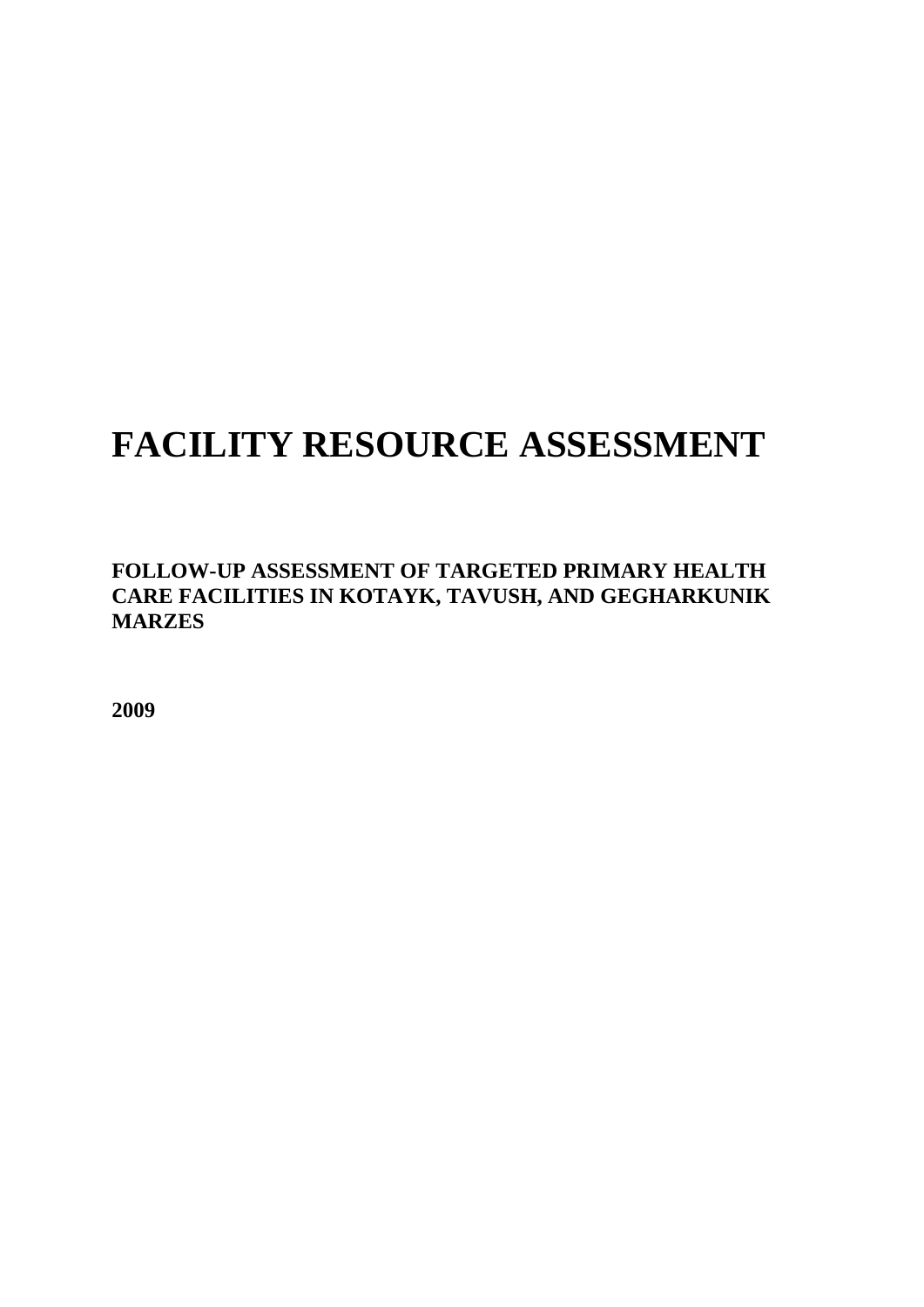## **Preface**

The Primary Healthcare Reform (PHCR) project is a nationwide five-year (2005-2010) program funded by the United States Agency for International Development (USAID) under a contract awarded to Cardno Emerging Markets USA, Ltd. (Cardno), formerly Emerging Markets Group, Ltd. in September 2005. The PHCR's primary objective is increased utilization of sustainable, high-quality primary healthcare services leading to the improved health of Armenian families. This objective is operationalized by supporting the Ministry of Health (MoH) to implement a package of six interventions that links policy reform with service delivery so that each informs the other generating synergistic effects. These six interventions address healthcare reforms and policy support (including renovation and equipping of facilities); open enrollment; family medicine; quality of care; healthcare finance; and public education, health promotion and disease prevention.

"What impact are these interventions having?" is a question frequently asked but less frequently funded. Fortunately, provision was made in the PHCR project to address the "impact" question. PHCR developed a set of six tools to monitor progress and evaluate results. Three of these tools are facility-based and are designed to assess changes through a pre-test and post-test methodology at 164 primary healthcare facilities and their referral facilities. Three other tools are population-based and are designed to assess changes for the whole of Armenia's population, using the same pre-test and post-test methodology.

This report summarizes the follow-up facility resource assessment of targeted primary healthcare facilities in Kotayk, Tavush, and Gegharkunik marzes (Zone 2). This follow-up assessment evaluates the project impact in Zone 2 through comparisons of selected facilitylevel physical and human resource indicators against the baseline dataset from 2007.

The Center for Health Services Research and Development of the American University of Armenia, one of the sub-contractors to Cardno, has primary responsibility for PHCR monitoring and evaluation. Dr. Anahit Demirchyan, Dr. Yelena Amirkhanyan, Dr. Varduhi Petrosyan, Dr. Michael Thompson, and Ms. Tsovinar Harutyunyan are the primary authors of this study. We would like to thank Dr. Hripsime Martirosyan and Ms. Nune Truzyan for their valuable contribution to all stages of the study. We would also like to thank our interviewers (primary healthcare physicians in the target marzes) for their data collection efforts and the facility heads who participated in the assessment. We are also grateful for the support received from the Ministry of Health and marz officials and the opportunity to collaborate in strengthening health services in Armenia.

We trust that the findings of this study will be of value in improving health outcomes through more informed decision-making. The report can be found on the PHCR website at www.phcr.am. Comments or questions on this study are welcome and should be sent to info@phcr.am.

Richard A. Yoder, PhD, MPH Chief of Party Primary Healthcare Reform Project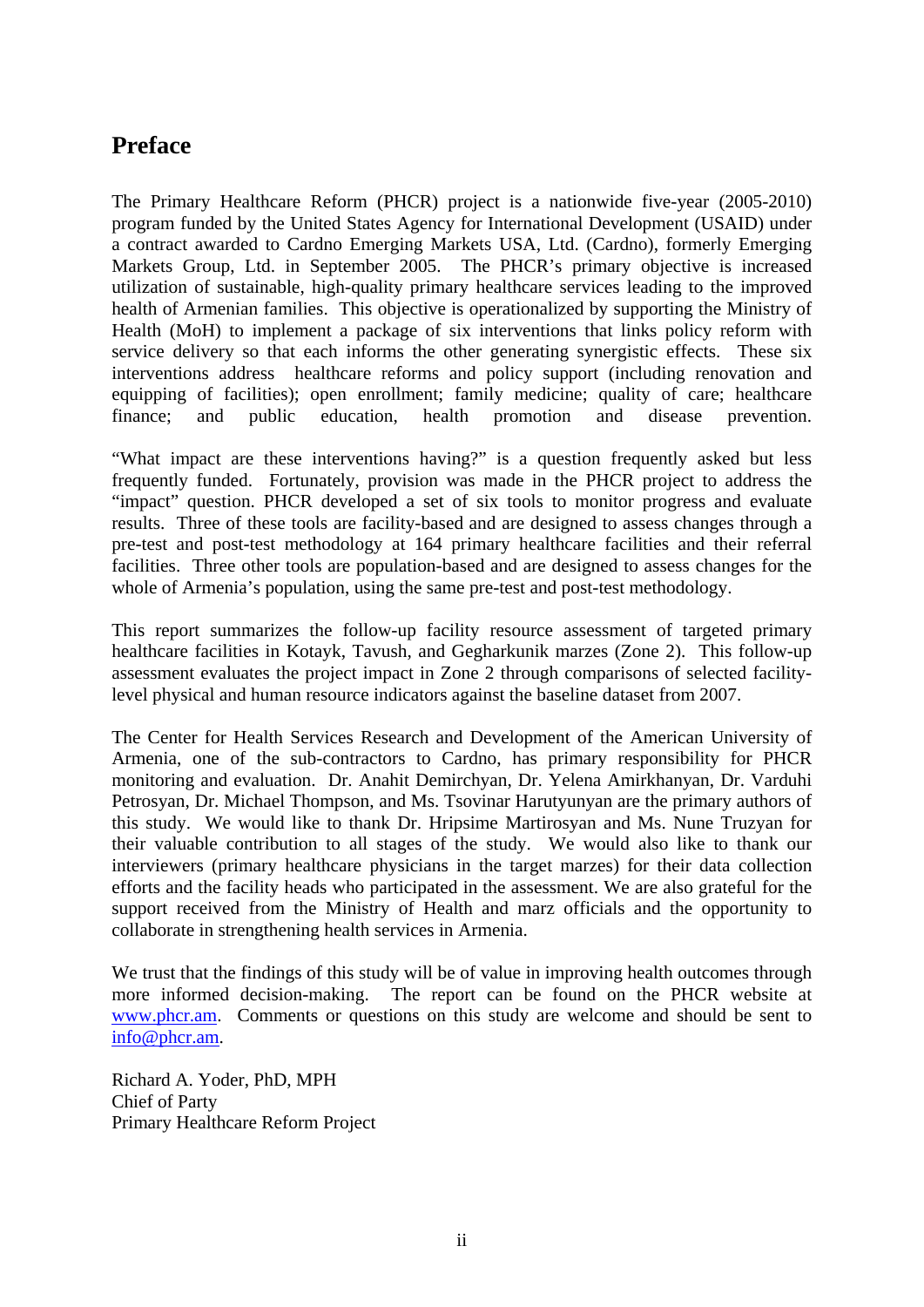# **Table of contents**

| In traditional. 1<br>1.                                                         |     |
|---------------------------------------------------------------------------------|-----|
| 2.                                                                              |     |
| 3.                                                                              |     |
|                                                                                 |     |
|                                                                                 |     |
|                                                                                 |     |
|                                                                                 |     |
|                                                                                 | .20 |
| Appendix 1. PHCR, Assessment Tool for Primary Healthcare Facilities 22          |     |
| Appendix 2. Lists of furniture & equipment provided to targeted facilities34    |     |
| Appendix 3. Per-facility summary scores for physical conditions, equipment $\&$ |     |
|                                                                                 | 35  |
|                                                                                 |     |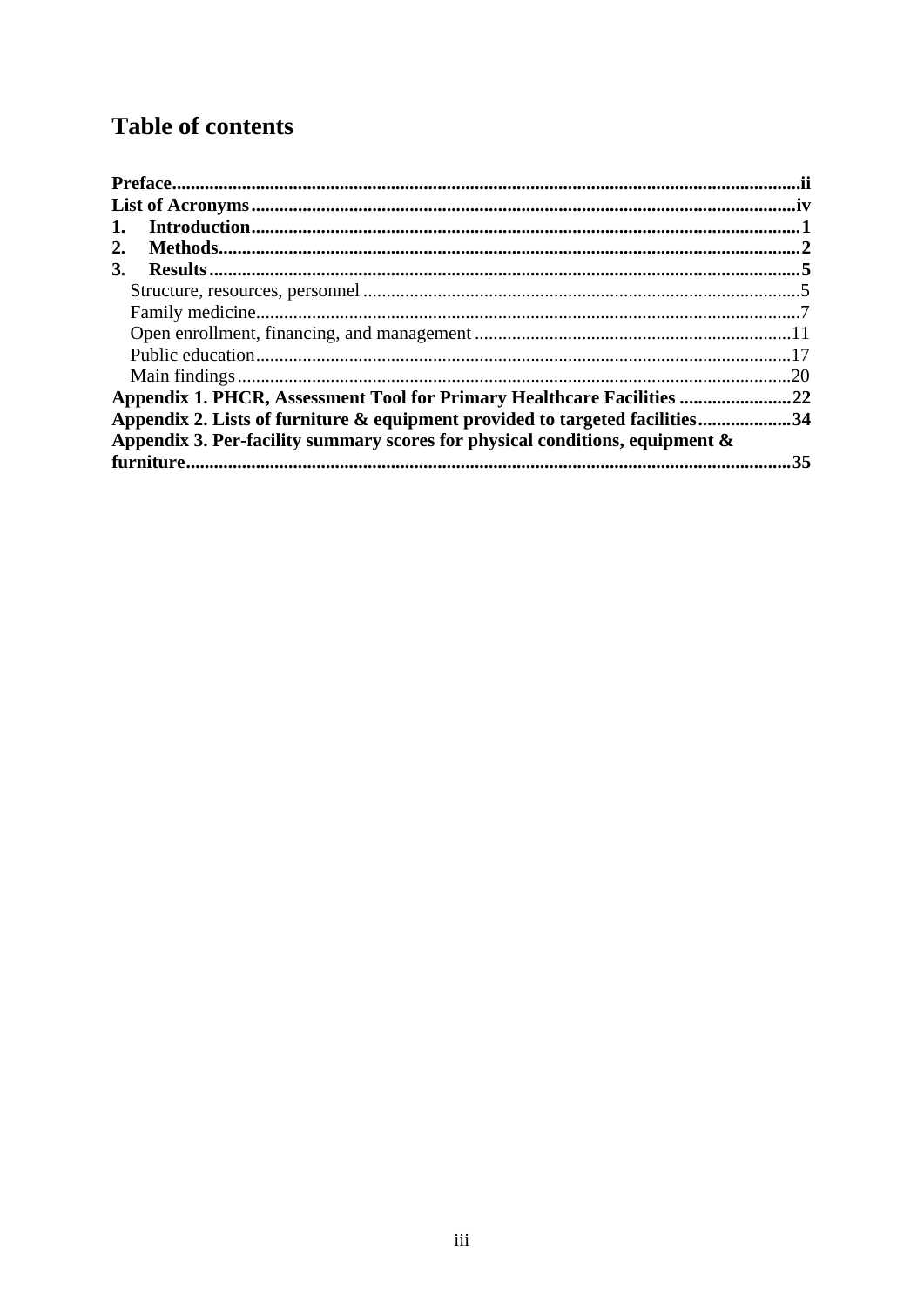# **List of Acronyms**

| <b>AUA</b>    | American University of Armenia                                            |
|---------------|---------------------------------------------------------------------------|
| <b>AIDS</b>   | <b>Acquired Immune Deficiency Syndrome</b>                                |
| ARCS          | <b>Armenian Red Cross Society</b>                                         |
| ARI           | <b>Acute Respiratory Illnesses</b>                                        |
| <b>ASTP</b>   | <b>Armenian Social Transition Program</b>                                 |
| <b>BBP</b>    | <b>Basic Benefits Package</b>                                             |
| <b>BMC</b>    | <b>Basic Medical College</b>                                              |
| <b>CHC</b>    | <b>Community Health Committee</b>                                         |
| <b>CHD</b>    | <b>Coronary Heart Disease</b>                                             |
| <b>CHSR</b>   | AUA Center for Health Services Research and Development                   |
| <b>DMTA</b>   | Drug and Medical Technology Agency                                        |
| <b>DOTs</b>   | Directly Observed Treatment Short Course                                  |
| <b>EBM</b>    | <b>Evidence-Based Medicine</b>                                            |
| FAP           | Rural Health Post (from Russian abbreviation)                             |
| FM            | <b>Family Medicine</b>                                                    |
| FN            | <b>Family Nursing</b>                                                     |
| GP            | <b>General Practice</b>                                                   |
| HC            | <b>Health Center</b>                                                      |
| <b>HIV</b>    | Human Immunodeficiency Virus                                              |
| <b>ICCO</b>   | International Child's Care Organization                                   |
| <b>IIZDW</b>  | Institute of International Cooperation of the Consortium of German People |
| <b>IMCI</b>   | <b>Integrated Management of Childhood Illnesses</b>                       |
| <b>IRD</b>    | <b>International Relief and Development</b>                               |
| JMF           | Jinishian Memorial Foundation                                             |
| MA            | <b>Medical Ambulatory</b>                                                 |
| M&E           | Monitoring and Evaluation                                                 |
| <b>MOH</b>    | Ministry of Health                                                        |
| <b>MSF</b>    | <b>Medicines sans Frontiers</b>                                           |
| <b>NIH</b>    | National Institute of Health                                              |
| <b>NOVA</b>   | Strengthening Reproductive and Child Health Care Services in Rural Areas  |
|               | (from Armenian abbreviation)                                              |
| <b>OSI</b>    | <b>Open Society Institute</b>                                             |
| PC            | Polyclinic                                                                |
| <b>PHC</b>    | Primary Health Care                                                       |
| <b>PHCR</b>   | Primary Health Care Reform                                                |
| <b>PMP</b>    | Performance Management Plan                                               |
| RA            | Republic of Armenia                                                       |
| <b>SHA</b>    | <b>State Health Agency</b>                                                |
| <b>STDs</b>   | <b>Sexually Transmitted Diseases</b>                                      |
| <b>SVA</b>    | Rural Medical Ambulatory (from Russian abbreviation)                      |
| TB            | Tuberculosis                                                              |
| <b>UMCOR</b>  | United Methodist Committee of Relief                                      |
| <b>UN</b>     | <b>United Nations</b>                                                     |
| <b>UNICEF</b> | United Nations Children's Fund                                            |
| <b>USAID</b>  | United States Agency for International Development                        |
| <b>WB</b>     | World Bank                                                                |
| <b>WHO</b>    | World Health Organization                                                 |
| <b>WV</b>     | <b>World Vision</b>                                                       |
| <b>YSMU</b>   | Yerevan State Medical University                                          |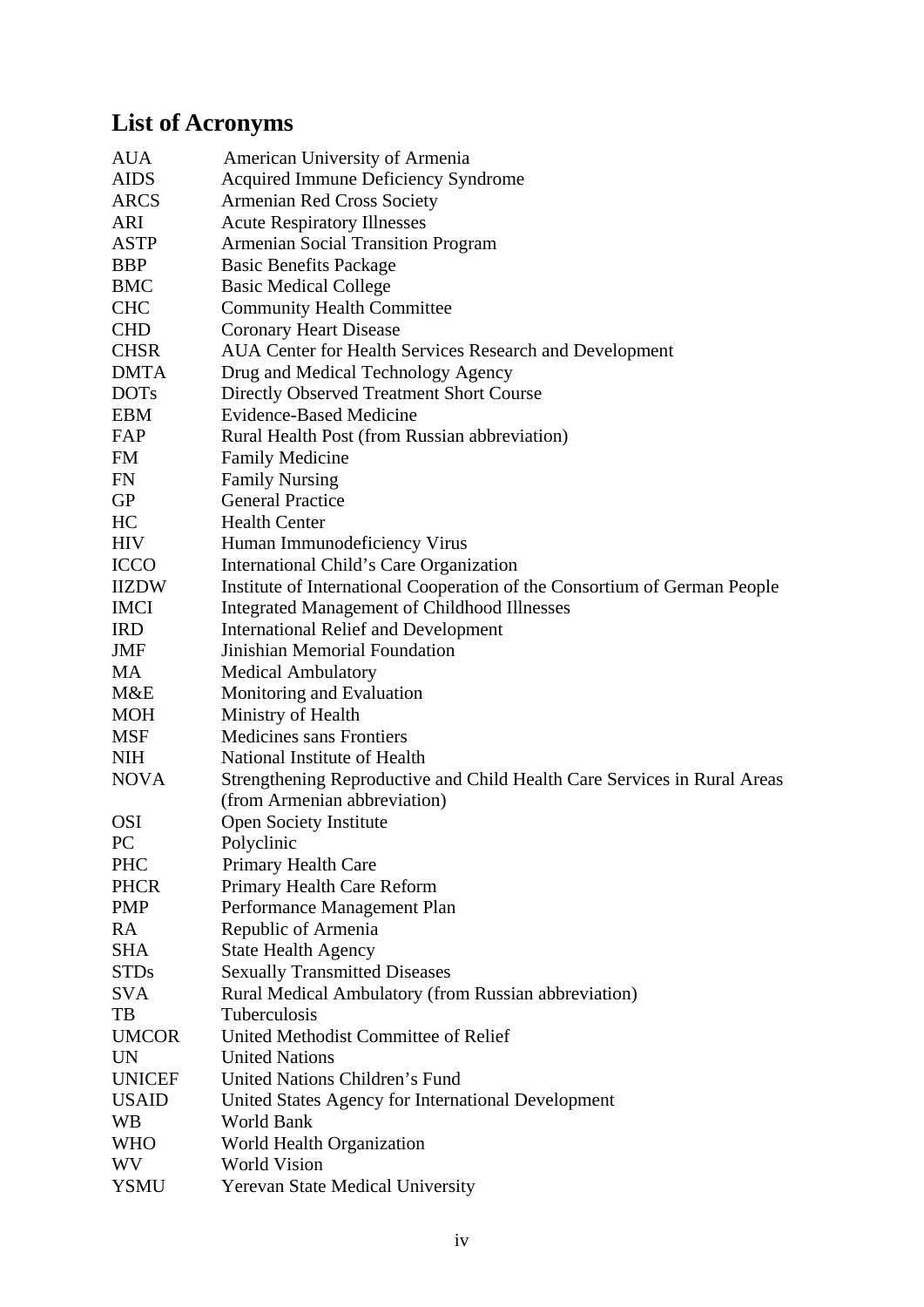# **1. Introduction**

**1.1 PHCR Project Overview:** The United States Agency for International Development (USAID) awarded Cardno Emerging Markets USA, Ltd. (Cardno), formerly Emerging Markets Group, Ltd., an international consulting firm, a five-year contract to run the Primary Health Care Reform (PHCR) Project in Armenia. The primary goal of the Project is to improve population access to quality primary healthcare services through strengthening Primary Health Care (PHC) facilities and family medicine providers, on one hand, and improving public health awareness, health-seeking behavior, and competent demand for PHC services, on the other. The six main components of PHCR project are run in partnership with IntraHealth International Inc., American University of Armenia, and Overseas Strategic Consulting, Ltd., and include the following activities:

- o **Expansion of Reforms:** assisting the Government in establishing a supportive regulatory environment for the advancement of reforms; renovating and equipping PHC facilities nationwide; designing and delivering training to facility management
- o **Family Medicine:** developing up-to-date curricula and training materials for continuous medical education; creating free-standing family medicine group practices; providing training to family physicians and nurses
- o **Open Enrollment:** introducing the open enrollment principle in the Armenian healthcare sector to promote customer-oriented services by fostering competition among providers
- o **Quality of Care:** improving the quality of care by introducing state-of-the-art quality standards and quality assurance procedures
- o **Healthcare Finance:** increasing the transparency and efficiency of the distribution of healthcare funds through improved service costing and performance-based contracting practices; enhancing accountability at the facility level; facilitating the use of National Health **Accounts**
- o **Public Education:** enhancing awareness about PHC services offered; improving understanding of open enrollment and acceptance of family medicine providers; promoting healthy lifestyle and health-seeking behavior.

The project utilizes a regional scale-up approach, which allows for the zonal expansion of the reforms throughout the country over the life of the project. While applying this approach, the project primarily focuses on upgrading physical conditions and enhancing delivery of care in selected facilities in each zone, overall targeting approximately three hundred facilities throughout Armenia. The project targeted Kotayk, Tavush, and Gegharkunik marzes from 2007 to 2008.

The project conducted several activities in its target facilities, including renovation, furnishing, and provision of equipment, as well as training of medical and administrative staff in family medicine, quality of care, management, financing/accounting, implementation of software for accounting and open enrollment. Selected communities served by the targeted facilities also became targets, particularly, for the public education component of the PHCR project in terms of getting involved in establishing and running Community Health Committees, utilizing small grant projects. However, not all selected facilities were targeted for all types of activities: the PHCR project implemented different sets of activities in different facilities, based on local needs and priorities.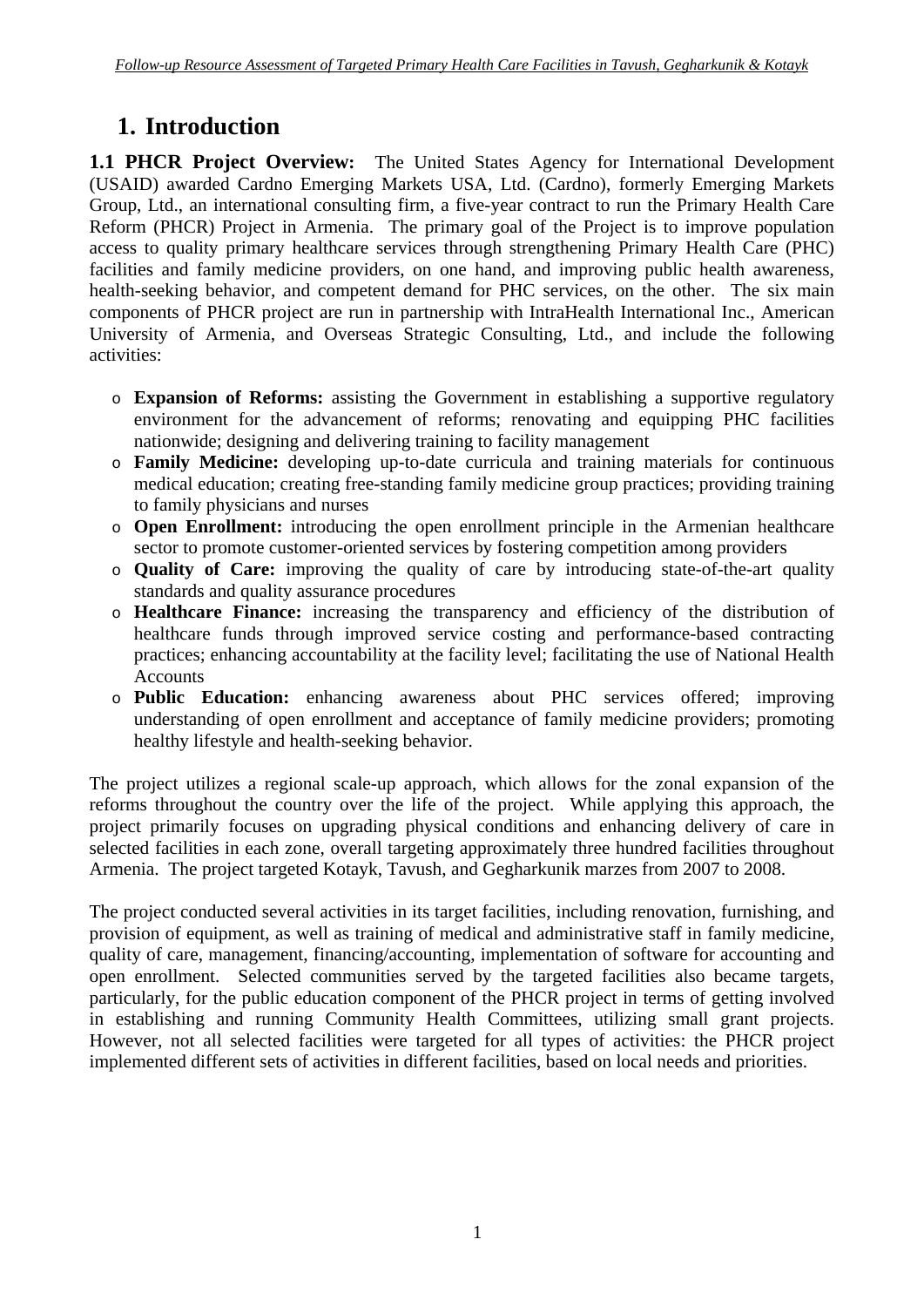**1.2 PHCR Project Monitoring & Evaluation Plan:** The following assessments are being conducted throughout the project to monitor its implementation and evaluate its impact:

1) Baseline assessments, including:

Facility level assessments in target facilities at the start of the project activities in each marz. These include: 1) Facility resource assessment covering structural indicators for all project components, with some of them being Performance Management Plan (PMP) indicators; 2) Facility performance assessment covering performance of facility and providers which could serve as a basis for measuring improvement in quality of care; Population-based assessments. These include: 1) Client satisfaction survey; 2) KAP survey covering the health information topics provided to selected communities by the PHCR project through Community Health Committees (CHC); 3) Countrywide household health survey covering main health outcome measures of the population including perceived health status, health dynamics, use of early diagnostics and preventive services, accessibility and perceived quality of care, and exposure to/attitude towards activities implemented by the PHCR project.

2) Intermediate and final assessments, including:

Repeating the facility level assessments mentioned above upon completion of the project activities in target facilities of each marz.

Repeating the population-based assessments upon completion of the project activities in target marzes (for client satisfaction and KAP surveys) and countrywide (for the household health survey) covering all the areas mentioned in the baseline surveys.<sup>1</sup>

This report summarizes the data on follow-up facility resource assessment conducted in facilities targeted by the PHCR project in Kotayk, Tavush, and Gegharkunik marzes. This assessment evaluates the project's impact on targeted PHC facilities in the second zone.

# **2. Methods**

 $\overline{a}$ 

The PHCR Project staff and corresponding marz health department staff jointly selected target facilities in Kotayk, Tavush, and Gegharkunik marzes (Zone 2), where the project activities were implemented from 2007 through 2008. PHCR implemented the following activities in the targeted facilities and their communities:

- 1) Renovation of PHC facilities
- 2) Provision of basic furniture, medical equipment and supplies
- 3) Training of rural nurses in family and community nursing
- 4) Establishment of Community Health Committees (CHCs) in rural communities to provide preventive and promotional health education to the members of communities
- 5) Distribution of health education materials (including TV and radio announcements, posters, and leaflets) to boost awareness of PHC reforms and services and selected health issues
- 6) Training of referral facility managers in PHC reforms, strategic planning, financial management, human resource management, labor legislation, and quality of care basics
- 7) Training of referral facility chief accountants and accountants in accounting standards, cost accounting, tax legislation, and in use of computerized accounting software.

<sup>&</sup>lt;sup>1</sup> Because of financial constraints, the final assessments planned for the fifth year of PHCR project were not conducted.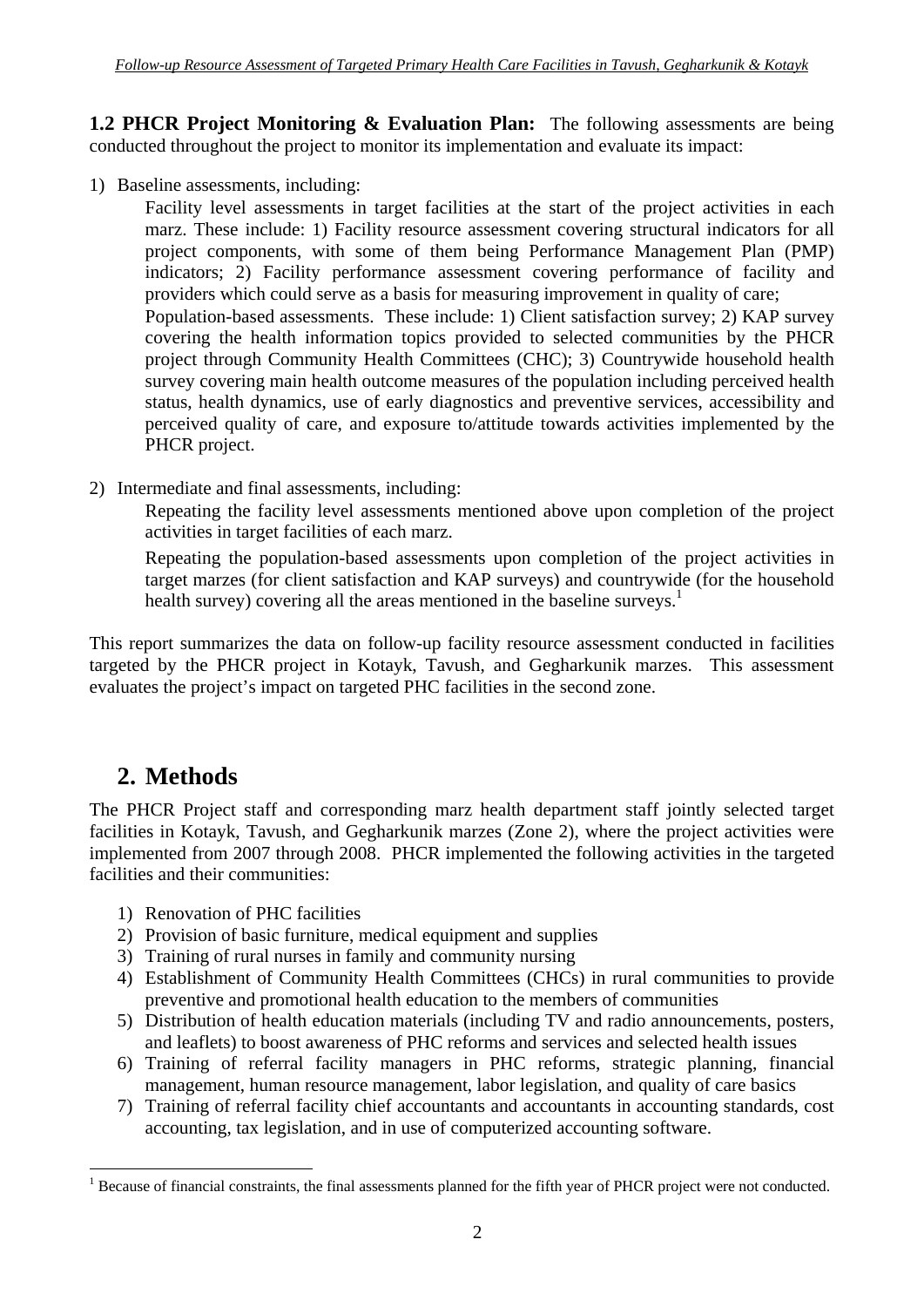During 2007-2009, the PHCR Project also implemented several nationwide activities. These activities addressed efforts to shift to an open enrollment-based PHC model and to strengthen the financing of the facilities through performance-based payment and enrollment-based financing. Activities included providing requisite hardware and software to all referral-level PHC facilities (medical ambulatories (MAs), health centers (HCs), and polyclinics (PCs)) and trainings of the relevant staff (e.g., operators and accountants).

The PHCR Monitoring and Evaluation (M&E) team conducted two types of assessments in the selected facilities: facility resource assessment and facility/provider performance assessment.

**Facility resource assessment instrument**. The same instrument used to conduct the baseline resource assessment of the targeted and referral facilities in Zone 2 was utilized at the follow-up assessment (with slight modifications, Appendix 1).

The Facility resource assessment instrument addressed the following domains:

Facility status and resources, including staff, rooms, renovation status, water supply and sewage system, electricity and heating, equipment and furniture Status in PHCR Project focal areas, including resources and potential for family medicine, quality of care, open enrollment, financing/management, and public education

Selected health indicators of the population served.

**Sample.** A total of 56 PHC facilities were assessed at the baseline assessment in 2007. Two sites (Aghberk FAP and its referral site: Shorja MA) were dropped following the baseline assessment because of being excluded from the project target sites and a new site was added as a target site (Nor Yerznka MA in Kotayk marz). Thus, 55 facilities were assessed in April-June 2009 (30 facilities in Kotayk marz, 13 in Tavush, and 12 in Gegharkunik) but only 54 facilities were included in a paired pre-post analysis. Table 1 presents the list of target and referral facilities in Kotayk, Tavush, and Gegharkunik marzes included in this assessment.

Logistics. During a two-day workshop, the M&E team trained interviewers to consistently and effectively implement the facility resource assessment and facility/provider performance assessment survey protocols. Two interviewers in Kotayk marz, two in Gegharkunik, and one in Tavush (all local physicians who had also implemented the baseline assessment) were (re)trained to conduct the assessments. Locally hired drivers took the interviewers to the selected facilities. The fieldwork lasted approximately five weeks (April-June 2009). The M&E team conducted periodic spot-checks of the interview process to assure compliance with the survey protocol.

**Analysis.** The data entry team of the Center for Health Services Research and Development (CHSR), American University of Armenia (AUA) coded responses into computer databases using SPSS 11.0 software. The M&E team used the paired sample t-test (continuous data) and the Wilcoxon Signed Ranks Test (proportions) to evaluate pre-post comparisons.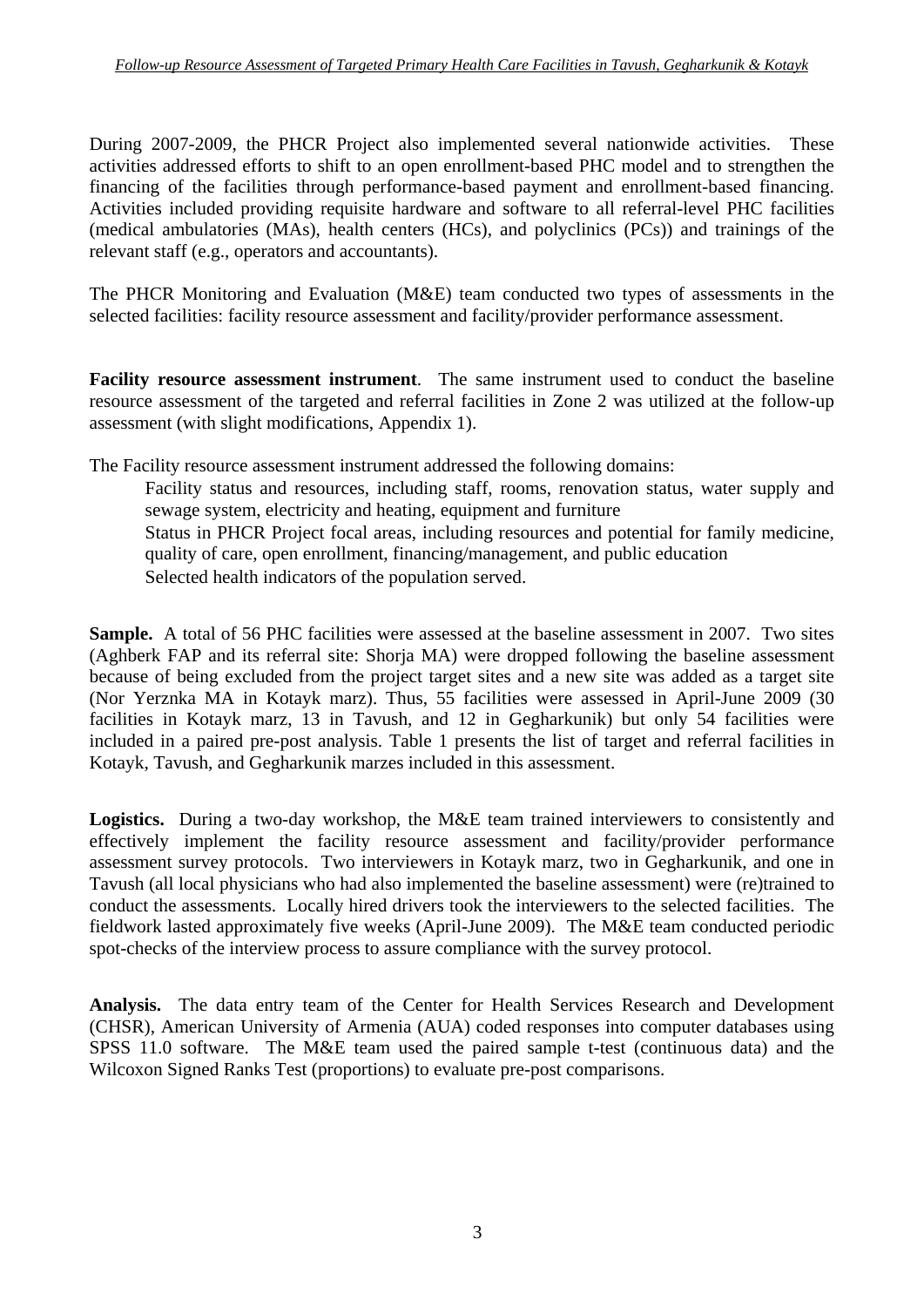|     | <b>Renovated facilities</b><br><b>Referral facilities for renovated FAPs</b> |     |                           |  |  |  |
|-----|------------------------------------------------------------------------------|-----|---------------------------|--|--|--|
|     | Kotayk marz                                                                  |     |                           |  |  |  |
| 1.  | Getamej FAP                                                                  | 17. | Nor Hachn PC              |  |  |  |
| 2.  | Goght FAP                                                                    | 18. | Garni HC                  |  |  |  |
| 3.  | Jraber FAP                                                                   | 19. | Mayakovski MA             |  |  |  |
| 4.  | Kamaris FAP                                                                  | 20. | Geghashen MA              |  |  |  |
| 5.  | Katnaghbyur FAP                                                              | 21. | Aramus MA                 |  |  |  |
| 6.  | Ptghni FAP                                                                   | 22. | Verin Ptghni MA           |  |  |  |
| 7.  | Nor Gyugh FAP                                                                | 23. | Kotayk MA                 |  |  |  |
| 8.  | <b>Nurnus FAP</b>                                                            | 24. | Byureghavan PC            |  |  |  |
| 9.  | <b>Radiostation FAP</b>                                                      | 25. | <b>Balahovit MA</b>       |  |  |  |
| 10. | Saralanj FAP                                                                 | 26. | Aragyugh MA*              |  |  |  |
| 11. | Sevaberd FAP                                                                 | 27. | Zar MA*                   |  |  |  |
| 12. | Teghenik FAP                                                                 | 28. | Argel HC                  |  |  |  |
| 13. | Zoravan FAP                                                                  |     |                           |  |  |  |
| 14. | Zovashen FAP                                                                 | 29. | Kaputan MA*               |  |  |  |
| 15. | Zovk FAP                                                                     | 30. | Dzoraghbyur MA            |  |  |  |
| 16. | Nor Yerznka $MA2$                                                            |     |                           |  |  |  |
|     | <b>Tavush marz</b>                                                           |     |                           |  |  |  |
| 1.  | <b>Gosh FAP</b>                                                              | 10. | Haghartsin MA             |  |  |  |
| 2.  | Nerkin Gosh FAP                                                              |     |                           |  |  |  |
| 3.  | <b>Hovk FAP</b>                                                              | 11. | Idjevan Mother & Child PC |  |  |  |
| 4.  | <b>Lusahovit FAP</b>                                                         | 12. | Khashtarak MA             |  |  |  |
| 5.  | <b>Tovuz FAP</b>                                                             |     |                           |  |  |  |
| 6.  | V. Karmir Aghbyur FAP                                                        |     |                           |  |  |  |
| 7.  | V. Tsaghkavan FAP                                                            | 13. | Paravaqar MA              |  |  |  |
| 8.  | Varagavan FAP                                                                |     |                           |  |  |  |
| 9.  | Zorakan MA                                                                   |     |                           |  |  |  |
|     | Gegharkunik marz                                                             |     |                           |  |  |  |
| 1.  | Getik FAP                                                                    |     |                           |  |  |  |
| 2.  | Akhpradzor FAP                                                               | 9.  | <b>Tsovak MA</b>          |  |  |  |
| 3.  | Makenis FAP                                                                  |     |                           |  |  |  |
| 4.  | Chkalovka FAP                                                                | 10. | Sevan PC                  |  |  |  |
| 5.  | Gagarin FAP                                                                  |     |                           |  |  |  |
| 6.  | Djaghatsadzor FAP                                                            | 11. | Vardenis PC               |  |  |  |
| 7.  | Norabak FAP                                                                  |     |                           |  |  |  |
| 8.  | Zovaber FAP                                                                  | 12. | Ddmashen MA               |  |  |  |
|     | * Referral facility that was also renovated by PHCR Project                  |     |                           |  |  |  |

## **Table 1. PHCR Project target facilities in Kotayk, Tavush, and Gegharkunik marzes**

<sup>&</sup>lt;sup>2</sup> Nor Yerznka MA was included in the list of target facilities (and renovated) after the baseline data collection in Zone 2 was completed and the data analyzed.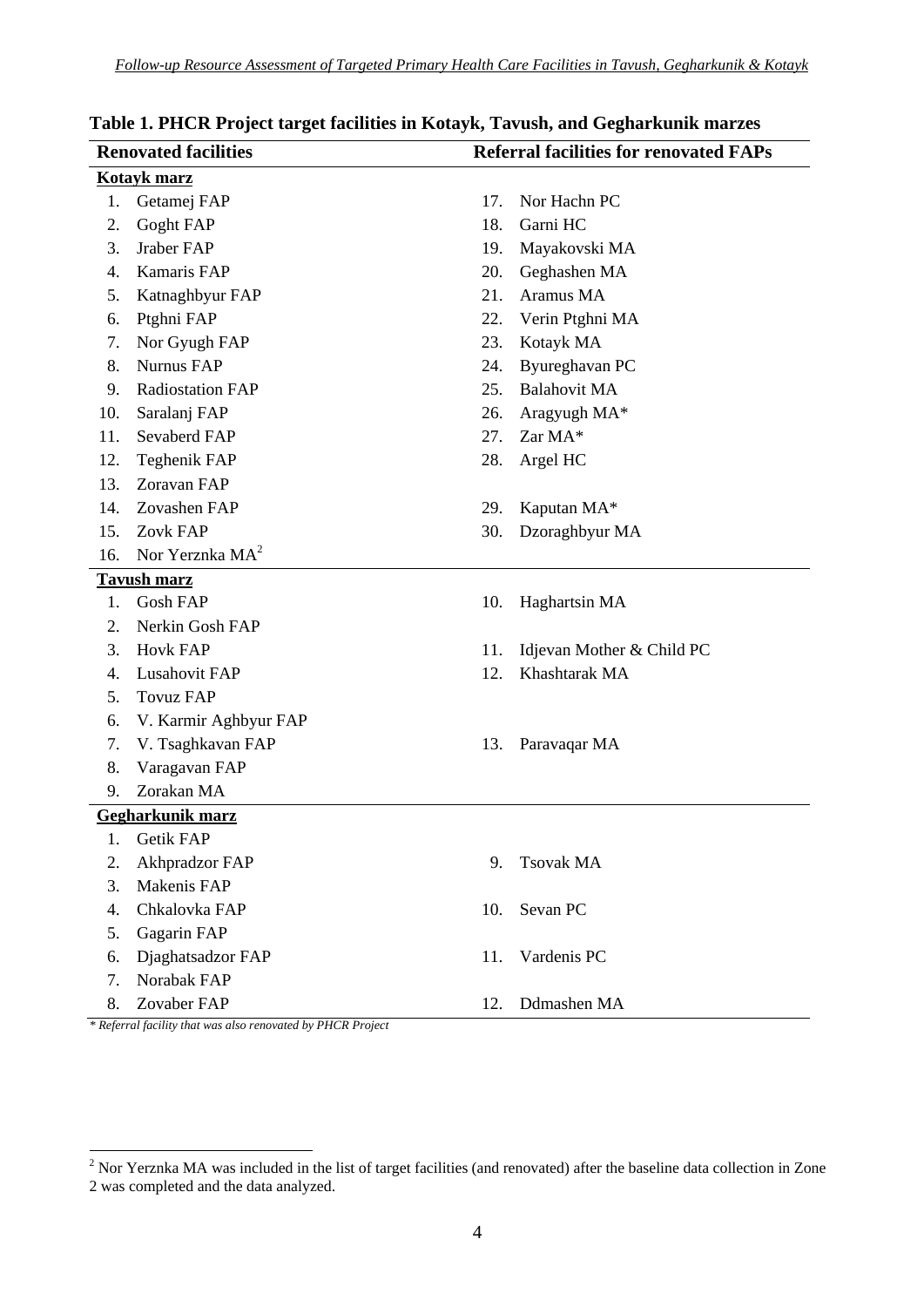## **3. Results**

The PHCR Project renovated 15 FAPs and four ambulatories in Kotayk marz, eight FAPs and one ambulatory in Tavush marz, and eight FAPs in Gegharkunik marz. Renovated facilities also received furniture, medical equipment (see Appendix 2) and public educational materials (covering the topics on family medicine, open enrollment, and BBP, healthy bones, diabetes, hypertension, child care and nutrition, urinary tract infections, tuberculosis, prevention of sexually transmitted diseases, and reproductive health). In addition, one nurse per each FAP received training in Family and Community Nursing (a 6.5-month certification course) and the PHCR Project established Community Health Committees in all target communities (see Table 1).

PHCR Project interventions in referral-level PHC facilities (MAs, HCs, and PCs) included staff training on financing, management, quality assurance<sup>3</sup>, and clinical topics, introduction of computerized accounting and open enrollment systems, and provision of medical equipment.

This chapter presents the results of the 2009 follow-up facility resources assessment (including both material and human resources) in Zone 2 marzes compared to the 2007 baseline assessment conducted prior to the PHCR Project launch.

## **Structure, resources, personnel**

**Staff**: At follow-up, the mean number of employees was 1.5 for FAPs, 8.9 for MAs, 38.5 for HCs, and 75.6 for PCs. While the staffing levels were not significantly different from that at baseline, MAs showed a slight increase in total mean number of employees (from 7.8 to 8.9). The mean number of nurses and doctors providing PHC services in the assessed facilities also remained unchanged. Significant changes occurred in the number of family nurses employed in FAPs (absolute numbers: from 2 to 26, mean number: from 0.06 to 0.84,  $p^4$ =0.000) and in the number of family physicians employed in the referral level PHC facilities (absolute numbers: from 30 to 58, mean number: from 1.30 to 2.52, p=0.009). The number of family nurses employed in all facilities also increased significantly (absolute numbers: from 33 to 88, mean number: from 0.61 to 1.63, p=0.000) (Table 2).

|      | Family<br>physicians* | <b>GPs</b> and<br>therapeutists | Pediatri-<br>cians | <b>Midwives</b><br>& | <b>Therapeutic Family</b><br>& pediatric | nurses* | Total<br>physicians | Total<br>nurses |
|------|-----------------------|---------------------------------|--------------------|----------------------|------------------------------------------|---------|---------------------|-----------------|
|      |                       |                                 |                    | feldshers            | nurses                                   |         |                     |                 |
| 2007 | 30                    | 26                              |                    | 43                   | 127                                      |         | 79                  | 202             |
| 2009 | 58                    |                                 |                    | 38                   | 89                                       | 88      |                     | 212             |
| .    |                       |                                 |                    |                      |                                          |         |                     |                 |

|  |  | Table 2. Total number of PHC providers in the assessed facilities by training/specialization |
|--|--|----------------------------------------------------------------------------------------------|
|--|--|----------------------------------------------------------------------------------------------|

 $*p<0.05$ 

**Physical Conditions.** Based on the following criteria the M&E team constructed a cumulative score reflecting the physical condition of the facilities: examination/procedure room size, lighting,

 $\overline{a}$ <sup>3</sup> PHCR Project conducted trainings on quality assurance (first phase, which includes Quality Improvement Board establishment, facility self-assessment and tracking of 10 quality indicators) in Zone 2 larger referral facilities (Geghashen and Haghartsin MAs; Garni HC; Sevan, Vardenis, Byureghavan, Nor Hachn, and Ijevan Mother & Child PCs) during April 2009.

<sup>&</sup>lt;sup>4</sup> P-value is a measure of statistical significance. It represents the probability that a difference between groups happened by chance. A lower P-value for any difference in outcomes indicates a lower probability that the difference was a result of chance. Results with a low P value are considered statistically significant. For example, a p-value of  $0.01$  (p = 0.01) means there is a 1 in 100 chance the result occurred by chance. For most social science research, a pvalue of 0.05 or less is considered acceptable.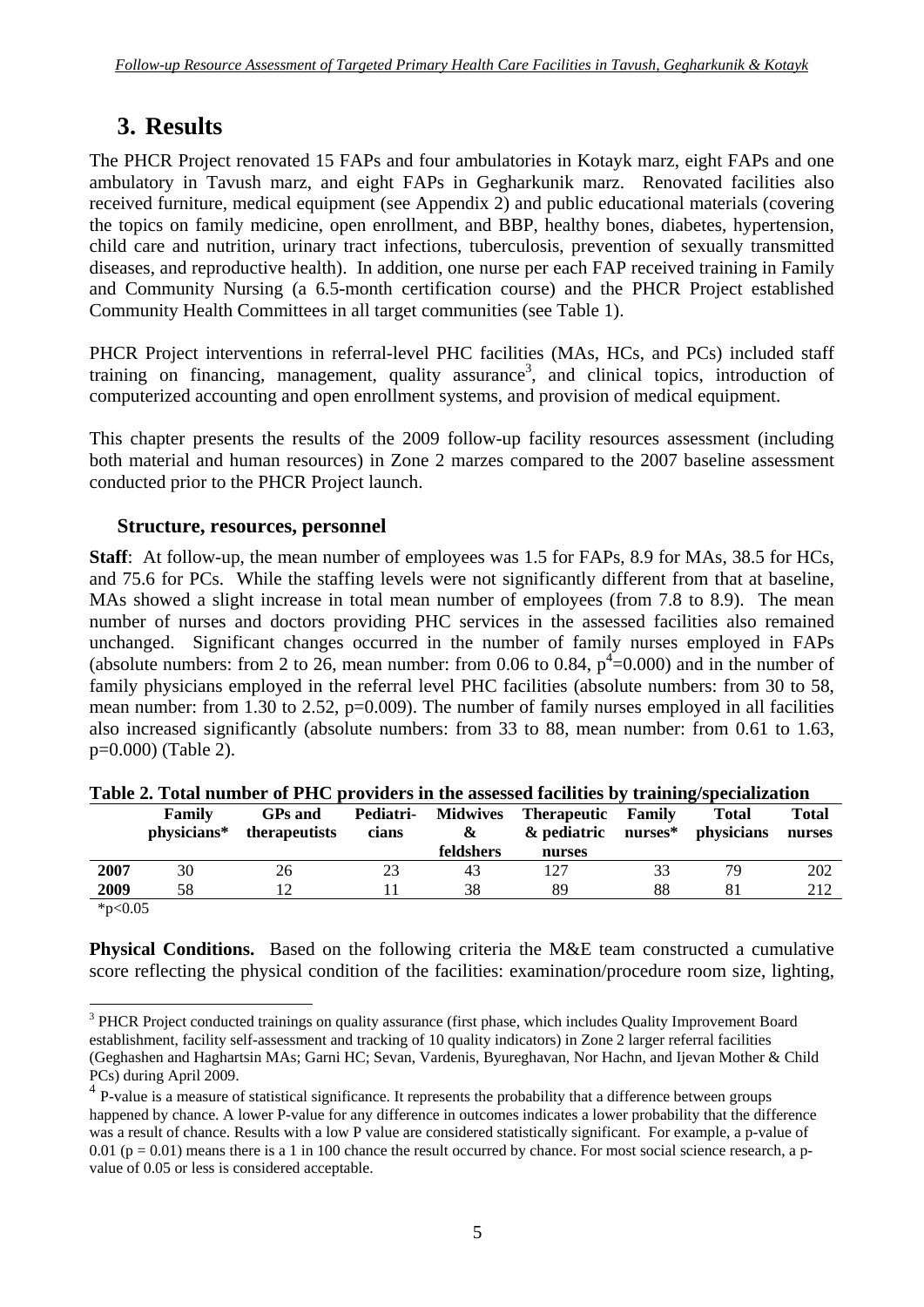and renovation status. For room size, a full score of 1 was assigned if the room was at least 4\*3 meters, its renovation status was subjectively assessed as satisfactory, and lighting was deemed appropriate (e.g., the room had window(s) with a glass surface not less than a tenth of the room's area) in at least one room in a FAP or at least one room per PHC doctor in a referral-level facility. If the criteria had been partially met and the renovation status was satisfactory, a half score was assigned. Zero was assigned if the facility needed renovation.

For all the assessed facilities, the mean cumulative score for physical conditions was 0.28 at baseline and 0.89 at follow-up (p=0.000). This increase was particularly evident for FAPs (from 0.16 to 0.97). For MAs, the observed increase in physical condition score was also significant (from 0.50 to 0.94,  $p=0.004$ ). A slight (insignificant) increase was observed for HCs and PCs (from 0.29 to 0.43). Appendix 3 provides the per-facility summary of renovation scores.

**Water supply/sewage system**. At baseline, 75.9% of the assessed facilities (of which, 90.3% of FAPs and 68.8% of MAs) had no piped water supply. This proportion significantly ( $p=0.035$ ) decreased at follow-up: no piped water supply was documented in 63.0% of the facilities (of which, 87.1% of FAPs and 43.8% of MAs). The mean daily duration of water supply was 4.9 hours in 2007 and 6.9 hours in 2009 among all facilities. This difference, however, was not statistically significant (p=0.131). In facilities with piped water supply (n=13 at baseline and n=20 at followup), the mean daily duration of the water supply was 20.5 hours (range: 1.0-24.0) at baseline and 18.7 hours (range: 2.0-24.0) at follow-up. Among the 31 FAPs, only 3 (9.7%) reported having running water in 2007 and 4 (12.9%) in 2009. The number of facilities with swage system increased slightly after the baseline: from 17 (31.5%) to 19 (35.2%). The proportion of FAPs with sewage system was 9.7% (3) at baseline and 12.9% (4) at follow-up.

Of the 31 FAPs, only two had a functioning toilet, one  $-$  a functioning pit latrine and none  $-$  a shower facility at baseline. The situation was almost the same at follow-up with two FAPs having functioning toilets and two functioning pit latrines.

Of the 23 referral-level facilities (MAs, HCs, and PCs), nine had no functioning toilet, pit latrine, or shower at baseline. At follow-up, the number of such facilities decreased to 6 (Mayakovski, Verin Ptghni, Aragyugh, Zar, and Kaputan MAs in Kotayk marz and Pravaqar MA in Tavush marz). The mean per facility number of functioning toilets/pit latrines in referral-level facilities was 1.6 in 2007 and 1.7 in 2009 (the difference is statistically insignificant). No facility had a functioning shower at baseline and only one (Khashtarak MA in Tavush marz) had it at follow-up.

**Electricity and heating.** Twenty-four hour electricity was available at 17 FAPs (54.8%) in 2007. This number increased in 2009 to 28 FAPs (90.3%). The difference was statistically significant (p=0.005). However, three FAPs (Gosh and Nerqin Gosh in Tavush and Tegheniq in Kotayk marz) reported no electricity supply at follow-up.

At baseline, 12 facilities (all FAPs) reported having no heating during winter. At follow-up, this number decreased to two (Tegheniq FAP in Kotayk and Gosh FAP in Tavush). The decrease was statistically significant ( $p=0.008$ ). The mean number of rooms heated during winter was 4.3 in 2007 and 5.5 in 2009. This pattern was true for all facility types: from 0.7 to 1.1 for FAPs  $(p=0.019)$ , from 2.3 to 5.1 for MAs  $(p=0.023)$ , from 25.0 to 26.0 for PCs and HCs. FAPs primarily used portable electric heaters at follow-up, reflecting a decrease in usage of room heaters with flue. In referral-level facilities, hot water systems were widely used (in 43.8% of MAs and 71.4% of HCs/PCs) replacing portable electric heaters.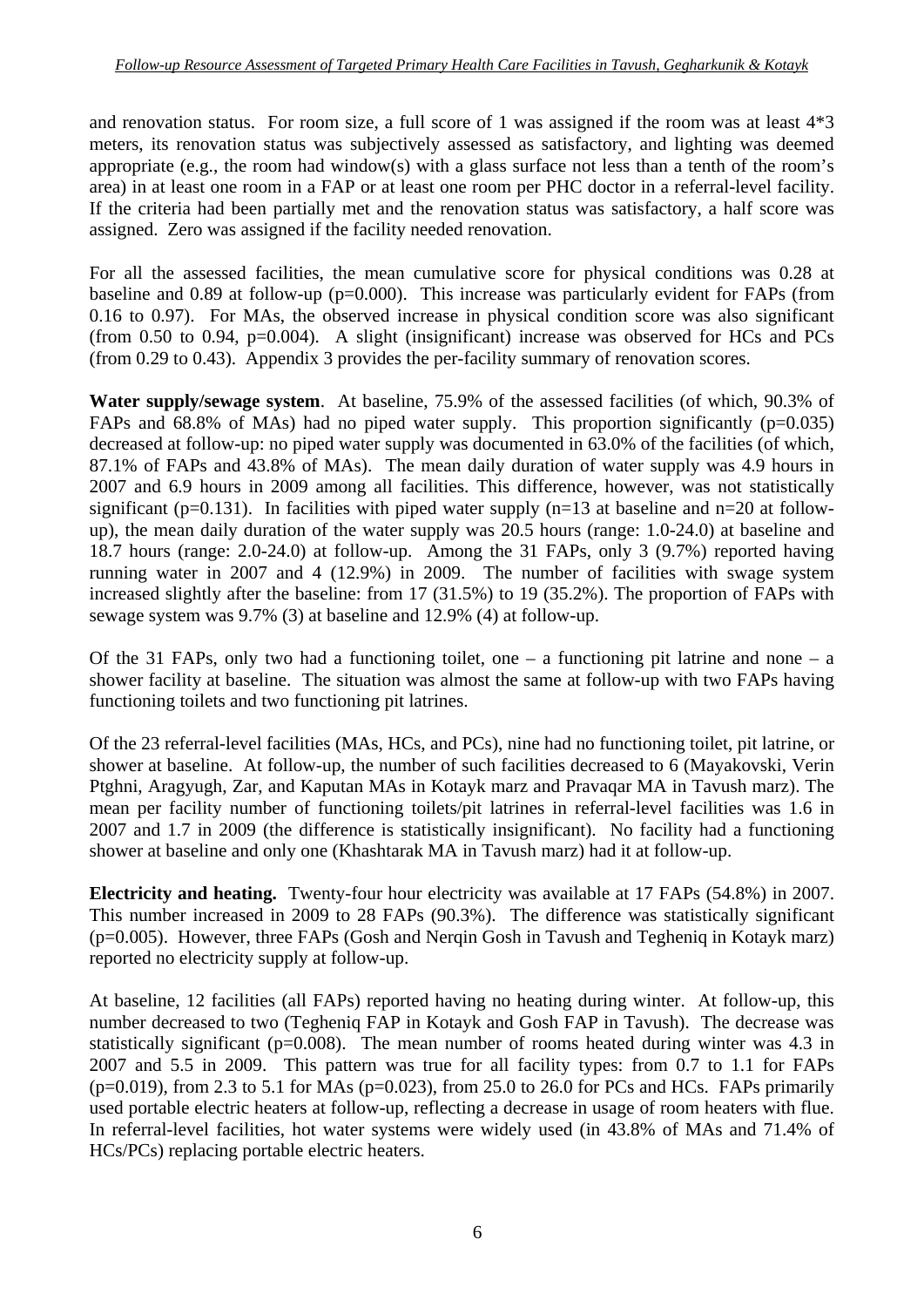**Furniture and equipment.** Summative furnishing and equipment scores were calculated for each facility to assist in making baseline vs. follow-up comparisons. The M&E team constructed variables to reflect the total number of functional units of each of 12 types of furniture and 70 types of equipment in each facility on a per-provider basis (per-nurse for FAPs and per-PHC doctor for referral-level facilities). This per-provider number, by equipment/furniture type, was then compared to an established norm (developed with PHCR Project's Family Medicine team). A score of "1" was assigned if the normative quantity for the given type was met and "0" if unmet. These values were then summed and converted to a percentage score (out of 12 for furniture and out of 70 for equipment).

Appendix 3 provides per-facility summaries of equipment and furniture scores. The mean furniture score was  $39.4\%$  at baseline and  $65.7\%$  at follow-up ( $p=0.000$ ). The mean equipment score was 34.0% at baseline and 46.2% at follow-up (p=0.000). Comparisons by facility-type showed that furnishing and equipment status improved considerably in all types of PHC facilities (Table 3). MAs had the highest scores at baseline, while FAPs the lowest. Thus, the detected improvement in FAPs was more impressive.

|                         | Furniture scores $(\% )$ |         |      | Equipment scores $(\% )$ |
|-------------------------|--------------------------|---------|------|--------------------------|
| <b>Type of facility</b> | 2007                     | 2009    | 2007 | 2009                     |
| $FAPs(n=31)$            | 23.1                     | $61.6*$ | 23.1 | $32.4*$                  |
| $MAs$ (n=16)            | 68.2                     | $79.2*$ | 60.5 | $75.4*$                  |
| HCs & PCs $(n=7)$       | 45.2                     | $53.6*$ | 22.0 | $40.2*$                  |
| All facilities $(n=61)$ | 39.4                     | $55.7*$ | 34.0 | 16 7*                    |

#### **Table 3. Cumulative mean furniture and equipment scores per facility type, 2007 vs. 2009**

*\*The observed difference is significant, p<0.05* 

## **Family medicine**

**Clinical trainings**. In 2007, 41.8% (33) of all PHC physicians (n=79) employed in the assessed 54 facilities had been educated at the National Institute of Health (NIH) or Yerevan State Medical University (YSMU) within the last 5 years; 39.2% (31) expressed willingness to receive Family Medicine (FM) education or were in the process of receiving it. In 2009, 70.4% (57) of all PHC physicians (n=81) employed in the assessed facilities had completed FM training at NIH / YSMU. At baseline, 23.3% (47) of nurses (n=202) in the assessed facilities had been educated in Family Nursing (FN) at NIH or the Basic Medical College (BMC) within the last 5 years; 43.1% (87) were willing or were in the process of receiving it. In 2009, 42.0% (89) of these nurses (n=212) had been educated in FN at NIH / BMC.

The providers answered if they had received short-term clinical trainings on any of the following topics: first aid, immunization, breastfeeding, sexually transmitted diseases (STDs), reproductive health, integrated management of childhood diseases (IMCI), tuberculosis, healthy lifestyle, and child growth and development within the last 5 years. These topics were selected because they addressed prevalent conditions in PHC and had been the subject of numerous training programs. They also provided information about training on topics specifically addressed by the PHCR Project: treatment of chronic conditions (e.g., CHD, diabetes, chronic pain) and prevention of infections. Table 4 shows the distribution of trainings attended by provider type and topic, while Table 5 shows the distribution of trainings for FAP nurses, the main target for PHCR training activities, by topic.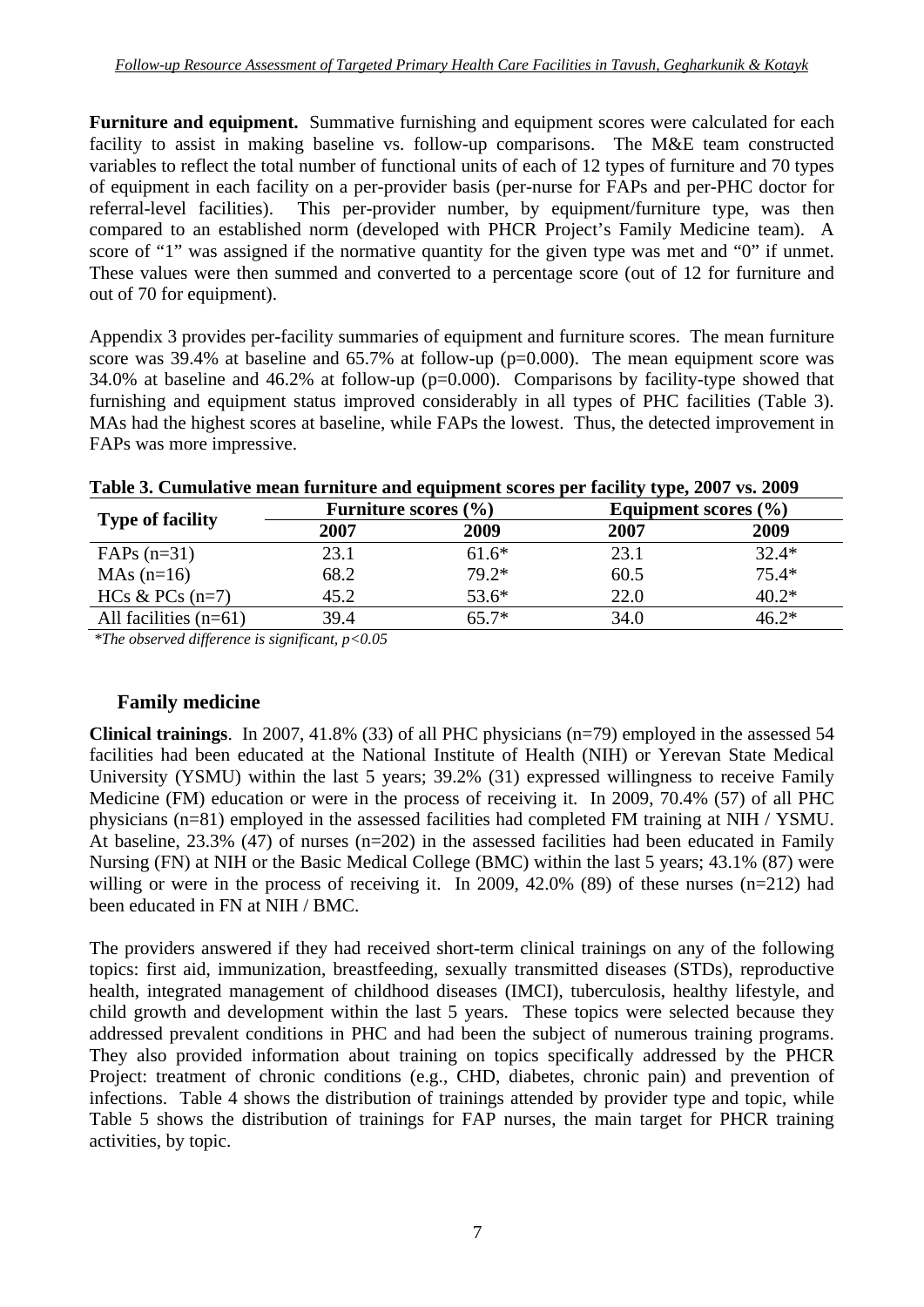|                                  |                                  | <b>Nurses</b> |                |               | <b>Physicians</b> |               |                |               |
|----------------------------------|----------------------------------|---------------|----------------|---------------|-------------------|---------------|----------------|---------------|
| <b>Topics</b>                    | $2009$ (n=212)<br>$2007$ (n=202) |               |                | $2007$ (n=79) |                   | $2009$ (n=81) |                |               |
|                                  | $\mathbf n$                      | $\frac{0}{0}$ | $\mathbf n$    | $\frac{0}{0}$ | $\mathbf n$       | $\frac{0}{0}$ | $\mathbf n$    | $\frac{0}{0}$ |
| 1. First aid                     | 22                               | 10.9          | 40             | 18.9          | 8                 | 10.1          | 16             | 19.8          |
| 2.Immunization                   | 61                               | 30.2          | 69             | 32.5          | 20                | 25.3          | 37             | 45.7          |
| 3. Breastfeeding                 | 51                               | 25.2          | 53             | 25.0          | 9                 | 11.4          | 23             | 28.4          |
| 4. Sexually transmitted          |                                  |               |                |               |                   |               |                |               |
| diseases                         | 32                               | 15.8          | 50             | 23.6          | 14                | 17.7          | 25             | 30.9          |
| 5. Reproductive health           | 29                               | 14.4          | 56             | 26.4          | 11                | 13.9          | 25             | 30.9          |
| 6.IMCI                           | 50                               | 24.8          | 66             | 31.1          | 33                | 41.8          | 36             | 44.4          |
| 7. Tuberculosis                  | 6                                | 3.0           | 56             | 26.4          | 5                 | 6.3           | 18             | 22.2          |
| 8. Healthy lifestyle             | 10                               | 5.0           | 33             | 15.6          | $\overline{2}$    | 2.5           | 11             | 13.6          |
| 9. Healthy child growth $\&$     |                                  |               |                |               |                   |               |                |               |
| development                      | 22                               | 10.9          | 38             | 17.9          | 9                 | 11.4          | 14             | 17.3          |
| 10. Treatment of chronic         |                                  |               |                |               |                   |               |                |               |
| conditions (CHD, diabetes)       | 12                               | 5.9           | $\overline{0}$ | 0.0           | 6                 | 7.6           | $\overline{2}$ | 2.5           |
| 11. Prevention of infections     | 9                                | 4.5           | 17             | 8.0           | 4                 | 5.1           | 6              | 7.4           |
| <b>Total number of trainings</b> | 304                              |               | 478            |               | 121               |               | 213            |               |
| Mean % having completed          |                                  |               |                |               |                   |               |                |               |
| any training                     |                                  | 13.7          |                | 20.5          |                   | 13.9          |                | 23.9          |

#### **Table 4. PHC nurses and doctors recent short-term trainings by topic, 2007 and 2009**

#### **Table 5. FAP nurses short-term trainings by topic, 2007 and 2009**

|                                           |               | <b>FAP Nurses</b> |               |               |
|-------------------------------------------|---------------|-------------------|---------------|---------------|
| <b>Topics</b>                             | $2007$ (n=41) |                   | $2009$ (n=42) |               |
|                                           | n             | $\frac{0}{0}$     | n             | $\frac{6}{9}$ |
| 1. First aid                              | 13            | 31.7              | 6             | 14.3          |
| 2. Immunization                           | 21            | 51.2              | 24            | 57.1          |
| 3. Breastfeeding                          | 12            | 29.3              | 16            | 38.1          |
| 4. Sexually transmitted diseases          | 8             | 19.5              | 13            | 31.0          |
| 5. Reproductive health                    | 17            | 41.5              | 23            | 54.8          |
| 6.IMCI                                    | 20            | 48.8              | 23            | 54.8          |
| 7. Tuberculosis                           | 3             | 7.3               | 21            | 50.0          |
| 8. Healthy lifestyle                      | 10            | 24.4              | 8             | 19.0          |
| 9. Healthy child growth & development     | 10            | 24.4              | 13            | 31.0          |
| 10. Treatment of chronic conditions (CHD, |               |                   |               |               |
| diabetes)                                 | 2             | 4.9               | $\theta$      | 0.0           |
| 11. Prevention of infections              | 8             | 19.5              | 6             | 14.3          |
| <b>Total number of trainings</b>          | 124.0         |                   | 153           |               |
| Mean % having completed any training      |               | 27.5              |               | 33.1          |

Tables 4 and 5 show that the proportions of those having received training on tuberculosis, reproductive health, and sexually transmitted diseases had increased considerably. Among doctors, considerable increase was also observed in proportions of those having received training on immunization and breastfeeding. The mean proportion of PHC nurses having completed training on any of these topics in the past  $\frac{5}{9}$  years was 13.7% at baseline and 20.5% at follow-up. FAP nurses, as a group, had higher coverage: 27.5% at baseline and 33.1% at follow-up (Table 5). PHC doctors showed more improvement, increasing from 13.9% at baseline to 23.9% at follow-up.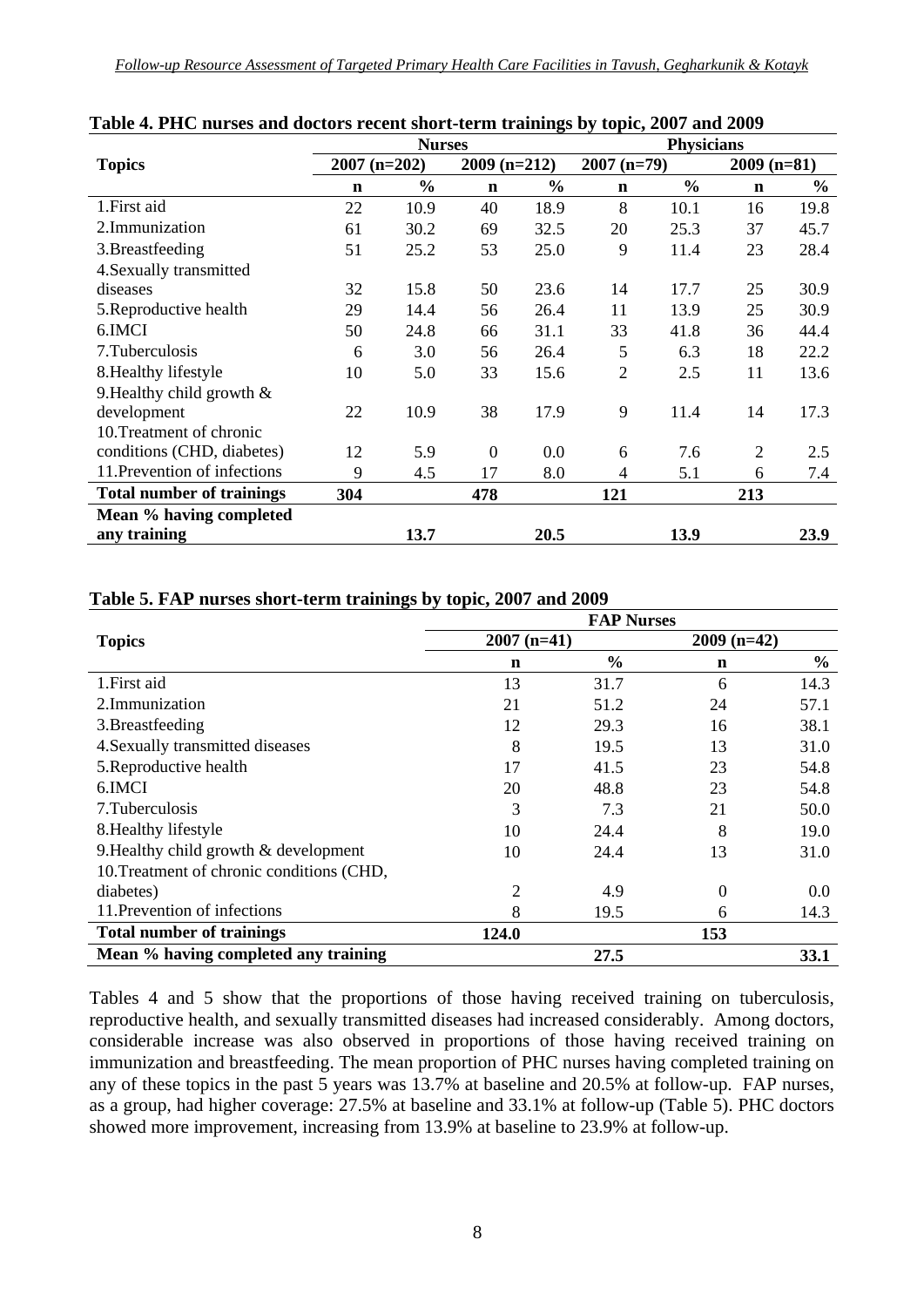At follow-up, the participants most frequently mentioned the following organizations as providers of trainings: Armenian Red Cross Society (ARCS), MOH, and PHCR Project for first aid; United Nations Children's Fund (UNICEF) and MOH for immunization; Project NOVA and UNICEF for breastfeeding; Project NOVA and United Methodist Committee of Relief (UMCOR) for reproductive health; Project NOVA and Medicines sans Frontiers (MSF) for STDs; UNICEF and UMCOR for IMCI; National TB Program for tuberculosis; Project NOVA and World Vision (WV) for healthy lifestyle; Project NOVA, WV, and UNICEF for healthy child growth and development; and Project NOVA and PHCR Project for prevention of infections.

**Clinical Practice Guidelines**. In 2007, World Bank (WB)-developed clinical practice guidelines for family doctors were present in all referral-level facilities except Khashtarak and Zorakan MAs (Tavush marz). Of these facilities, 10 (43.5%) had the full set of these guidelines (17 volumes). At follow-up, all but Zorakan MA had these guidelines including 18 (78.2%) facilities having the full set and three (13.0%) having also the additional two volumes. On average, 46.8% of the doctors employed in these facilities possessed a personal set of these guidelines in 2007. This proportion was significantly higher in 2009 (93.8%,  $p=0.000$ ).

In 2007, the full set (5-7 volumes) of the WB-developed clinical guidelines for family nurses was available in 11 referral-level facilities and in 2 FAPs. In 2009, the full set of these guidelines was present in 13 referral-level facilities and in 8 FAPs. Another 6 FAPs and 4 referral-level facilities possessed partial sets of these guidelines (2-4 volumes). The proportion of nurses employed in the assessed facilities who had personal sets of these guidelines was 16.3% in 2007 and 25.9% in 2009 (significant increase: p=0.017). For nurses employed in FAPs, this proportion increased from 7.3% in 2007 to 33.3% in 2009 (p=0.003).

PHC facilities had other clinical practice guidelines that were mainly distributed by UNICEF and MOH in conjunction with short-term trainings (e.g., Immunization, IMCI). Armenian Eye Care Project (AECP) had distributed guidelines on Eye diseases and Project NOVA on Reproductive Health for Family Nurses. In a few sites, guidelines were found on STDs (provided by MSF), childcare (provided by Jinishian Memorial Foundation (JMF)), Cardio-vascular Diseases (USAID), Rational Use of Drugs (UNICEF), and Early Detection of Cervical Cancer (USAID).

Table 6 summarizes facilities' access to evidence-based medicine (EBM) sources in 2007 and 2009. At MAs, HCs, and PCs, significant changes were detected in access to EBM publications and medical books (published since 2000); marginally significant increase was observed in access to Internet (p=0.059). There were no significant changes at FAPs.

#### **Table 6. Facility access to EBM sources, 2007 vs. 2009**

|                                      | <b>FAPs</b> |      | MAs, HCs, PCs |         | <b>All Facilities</b> |         |
|--------------------------------------|-------------|------|---------------|---------|-----------------------|---------|
|                                      | $n=31$ (%)  |      | $n=23$ (%)    |         | $n=54$ (%)            |         |
|                                      | 2007        | 2009 | 2007          | 2009    | 2007                  | 2009    |
| Internet                             | 3.2         | 0.0  | 13.0          | 34.8    | 7.4                   | 14.8    |
| <b>Medical Periodicals</b>           | 6.5         | 0.0  | 43.5          | 47.8    | 22.2                  | 20.4    |
| Recent training materials            | 48.4        | 58.1 | 65.2          | 73.9    | 55.6                  | 64.8    |
| <b>Newsletters</b>                   | 9.7         | 0.0  | 30.4          | 21.7    | 18.5                  | 9.3     |
| <b>EBM</b> publications              | 3.2         | 0.0  | 8.7           | $30.4*$ | 5.6                   | 13.0    |
| Medical books (published since 2000) | 29.0        | 29.0 | 43.5          | $87.4*$ | 35.2                  | $53.7*$ |

*\*Statistically significant difference, p<0.05*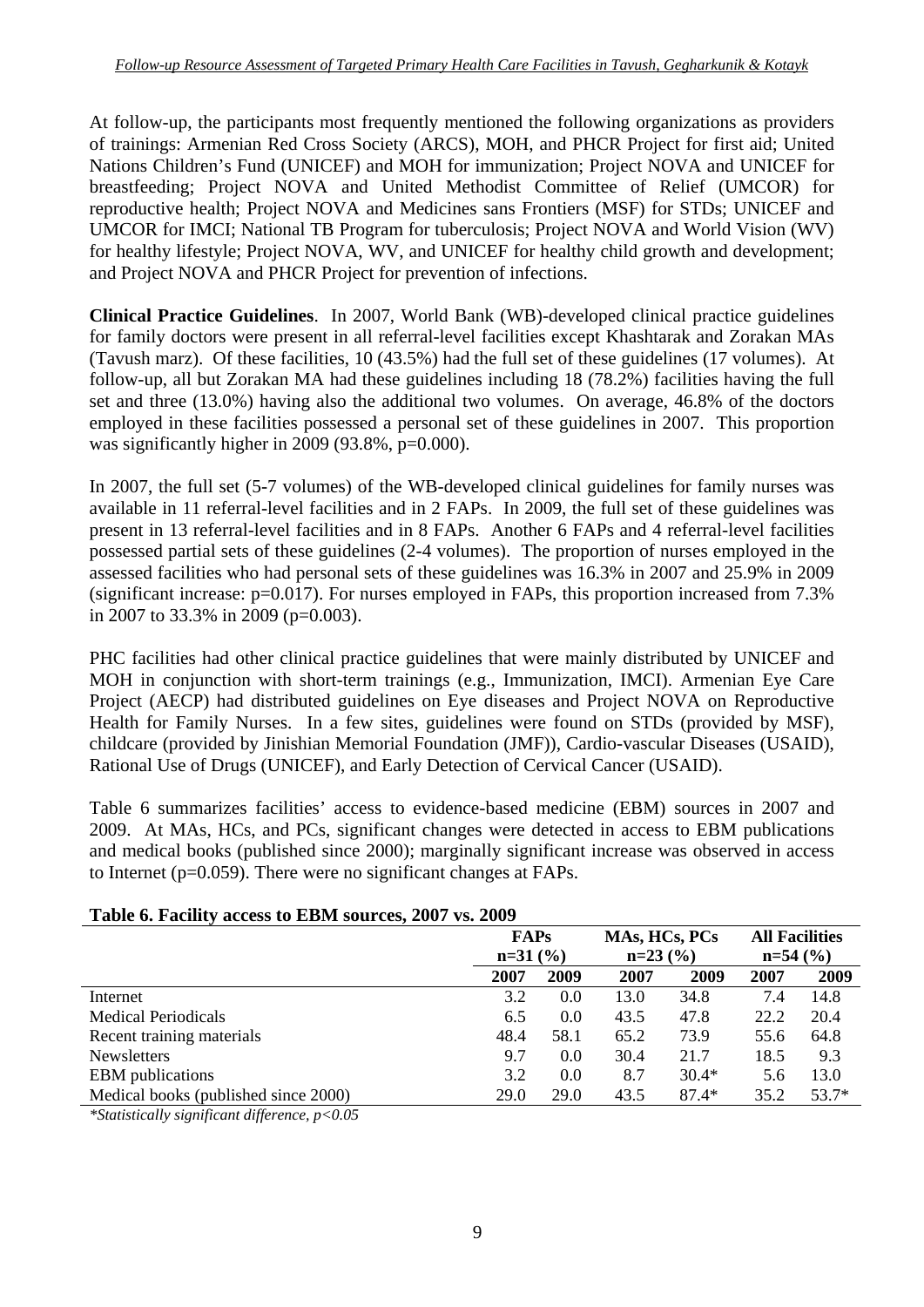Table 7 summarizes facilities' access to selected drug information sources in 2007 and 2009. Significant changes occurred at referral-level facilities in terms of wider availability of two sources: Mashkovski, Pharmaceuticals and Vidal, Drug Guide for Transcaucasus. The situation at FAPs again remained unchanged.

| <b>Table 7. Pacifity access to science in ug information sources, 2007 vs. 2007</b> |             |      |               |         |            |                       |
|-------------------------------------------------------------------------------------|-------------|------|---------------|---------|------------|-----------------------|
|                                                                                     | <b>FAPs</b> |      | MAs, HCs, PCs |         |            | <b>All Facilities</b> |
|                                                                                     | $n=31$ (%)  |      | $n=23(%)$     |         | $n=54$ (%) |                       |
|                                                                                     | 2007        | 2009 | 2007          | 2009    | 2007       | 2009                  |
| Mashkovski, Pharmaceuticals                                                         | 3.2         | 6.5  | 30.4          | $60.9*$ | 14.8       | $29.6*$               |
| Vidal, Drug Guide                                                                   | 0.0         | 3.2  | 34.8          | 39.1    | 14.8       | 18.5                  |
| Vidal, Drug Guide for Transcaucasus                                                 | 0.0         | 0.0  | 30.4          | $52.2*$ | 13.0       | $22.2*$               |
| Optimal Drug Treatment Guidelines, DMTA, RA                                         | 0.0         | 0.0  | 17.4          | 13.0    | 7.4        | 5.6                   |
| <b>Armenian National Formulary</b>                                                  | 0.0         | 0.0  | 8.7           | 13.0    | 3.7        | 5.6                   |
|                                                                                     |             |      |               |         |            |                       |

### **Table 7. Facility access to selected drug information sources, 2007 vs. 2009**

*\*Statistically significant difference, p<0.05* 

**Medical Recording.** Table 8 demonstrates the data on medical recording for the whole sample and separately for FAPs, as they are the primary targets of the project.

| Table 8. Existence, coverage, completeness, and types of record forms, 2007 vs. 2009 |                       |       |                         |      |               |      |                   |      |                   |
|--------------------------------------------------------------------------------------|-----------------------|-------|-------------------------|------|---------------|------|-------------------|------|-------------------|
|                                                                                      |                       |       | <b>Facilities using</b> |      | <b>Mean</b>   |      | <b>Facilities</b> |      | <b>Facilities</b> |
|                                                                                      |                       |       | the form                |      | coverage of   |      | where the form    |      | mainly using      |
|                                                                                      |                       |       | (%)                     |      | population    |      | assessed as       |      | standard forms    |
|                                                                                      |                       |       |                         |      | with the form |      | complete          |      | $(\frac{6}{9})^8$ |
|                                                                                      |                       |       |                         |      | $(\%)^{\S}$   |      | $(\frac{6}{6})^8$ |      |                   |
|                                                                                      |                       | 2007  | 2009                    | 2007 | 2009          | 2007 | 2009              | 2007 | 2009              |
| Medical chart,                                                                       | <b>All facilities</b> | 100.0 | 100.0                   | 96.2 | 95.0          | 55.8 | 63.0              | 68.5 | 94.4*             |
| children                                                                             | <b>FAPs</b>           | 100.0 | 100.0                   | 94.5 | 93.7          | 40.0 | 51.6              | 61.3 | 93.5*             |
| Medical chart,                                                                       | <b>All facilities</b> | 86.3  | 94.4*                   | 65.5 | 71.5          | 28.9 | 58.8*             | 76.1 | 96.0*             |
| adults                                                                               | <b>FAPs</b>           | 78.6  | 90.3                    | 56.6 | 63.1          | 16.7 | $46.4*$           | 64.0 | $100.0*$          |
| Immunization                                                                         | <b>All facilities</b> | 100.0 | 98.1                    | 94.7 | 99.7          | 98.1 | 96.2              | 96.3 | 98.1              |
| forms                                                                                | <b>FAPs</b>           | 100.0 | 96.8                    | 92.1 | 100.0         | 96.8 | 93.3              | 93.5 | 100.0             |
| Chart,                                                                               | <b>All facilities</b> | 32.0  | 25.9                    | 68.8 | 99.9          | 52.2 | 85.7              | 71.4 | 85.7              |
| pregnancy                                                                            | <b>FAPs</b>           | 10.3  | 6.5                     | 25.0 | 100.0         | 12.5 | 50.0              | 42.9 | 50.0              |
| Journal, out-                                                                        | All facilities        | 86.8  | 90.7                    |      |               | 55.6 | $83.3*$           |      |                   |
| patient visits                                                                       | <b>FAPs</b>           | 86.7  | 87.1                    |      |               | 42.3 | 74.1              |      |                   |
| Journal, home                                                                        | <b>All facilities</b> | 56.6  | 70.4                    |      |               | 52.9 | 74.4              |      |                   |
| visits                                                                               | <b>FAPs</b>           | 40.0  | 58.1                    |      |               | 53.3 | 55.6              |      |                   |
| Journal,                                                                             | <b>All facilities</b> | 16.7  | 14.8                    |      |               | 41.7 | 100.0             |      |                   |
| ambulance                                                                            |                       |       |                         |      |               |      |                   |      |                   |
| calls                                                                                | <b>FAPs</b>           |       |                         |      |               |      |                   |      |                   |

**Table 8. Existence, coverage, completeness, and types of record forms, 2007 vs. 2009** 

*\*Statistically significant difference, p<0.05* 

**§** *In those facilities using the form* 

In general, the situation with medical recording improved in the assessed facilities since the baseline assessment. Usage of medical charts for pediatric patients (<18 years old) and coverage of this population with the charts was high both at baseline and at follow-up. Completeness of these charts increased slightly since 2007 (from 55.8% to 63.0%), while the observed increase in usage of standard chart forms was significant (68.5% vs. 94.4%, p=0.002). This was the case for FAPs as well (61.3% vs. 93.5%, p=0.008). For adults (>18 years old), medical charts were present at fewer facilities in 2007 compared to 2009 (86.3% vs. 94.4%, p=0.034). Completeness of these charts also improved (28.9% vs. 58.8%, p=0.003). The same tendency was found in FAPs (significantly higher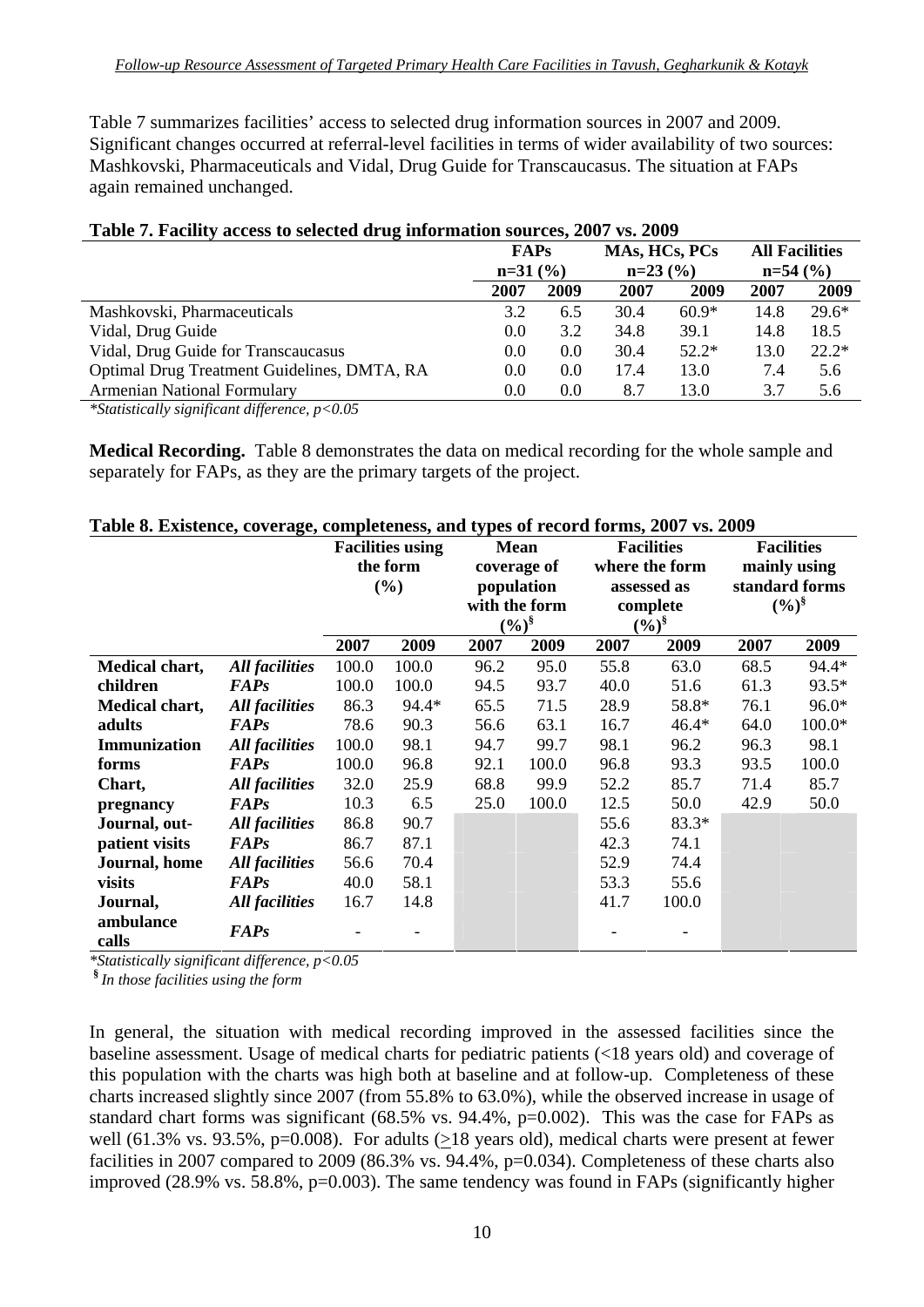proportion of complete charts for adults: 16.7% vs. 46.4%, p=0.021). The usage of standard forms of these charts also increased (from 76.1% to 96.0% for all facilities, p=0.011; and from 64.0% to 100.0% for FAPs, p=0.005). Immunization charts were widely used in all facilities and had high coverage and completeness both in 2007 and 2009. Pregnancy charts were in use mainly in referral facilities, especially in polyclinics (100% of the PCs used these charts both in 2007 and 2009). Only a few FAPs (3 of 31 at baseline and 2 at follow-up) used these charts. This probably reflects that pregnant women are still being referred to Ob/Gyns rather than managed at the family practice level. The follow-up assessment did not detect any significant changes in the use of journals for outpatient visits. These journals existed in almost all facilities. However, completeness of these journals improved significantly since  $2007$  (55.6% vs. 83.3%, p=0.021). The situation with availability of journals for home visits was worse and improved slightly since 2007. Sixty percent of the FAPs in 2007 and over 40% in 2009 did not use these journals. Wherever present, these journals were often incomplete both at baseline and at follow-up (46.7% of incomplete ratings at FAPs in 2007 and 44.4% in 2009). Few facilities (and no FAPs) were using a journal for ambulance calls (Table 8).

**Quality Assurance**. In 2007, none of the assessed facilities reported having a quality assurance mechanism introduced. In 2009, ten facilities (3 MAs, all 5 PCs and 2 HCs) reported having such a mechanism and described it mainly as implementation of PHCR Project's Quality Assurance Package. Of these facilities, nine were "larger" facilities (with three or more physicians employed) and thus were included in the first stage of the Quality Assurance Package implementation by the PHCR Project. One MA (Ddmashen in Gegharkunik marz) was not included in this initiative because of having only one physician. Nevertheless, this facility reported having a quality assurance mechanism and described it as "Performance assessment, accessibility, graphical representation of the physical environment".

During the three months prior to the assessment, the mean number of supervisory visits made to FAPs was 2.7 (sd: 2.9) in 2007 and 4.6 (sd: 6.3) in 2009. The observed increase, however, did not reach statistical significance (p=0.170, paired samples t-test).

**Technical Capacity**. At baseline, 14 facilities (8 MAs, 4 PCs, and 2 HCs) reported having functional computer(s). At follow-up, 21 facilities (13 MAs, all 7 PCs and HCs, and even one FAP: Lusahovit in Tavush marz) reported having at least one functional computer. This increase was statistically significant (p=0.035, Wilcoxon Signed Ranks Test). The mean number of functional computers per referral-level facility (MA, HC or PC) also increased significantly: from 0.9 in 2007 to 1.5 in 2009 (p=0.008).

In 2007, three facilities (1 MA, 1 HC, and 1 PC) reported having a computer software for clinical data collection and analysis. Mergelyan Scientific-Research Institute had provided the software to two of them. The third received it from the State Health Agency. In 2009, none of the facilities reported having such a software.

The number of clinical preceptors in the referral centers increased from 3 in 2007 to 6 in 2009. Clinical preceptor sites included Ijevan Mother and Child PC (3 preceptors), Balahovit MA, Nor Hachn and Sevan PCs.

## **Open enrollment, financing, and management**

In 2007, none of the assessed facilities reported having a software for open enrollment or a staff member trained in open enrollment registration. No person was registered through open enrollment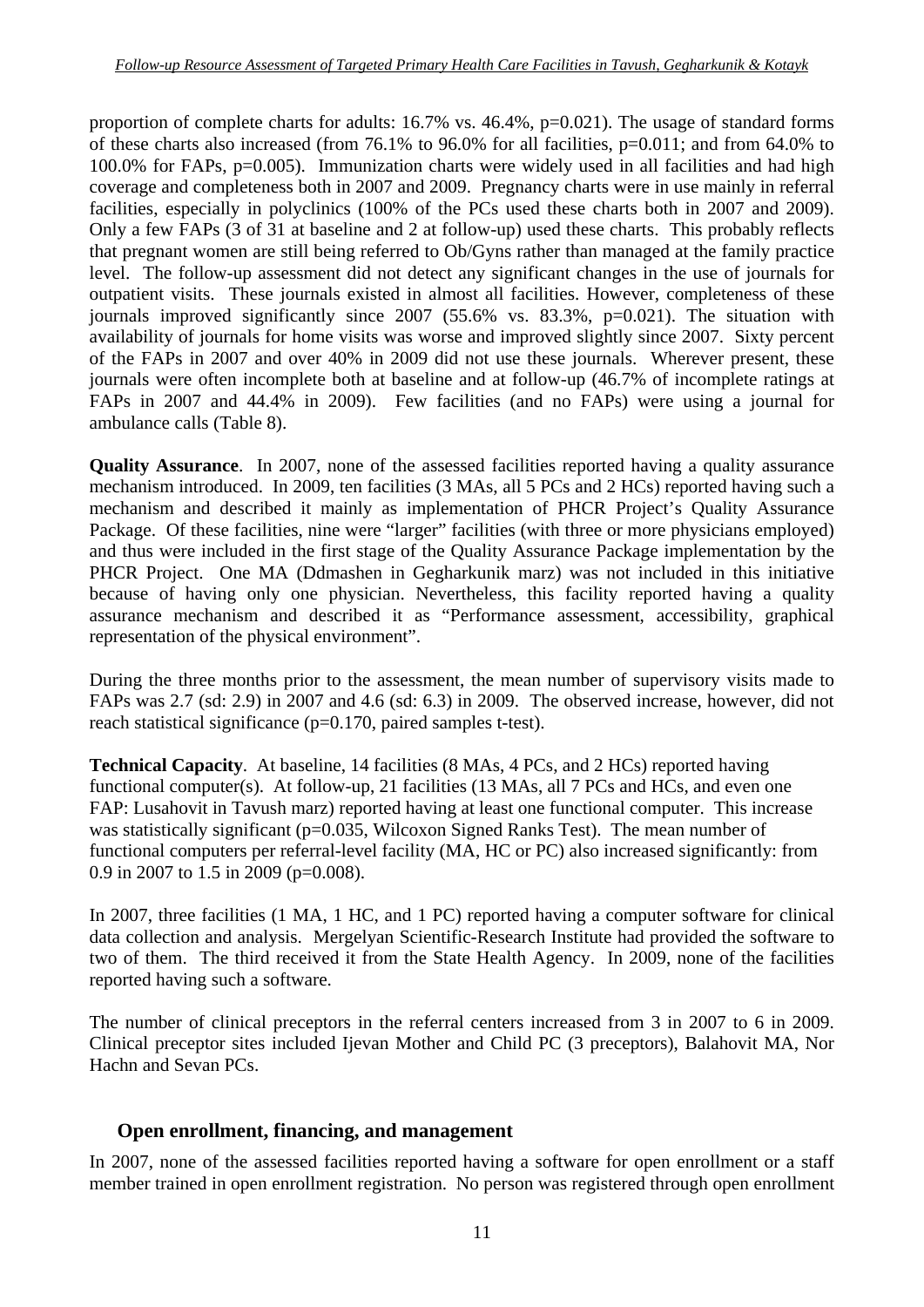in these facilities during the year preceding baseline assessment. In 2009, all the assessed PCs, HCs, and 14 of the 16 MAs (except Zorakan and Khashtarak MAs in Tavush marz) reported having computer software for open enrollment provided by PHCR project and almost all these facilities (except Paravaqar MA in Tavush marz) had at least one trained operator to register open enrollment data. Since baseline, the number of trained operators in these facilities increased from 0 to 22. The number of people registered through open enrollment during the last year in these facilities increased from 0 at baseline to 120,909 at follow-up. The latter figure constitutes 87.8% of the population these facilities serve.

Only independent legal entities answered the questions on financing and management. All the assessed PCs and HCs (n=7) were independent legal entities both at baseline and at follow-up, while the number of independent MAs increased from three (18.8%) at baseline to 14 (87.5%) at follow-up. Of these facilities, three reported calculating regularly the cost of services provided at their facility in 2007 and only two reported doing this in 2009. The main reason for not calculating these costs was that the State Health Agency (SHA) provided these calculations.

In 2007, none of these facilities had accounting software. In 2009, 13 facilities (all 7 PCs and HCs, and 6 MAs) reported using accounting software. All these facilities used Armenian program provided by PHCR/USAID.

At baseline, all the PCs, HCs, and MAs (except Paravakar MA in Tavush marz) considered it reasonable to introduce computer software for accounting in their facilities. At follow-up, however, four facilities considered this unreasonable, including two polyclinics (Vardenis PC in Gegharkunik and Byureghavan PC in Kotayk) and a HC (Garni HC in Kotayk). The respondents reported about having a qualified accountant in all independent legal entities at baseline and in 19 of 21 independent legal entities at follow-up (except one PC and one MA, both in Kotayk marz).

Table 9 summarizes the data on specific categories of trainings received by accountants within the last 5 years and their training needs at both baseline and follow-up. While still relatively low, the cumulative number of accountant trainings had increased from 8 to 55, and the mean percentage of those having received any training increased from 13.3% to 43.7%. Interestingly, the proportion of those needing trainings also increased from 26.7% to 60.3%, perhaps, showing better understanding of the importance of these trainings among accountants in 2009. The participants listed Armaudit and IAB Center as providers of the trainings at baseline while they reported about the PHCR/USAID as the main provider at follow-up.

| <b>Topics</b>           | $n\left(\frac{0}{0}\right)$ | <b>Trainings received</b> |                    | <b>Needed Trainings</b><br>$n\left(\frac{9}{6}\right)$ |
|-------------------------|-----------------------------|---------------------------|--------------------|--------------------------------------------------------|
|                         | 2007<br>$(n = 10)$          | 2009<br>$(n = 21)$        | 2007<br>$(n = 10)$ | 2009<br>$(n = 21)$                                     |
| 1. Financial management | (0.0)<br>$\theta$           | 5(23.8)                   | 2(20.0)            | 14(66.7)                                               |
| 2. Cost accounting      | 2(20.0)                     | 14 (66.7)                 | 2(20.0)            | 11(52.4)                                               |
| 3. Financial accounting | 2(20.0)                     | 18 (85.7)                 | 3(30.0)            | 10(47.6)                                               |
| 4. Computer training    | 1(10.0)                     | 10(47.6)                  | 3(30.0)            | 12(57.1)                                               |
| 5. Tax legislation      | 2(20.0)                     | 7(33.3)                   | 3(30.0)            | 16(76.2)                                               |
| 6. Labor legislation    | 1(10.0)                     | (4.8)                     | 3(30.0)            | 13(61.9)                                               |

## **Table 9. Trainings and training needs of accountants at PHC facilities, 2007 vs. 2009**

Table 10 demonstrates the data on trainings received by the facility managers within the last 5 years and their subsequent training needs. The sample of facilities for this section was also restricted to independent legal entities at the time of both baseline and follow-up assessments. The cumulative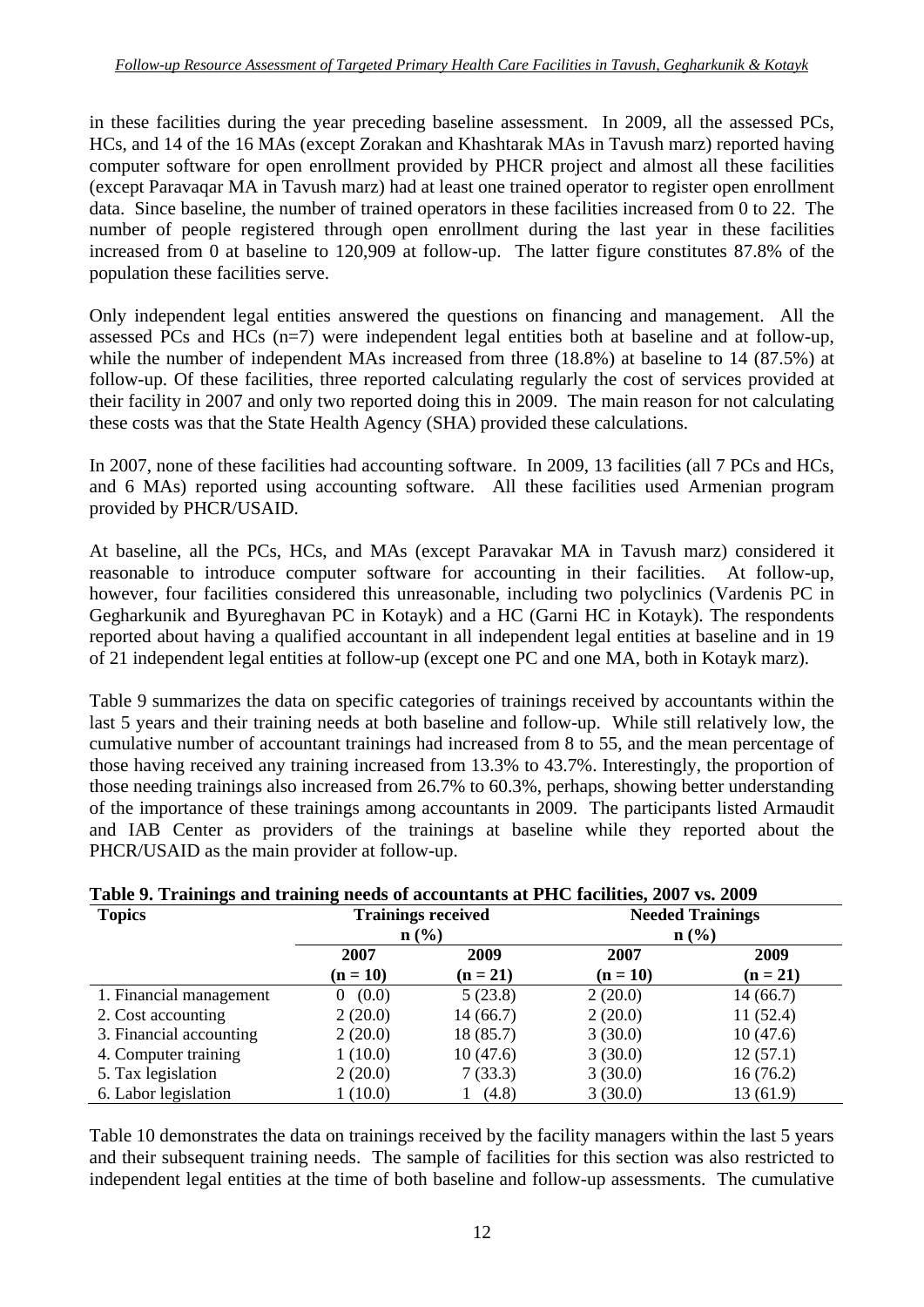number of inquired trainings received by the facility managers increased from 22 to 42, while the mean percentage of those who received these trainings remained almost unchanged (27.5% in 2007 and 25.0% in 2009) because of more than doubled number of independent legal entities in the sample. As with accountants, the mean need of managers in subsequent trainings on the inquired topics increased from 41.3% to 62.5% (possibly again reflecting a better understanding of the importance of these trainings). At the follow-up assessment, the PHCR/USAID was the main provider of the trainings for managers.

| <b>Topics</b>                 | <b>Trainings received</b> |            | <b>Need trainings</b> |          |
|-------------------------------|---------------------------|------------|-----------------------|----------|
|                               | n (% )                    |            | $\mathbf{n}(\%)$      |          |
|                               | 2007                      | 2009       | 2007                  | 2009     |
|                               | $(n = 10)$                | $(n = 21)$ | $(n = 10)$            | $(n=21)$ |
| 1. Health services management | 9(90.0)                   | 14(66.7)   | 8(40.0)               | 14(66.7) |
| 2. Health economics           | 3(30.0)                   | 6(28.6)    | 3(30.0)               | 13(61.9) |
| 3. Financial management       | 4(40.0)                   | 6(28.6)    | 6(60.0)               | 14(66.7) |
| 4. Cost accounting            | (0.0)<br>$\theta$         | (4.8)      | 3(30.0)               | 12(57.1) |
| 5. Fundamentals of accounting | 1(10.0)                   | 3(14.3)    | 3(30.0)               | 14(66.7) |
| 6. Tax legislation            | 2(20.0)                   | 2 $(9.5)$  | 6(60.0)               | 14(66.7) |
| 7. Labor legislation          | 3(30.0)                   | 7(33.3)    | 4(40.0)               | 13(61.9) |
| 8. Computer training          | (0.0)<br>$\theta$         | 3(14.3)    | 4(40.0)               | 11(52.4) |

| Table 10. Trainings and training needs of PHC facility directors, 2007 vs. 2009 |  |
|---------------------------------------------------------------------------------|--|
|---------------------------------------------------------------------------------|--|

Among independent legal entities, the proportion of referral-level facilities that track revenues by medical departments increased significantly from 30.0% (3 facilities) in 2007 to 52.4% (11 facilities) in 2009 ( $p=0.046$ ). The number of those tracking their expenditures by medical departments was eight (80.0%) in 2007 and 12 (57.1%) in 2009 (the difference is not statistically significant).

**Client Visits and Home Visits.** The absolute number of client visits in the assessed facilities increased mildly from 208,247 in 2006 to 242,736 in 2009 (Table 11), but the rate per person served remained constant as the total number of served population also increased from 131,960 to 154,580 (based on the reports by facility administrators). Table 11 indicates that annual visits per person served were higher in MAs, HCs, and PCs than in FAPs and that annual visits per person served were relatively higher in Gegharkunik facilities and lower in Tavush. All these tendencies were observed also during the follow-up assessment in Lori and Shirak marzes (see the report "Follow-up Facility Resource Assessment of Targeted PHC Facilities in Lori and Shirak marzes, 2008").

| Table 11. Annual clinic visits (absolute number and rate per person), 2006-2009 |  |  |
|---------------------------------------------------------------------------------|--|--|
|---------------------------------------------------------------------------------|--|--|

|                                | 2006    | 2007*   | 2008    | 2009*   |
|--------------------------------|---------|---------|---------|---------|
| Absolute number                |         |         |         |         |
| Visits to PHC facilities       | 208,247 | 161,790 | 226,702 | 242,736 |
| Annual rate per person served  |         |         |         |         |
| FAPs                           | 0.84    | 0.92    | 1.02    | 0.96    |
| MAs, HCs, and PCs              | 1.79    | 1.31    | 1.56    | 1.70    |
| Whole sample                   | 1.58    | 1.23    | 1.47    | 1.57    |
| Facilities in Gegharkunik marz | 1.86    | 1.35    | 1.92    | 1.63    |
| Facilities in Kotayk marz      | 1.47    | 1.13    | 1.33    | 1.62    |
| Facilities in Tavush marz      | 1.33    | 127     | 1.10    | 1.39    |

*\*Estimated based on actual visits during February and March.*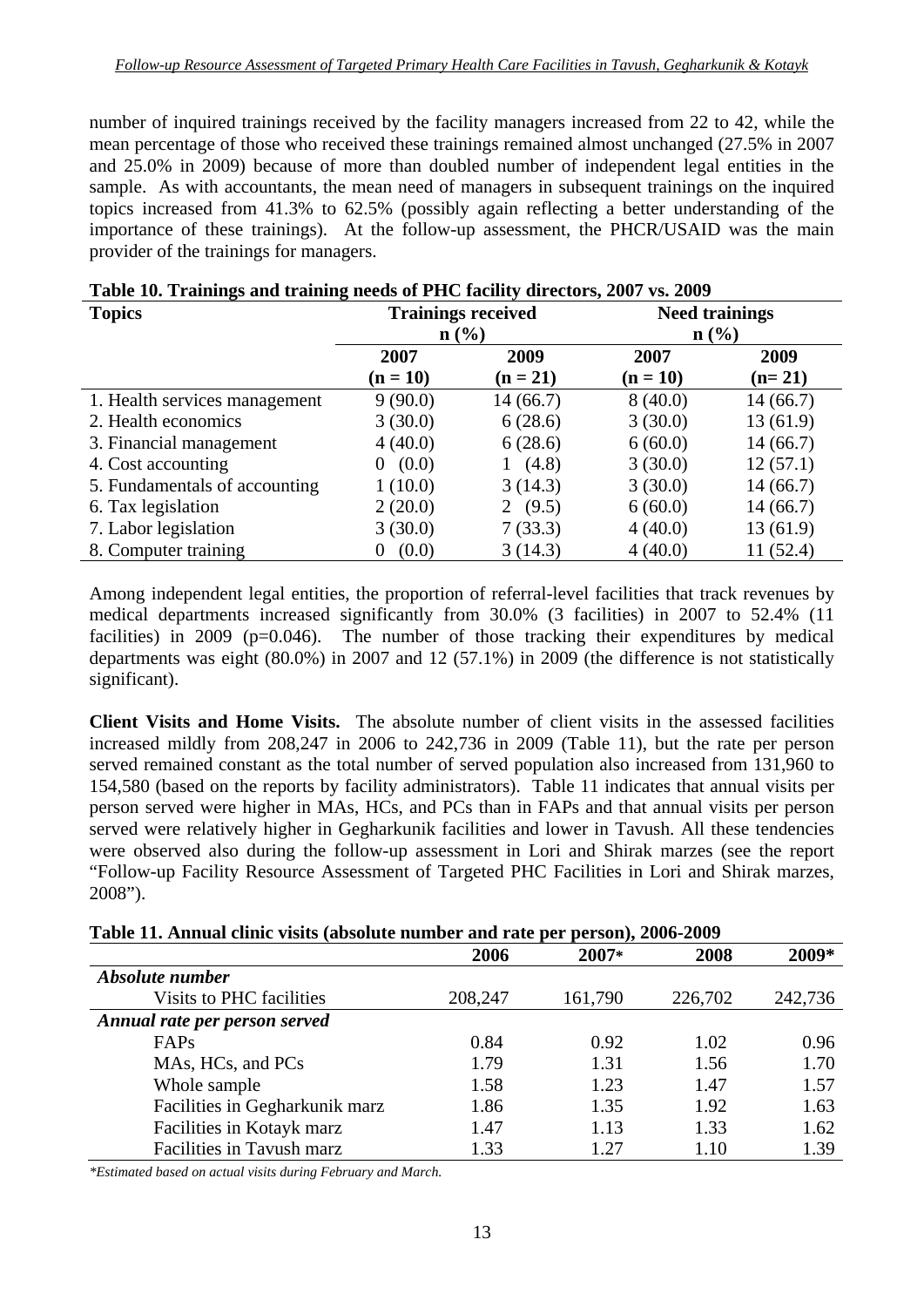The absolute number of home visits decreased slightly during 2006-2009 (Table 12). Annual per person rates of home visits were consistently lower than clinic visits. FAP nurses were more likely to conduct home visits than providers at MAs, HCs, and polyclinics. At baseline, providers in Tavush marz were more likely to conduct home visits than those in Kotayk and Gegharkunik marzes. This difference, however, disappeared at follow-up. Again, all the revealed tendencies were observed also in Zone 1 facilities, although the PHC services' utilization rates (both for clinic visits and home visits) were generally lower in Zone 2 facilities than in Zone 1 facilities (see the report "Follow-up Facility Resource Assessment of Targeted PHC Facilities in Lori and Shirak Marzes, 2008").

|                                 | 2006   | 2007*  | 2008   | 2009*  |  |
|---------------------------------|--------|--------|--------|--------|--|
| <b>Absolute numbers</b>         |        |        |        |        |  |
| Home visits**                   | 41,743 | 38,592 | 31,295 | 38,046 |  |
| Annual rate per person served** |        |        |        |        |  |
| FAPs                            | 0.49   | 0.51   | 0.40   | 0.48   |  |
| MAs, HCs, and PCs               | 0.27   | 0.23   | 0.16   | 0.20   |  |
| Whole sample                    | 0.32   | 0.29   | 0.20   | 0.25   |  |
| Facilities in Gegharkunik marz  | 0.36   | 0.30   | 0.19   | 0.25   |  |
| Facilities in Kotayk marz       | 0.24   | 0.24   | 0.20   | 0.25   |  |
| Facilities in Tavush marz       | 0.46   | 0.45   | 0.23   | 0.24   |  |

**Table 12. Annual home visits (absolute number and rate per person), 2006-2009** 

*\* Estimated based on actual visits during February and March.* 

**Population served:** The M&E team gathered information on the number of children and adults served by the target facilities and on several important health and service indicators such as annual number of deaths (including infant and maternal deaths), hospitalizations, pregnancies, term lifebirths, preterm life-births, neonatal deaths, delivery settings (home, PHC facility, maternity), and the number of disabled. Based on these data, crude mortality rates per 1,000 and infant mortality rates per 1,000 live births were computed. Table 13 provides the data for 2005-2008. Both rates remained relatively stable during this period. Over half of infant deaths happened in neonatal period. No maternal deaths occurred during 2005-2007, while in 2008 one maternal death was reported in Kotayk marz.

#### **Table 13. Deaths and crude mortality rates, 2005-2008**

|                                             | 2005  | 2006  | 2007  | 2008  |
|---------------------------------------------|-------|-------|-------|-------|
| Absolute number                             |       |       |       |       |
| Deaths                                      | 893   | 839   | 962   | 968   |
| Infant deaths                               | 18    | 21    | 11    | 22    |
| of which neonatal deaths                    | 11    | 9     | 8     | 11    |
| Rate                                        |       |       |       |       |
| Crude death (per 1,000 served) <sup>*</sup> | 7.0   | 6.4   | 6.2   | 6.3   |
| Infant mortality (per 1,000 live births)    | 10.8  | 12.8  | 4.9   | 10.9  |
| Proportion                                  |       |       |       |       |
| Neonatal/infant deaths (%)                  | 61.1% | 42.9% | 72.7% | 50.0% |

*\*Adjusted to exclude served population of facilities not providing data.*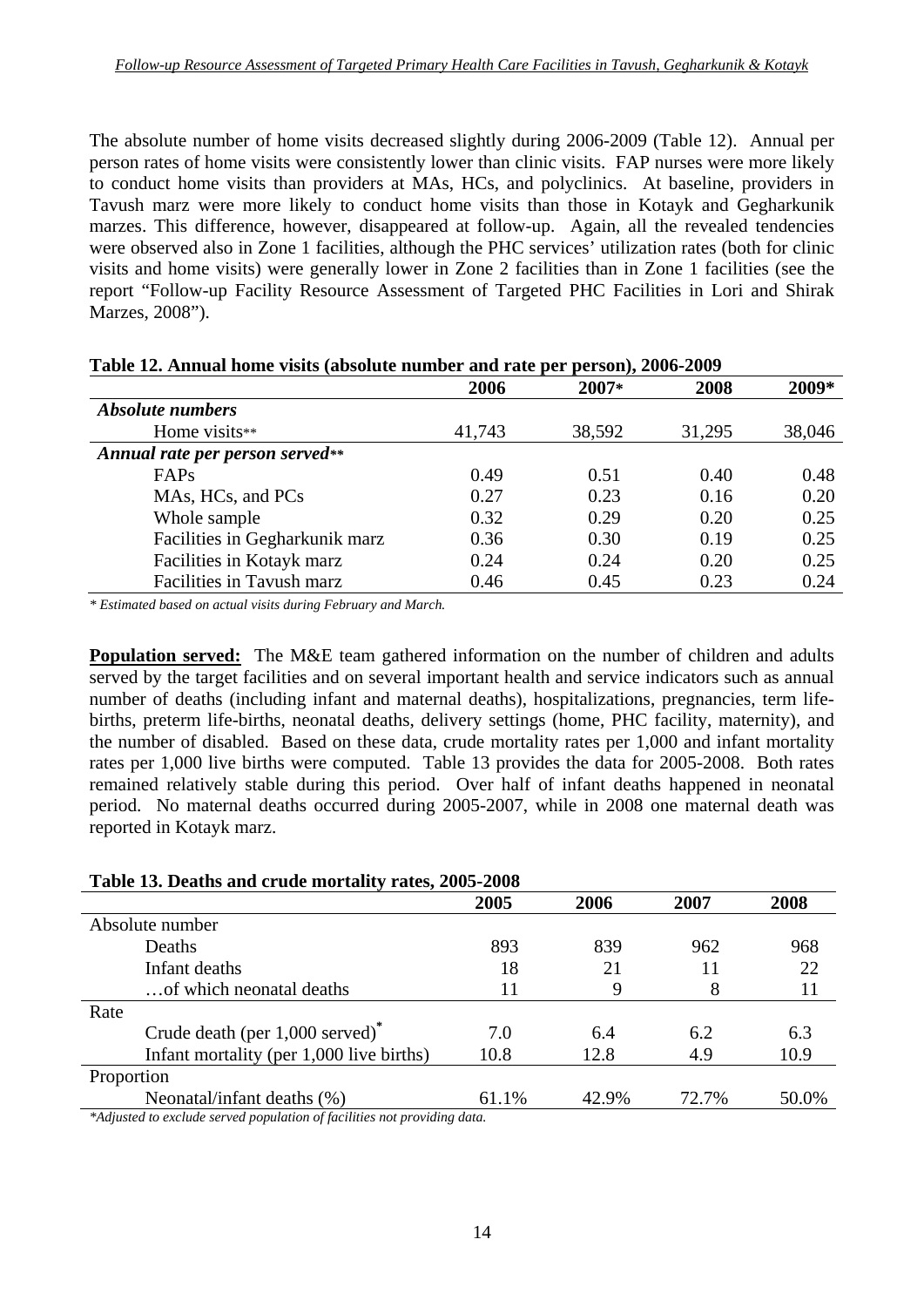The M&E team computed per-facility crude mortality rates and infant mortality rates and compared the means between years, marzes and facility types (FAPs vs. referral-level facilities). Mean infant mortality rate was significantly lower in 2007 compared to both 2006 and 2008. In 2007 and 2008, the mean per-facility crude mortality rate was significantly higher in Tavush marz compared to both Kotayk and Gegharkunik marzes. The mean per-facility infant mortality rate was also significantly higher in Tavush marz compared to Kotayk in 2008. No other significant differences were found.

The reported absolute number of hospitalizations increased from 2005 to 2008. However, no clear increase in the crude hospitalization rate per 1,000 served population was observed (Table 14).

| Table 14. Number of hospitalizations and crude hospitalization rate, 2005-2008 |       |       |       |  |  |
|--------------------------------------------------------------------------------|-------|-------|-------|--|--|
| 2005                                                                           | 2006  | 2007  | 2008  |  |  |
| 2.129                                                                          | 3.119 | 3.048 | 3,825 |  |  |
|                                                                                |       |       |       |  |  |
| 21.4                                                                           | 30.8  | 21.4  | 24.9  |  |  |
|                                                                                |       |       |       |  |  |

*\*In a number of facilities, these data were missing.* 

*\*\*Adjusted to exclude served population of facilities not providing data* 

The mean per-facility hospitalization rate increased significantly: from 11.9 per 1,000 served population in 2005 to 17.4 per 1,000 in 2008 ( $p=0.005$ ). The mean hospitalization rate in FAPs was statistically significantly lower than in referral-level facilities in 2005 (8.5 vs. 16.0, p=0.033). This difference was statistically significant in 2006 as well (10.2 in FAPs vs. 20.6 in referral-level facilities, p=0.024). In 2007 and 2008, however, no significant differences between these facility types were observed. Between-marz differences were not statistically significant.

Table 15 presents the number of reported live births and crude birthrates (number of births per 1,000 served population) for 2005-2008. The absolute number of life births increased during this period. However, the observed change in the crude birth rate was not significant, since the reported number of population served by the assessed facilities also increased (from 131,960 in 2006 to 154,580 in 2008). The proportion of reported pre-term births among all births was small and varied from 1.5% in 2006 to 5.0% in 2008.

|                                         | 2005        | 2006        | 2007      | 2008         |
|-----------------------------------------|-------------|-------------|-----------|--------------|
| Absolute number of life births          | 1.671       | 1,646       | 2,245     | 2,020        |
| Crude birth rate (per $1,000$ served)*  | 14.1        | 13.7        | 14.5      | 13.1         |
| Number (%) of pre-term births among all |             |             |           |              |
| births                                  | $33(2.0\%)$ | $24(1.5\%)$ | 76 (3.4%) | $102(5.0\%)$ |

*\* When calculating each rate, denominator was adjusted not to include the served populations of those facilities that could not provide the numerator (total numbers of term and preterm births).* 

In the period of 2005-2008, the only significant change in the mean per-facility birth rate was between the years 2007 and 2008: it declined from 12.8 in 2007 to 10.9 in 2008 (p=0.003). The mean per-facility birth rate was persistently significantly lower in FAPs compared to referral-level facilities (e.g., in 2008 this rate was 8.8 in FAPs and 13.9 in referral-level facilities, p=0.000). Marz differences were not statistically significant.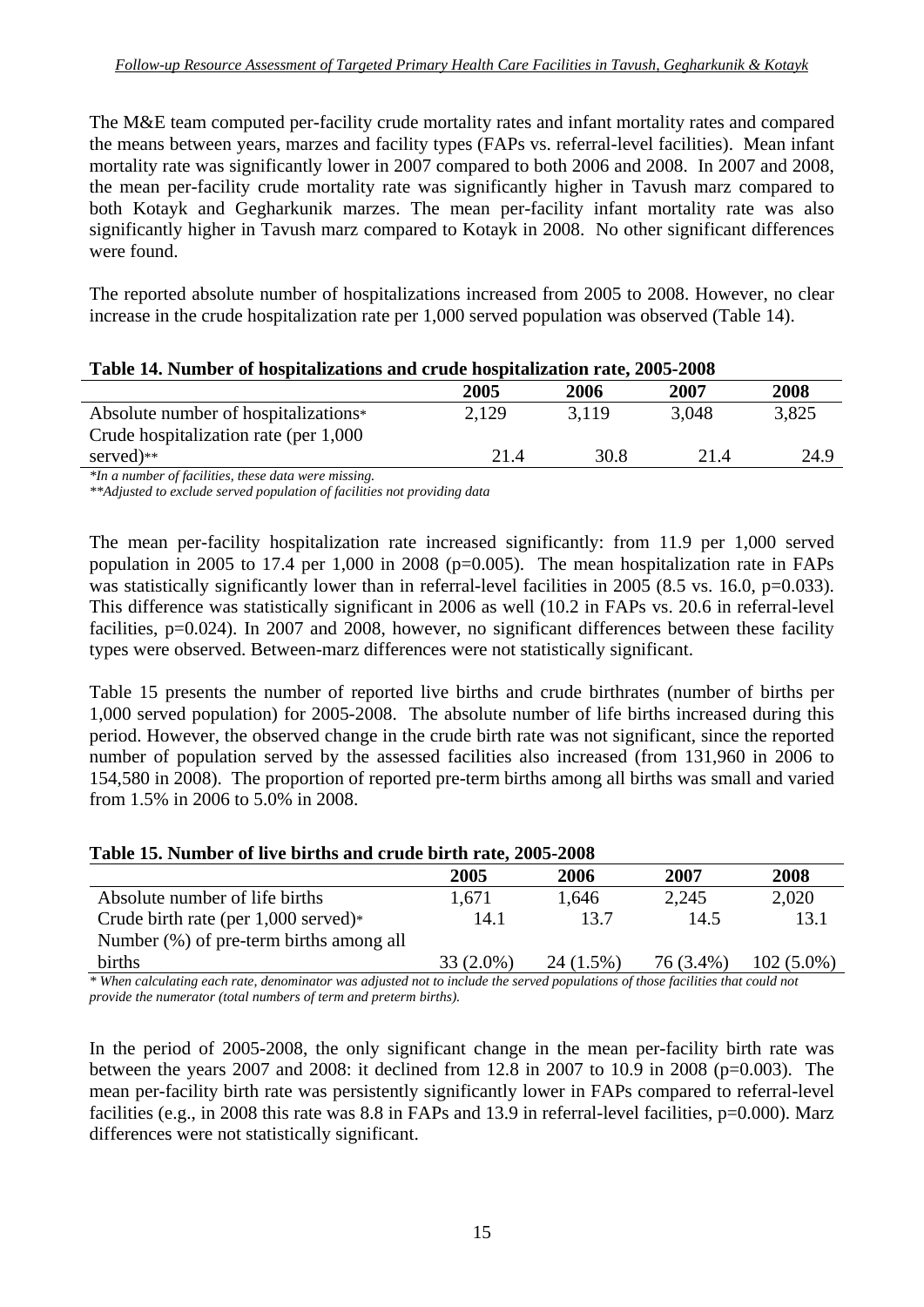Most deliveries took place in maternity hospitals (Table 16). In 2005 and 2006, 2.7% and 2.6% of all deliveries, respectively, took place at the same PHC facility (Garny HC in Kotayk marz). No deliveries took place in PHC facilities in 2007 and 2008. Home deliveries constituted 2.3% in 2005 and 2.0% in 2006. Almost all these deliveries occurred in Gegharkunik marz (the vast majority – in Vardenis sub-region). In 2006 and 2007, home deliveries constituted a tiny proportion of all deliveries. Of the nine home deliveries reported in 2008, five took place in Gegharkunik marz (of which four – in Magenis village of Vardenis sub-region).

| Year |    | <b>PHC</b> facilities |      | <b>Maternity hospitals</b> |    | Home      |
|------|----|-----------------------|------|----------------------------|----|-----------|
|      |    | $\%$                  |      | $\%$                       |    | %         |
| 2005 | 76 | 2.7                   | 2656 | 95.0                       | ხა | د. ۷      |
| 2006 |    | 2.6                   | 2825 | 95.4                       | 60 | 2.0       |
| 2007 |    | $0.0\,$               | 2245 | 99.8                       |    | $\rm 0.2$ |
| 2008 |    | $0.0\,$               | 2007 | 99.6                       |    | 0.4       |

**Table 16. Deliveries by site, Zone 2 target areas, 2005-2008** 

The reported total number of disabled among the population served by the target facilities was 4,764 in 2007 and 6,267 in 2009. Four facilities in 2007 did not provide these data. The disability rate per 1,000 population served was 35.0 in 2007 and 40.5 in 2009 (adjusted - do not include population served by the facilities with missing data). The differences in the mean per-facility rate of disability between 2007 and 2009 or between FAPs and referral-level facilities were not significant. Generally, disability rates were lower in Kotayk marz compared to Gegharkunik and Tavush marzes. These differences reached the level of statistical significance between Kotayk and Gegharkunik marzes in 2007 and between Kotayk and Tavush marzes in 2009 (see Table 17).

|      |  | Table 17. Mean per-facility rates of disabled (per 1,000 served) by year, facility type, and |  |
|------|--|----------------------------------------------------------------------------------------------|--|
| marz |  |                                                                                              |  |

|                               | 2007           | 2009            |
|-------------------------------|----------------|-----------------|
|                               | Mean $(SD)^5$  | Mean $(SD)$     |
| Whole sample                  | 27.2(28.4)     | 29.6(21.7)      |
| FAPs                          | 21.1(11.6)     | 27.8(21.3)      |
| Referral-level facilities     | 34.9(39.9)     | 32.1(22.5)      |
| Gegarkunik marz               | $37.0(18.9)*$  | 28.1 (24.2)     |
| Kotayk marz                   | $19.1 (9.2)^*$ | $22.8(12.0)*$   |
| Tavush marz                   | 36.2(52.1)     | 46.3 $(28.0)$ * |
| $\bullet$ $\bullet$ $\bullet$ |                |                 |

*\*Statistically significant difference between marzes (p=0.011 for both cases)* 

 $\overline{a}$ 

The population-based indicators should be approached with caution, however, because the selection of the sites was purposeful and the study was powered to assess only program-level effects. Thus, the lack of significant findings when comparing by facility type or marz does not necessarily indicate a lack of difference.

 $<sup>5</sup>$  SD (standard deviation) is a statistic that describes the average distance (of the observations) from the center of the</sup> data. When the observed data are tightly bunched together and the bell-shaped curve is narrow, the standard deviation is small. When the observations are spread apart and the bell curve is relatively flat, that means there is a relatively large standard deviation.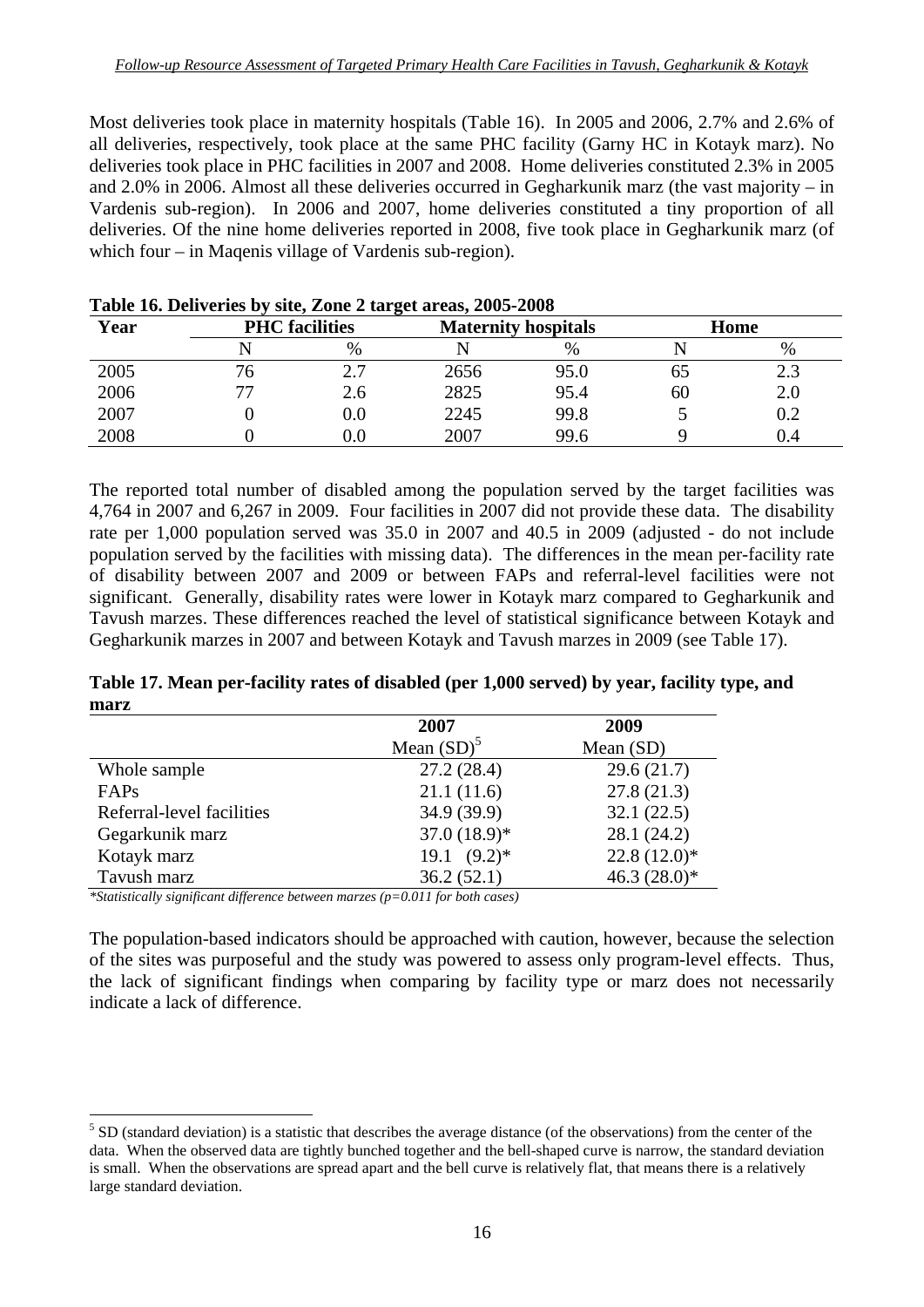## **Public education**

The facility resource assessment looked at the availability of patient/public education materials (brochures/leaflets and posters) on 24 health topics. Table 18 presents the results. At baseline, the most frequently mentioned topics covered by brochures/leaflets were bird flu (available in 68.5% of facilities), eye/vision pathology (52.8%), reproductive health, immunization (both – 48.1%), iodine deficiency (47.2%), childcare (46.3%), HIV/AIDS (44.4%), and breastfeeding, healthy nutrition and lifestyle (all – 38.9%). Many facilities displayed posters on immunization (77.8%), some on Basic Benefits Package (BBP) (42.6%), iodine deficiency (36.5%), and HIV/AIDS (28.3%). Organizations mentioned more frequently as the providers of the education materials included: UNICEF, USAID, WV, UMCOR, and MOH. At follow-up, the topics most frequently covered with brochures/leaflets were reproductive health (available in 92.6% of facilities), child care  $(85.2\%)$ , vaccination, diabetes (both  $-77.8\%$ ), tuberculosis (75.9%), eye/vision pathology (72.2%), open enrollment (70.4%), HIV/AIDS, hypertension, urinary tract infections, healthy bones (all – 64.8%), STDs (55.6%), breastfeeding and BBP (both – 46.3%). Posters frequently addressed vaccination (in 88.9%), BBP (87.0%), childcare (57.4%), influenza, open enrollment (both – 48.1%), and reproductive health (38.9%). The main providers of these materials were PHCR, USAID, UNICEF, WV, NOVA, UMCOR, and MOH. In general, the diversity of public educational materials available in the target facilities increased since 2007.

|                                      |                | <b>Facilities with</b>       |                |                 |                  | <b>Facilities with posters</b> |                |                              |  |
|--------------------------------------|----------------|------------------------------|----------------|-----------------|------------------|--------------------------------|----------------|------------------------------|--|
|                                      |                | brochures/leaflets available |                |                 |                  | available                      |                |                              |  |
| <b>Topics</b>                        | 2007           |                              |                | 2009            |                  | 2007                           |                | 2009                         |  |
|                                      | $\mathbf n$    | (%)                          | $\mathbf n$    | $(\frac{6}{6})$ | $\mathbf n$      | $(\%)$                         | $\mathbf n$    | $\left( \frac{6}{6} \right)$ |  |
| Basic Benefits Package (new)<br>1.   | 18             | 33.3                         | 25             | 46.3            | 23               | 42.6                           | 47             | 87.0                         |  |
| Bird flu<br>2.                       | 37             | 68.5                         | 9              | 16.7            | 9                | 16.7                           | 8              | 14.8                         |  |
| Breastfeeding<br>3.                  | 21             | 38.9                         | 25             | 46.3            | 5                | 9.3                            | 9              | 16.7                         |  |
| <b>Breast self-examination</b><br>4. | 7              | 13.0                         | 8              | 14.8            | $\overline{2}$   | 3.2                            | $\mathbf{1}$   | 1.9                          |  |
| Child care<br>5.                     | 25             | 46.3                         | 46             | 85.2            | 3                | 5.6                            | 31             | 57.4                         |  |
| <b>CHD</b><br>6.                     | $\overline{2}$ | 3.7                          | $\overline{2}$ | 3.7             | $\mathbf{1}$     | 1.9                            | $\overline{0}$ | 0.0                          |  |
| <b>Diabetes</b><br>7.                | 8              | 14.8                         | 42             | 77.8            | $\overline{0}$   | 0.0                            | 1              | 1.9                          |  |
| <b>First Aid</b><br>8.               | 1              | 1.9                          | 3              | 5.6             | $\mathbf{1}$     | 1.9                            | $\overline{2}$ | 3.7                          |  |
| Healthy lifestyle<br>9.              | 21             | 38.9                         | 22             | 40.7            | 7                | 13.2                           | 6              | 11.1                         |  |
| 10. Healthy nutrition                | 21             | 38.9                         | 21             | 38.9            | $\overline{2}$   | 3.8                            | 6              | 11.1                         |  |
| 11. HIV/AIDS                         | 24             | 44.4                         | 35             | 64.8            | 15               | 28.3                           | 16             | 29.6                         |  |
| 12. Hypertension                     | 5              | 9.3                          | 35             | 64.8            | $\mathbf{1}$     | 1.9                            | 5              | 9.3                          |  |
| 13. Influenza                        | 13             | 25.0                         | 5              | 9.3             | $\mathbf{1}$     | 1.9                            | 26             | 48.1                         |  |
| 14. Iodine insufficiency             | 25             | 47.2                         | 21             | 38.9            | 19               | 36.5                           | 16             | 29.6                         |  |
| 15. Oral hygiene                     | $\mathbf{1}$   | 1.9                          | $\mathbf{1}$   | 1.9             | $\boldsymbol{0}$ | 0.0                            | $\mathbf{1}$   | 1.9                          |  |
| 16. Reproductive health              | 26             | 48.1                         | 50             | 92.6            | 8                | 15.1                           | 21             | 38.9                         |  |
| 17. Smoking                          | 11             | 20.4                         | 8              | 14.8            | 8                | 15.1                           | 8              | 14.8                         |  |
| 18. STDs                             | 19             | 35.2                         | 30             | 55.6            | $\overline{2}$   | 3.8                            | $\mathbf{1}$   | 1.9                          |  |
| 19. Tuberculosis                     | 5              | 9.3                          | 41             | 75.9            | 6                | 11.3                           | 10             | 18.5                         |  |
| 20. Vaccination                      | 26             | 48.1                         | 42             | 77.8            | 42               | 77.8                           | 48             | 88.9                         |  |
| 21. Vision problems                  | 28             | 52.8                         | 39             | 72.2            | $\mathbf{1}$     | 1.9                            | $\overline{0}$ | 0.0                          |  |
| 22. Urinary tract infections         | 1              | 2.0                          | 35             | 64.8            | 1                | 2.1                            | $\overline{0}$ | 0.0                          |  |
| 23. Healthy bones                    | $\overline{0}$ | 0.0                          | 35             | 64.8            | $\boldsymbol{0}$ | 0.0                            | $\overline{2}$ | 3.7                          |  |
| 24. Open Enrollment                  |                |                              | 38             | 70.4            |                  |                                | 26             | 48.1                         |  |

**Table 18. Availability of patient/public education materials, 2007 & 2009**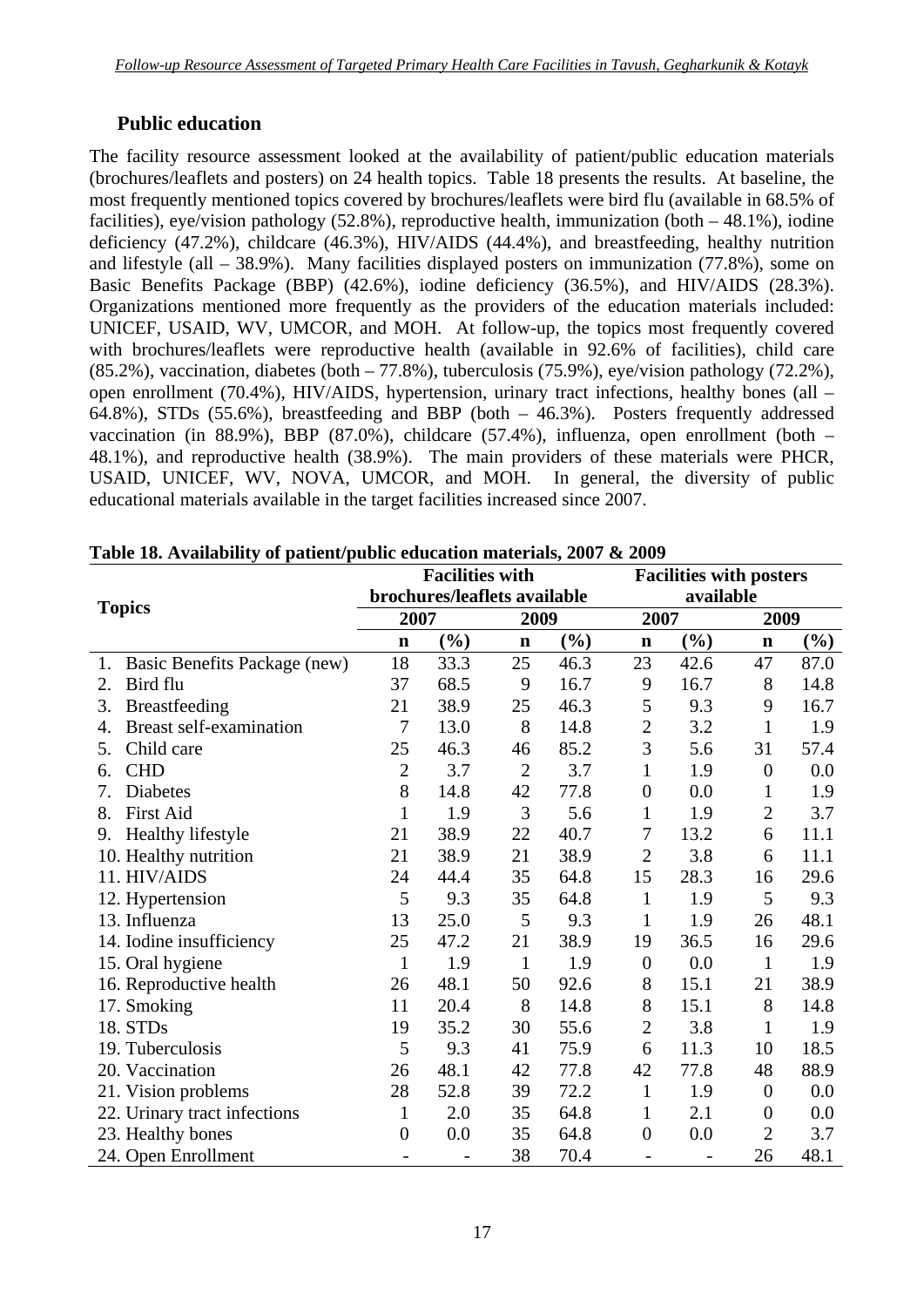To address breadth of patient/public education material coverage at a facility, the M&E team computed two summative scores: brochure/booklet score and poster score. The former reflects the number of health topics (out of the 24) covered by brochures/leaflets at each facility, the latter the number of health topics (again, out of the 24) covered by posters at each facility. At baseline, the mean brochure score was 6.4. This score increased to 11.4 at follow-up ( $p=0.000$ ). The mean poster score increased from 2.9 to 5.4 (p=0.000). Table 19 summarizes these results by marz and facility type. The breadth of available patient/public education materials increased significantly across almost all dimensions (the only exception was the lack of increase of topics covered by posters in Tavush marz).

| $\sim$ $\sim$    | <b>Brochure/booklet</b> |      |         |      |      |         |  |
|------------------|-------------------------|------|---------|------|------|---------|--|
|                  | scores                  |      |         |      |      |         |  |
|                  | 2007                    | 2009 | p-value | 2007 | 2009 | p-value |  |
| FAPs             | 5.2                     | 11.8 | 0.000   | 2.2  | 4.2  | 0.000   |  |
| Referral-level   | 8.0                     | 11.0 | 0.020   | 3.9  | 7.0  | 0.000   |  |
| facilities       |                         |      |         |      |      |         |  |
| Gegharkunik marz | 5.0                     | 10.7 | 0.006   | 3.2  | 5.5  | 0.001   |  |
| Kotayk marz      | 6.0                     | 11.0 | 0.000   | 2.3  | 6.0  | 0.000   |  |
| Tavush marz      | 8.5                     | 13.1 | 0.007   | 4.1  | 4.0  | 0.912   |  |
| Whole sample     | 6.4                     | 11.4 | 0.000   | 2.9  | 5.4  | 0.000   |  |

| Table 19. Patient/public education materials brochure/booklet and poster scores by facility |  |
|---------------------------------------------------------------------------------------------|--|
| type and marz, 2007 vs. 2009                                                                |  |

The proportion of communities receiving community-based health interventions increased significantly from 22.6% (12) at baseline to 64.8% (35) at follow-up (p=0.000). This increase was particularly evident for those communities served by FAPs: from 6.5% (2) to 77.4% (24).

At baseline, FAPs reported almost no health-related activities with community involvement and referral-level facilities reported very few such activities (mainly, environmental). At follow-up, the number of sites reporting any health-related activity increased sharply: from 17 to 94 (Table 20). The most common health-related activities at follow-up were health education sessions with teachers or schoolchildren (28 sites [51.9%] compared to three sites [5.9%] at baseline, p=0.000), followed by regular community health education meetings with nurse (22 sites [43.1%] compared to three sites [5.9%] at baseline, p=0.000). Considerable proportion of the observed increase in health-related activities with community involvement was related to the formation of Community Health Committees (CHC) within the framework of the PHCR Project (in all those communities served by PHC facilities targeted for renovation). In 15 communities (29.4% of all communities), CHCs held regular health education meetings at follow-up compared to zero at baseline ( $p=0.000$ ). CHC members made home visits in 6 communities in 2009 compared to 0 at baseline  $(p=0.014)$ . As nurses and teachers were usually CHC members, their PE activities could also be viewed as CHC-related. A significant increase was observed also in the number of communities served by FAPs, where environmental activities were conducted with community involvement (from one [3.2%] at baseline to seven [22.6%] at follow-up,  $p=0.014$ ).

At baseline, the participants mentioned about family doctors, village mayor office, municipality, MOH, and teachers as the organizers of those activities. At follow-up, they frequently reported about CHC and nurses as the initiators of these activities.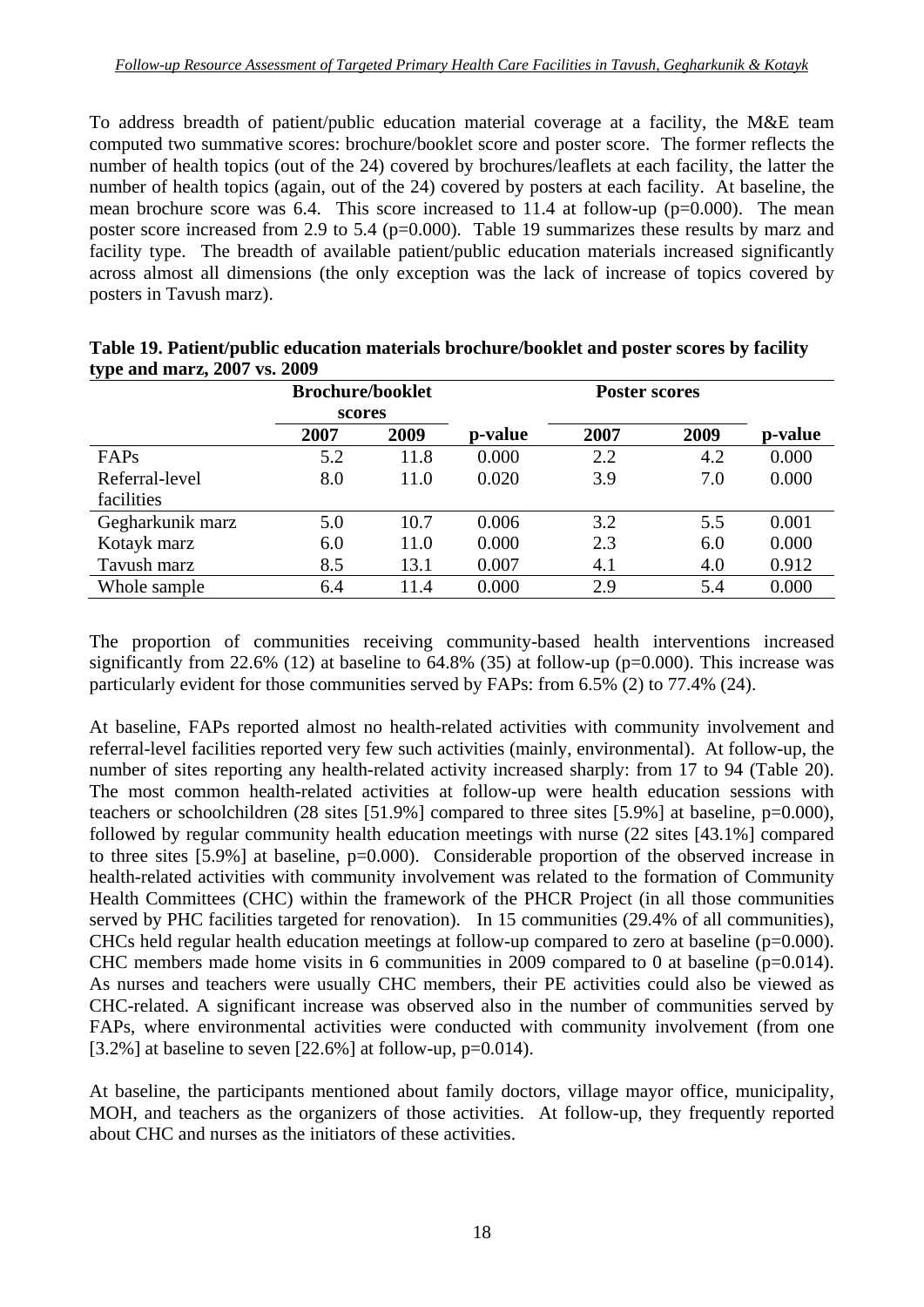|                                          | <b>FAPs</b>    |          | MAs, HCs, $\&$ |              | <b>All facilities</b> |          |
|------------------------------------------|----------------|----------|----------------|--------------|-----------------------|----------|
|                                          | $(n=31)$       |          | $PCs(n=23)$    |              | $(n=54)$              |          |
|                                          | 2007           | 2009     | 2007           | 2009         | 2007                  | 2009     |
| Regular community health education       | $\overline{0}$ | $14**$   | $\overline{0}$ | 1            | $\theta$              | $15*$    |
| meetings with CHC                        |                |          |                |              |                       |          |
| Home visits by CHC                       | $\overline{0}$ | $5*$     | $\overline{0}$ | $\mathbf{1}$ | $\theta$              | $6*$     |
| Regular community health education       | 0              | $16*$    | 3              | 6            | 3                     | $22*$    |
| meetings with nurse                      |                |          |                |              |                       |          |
| Health education sessions with           | $\theta$       | $17*$    | 3              | $11*$        | 3                     | $28*$    |
| teachers/school children                 |                |          |                |              |                       |          |
| Children role play on health issues      | 0              | 1        | $\theta$       | $\mathbf{1}$ | $\theta$              |          |
| Community involvement in health facility | 1              | 3        | 3              | 1            | 4                     | 4        |
| renovation                               |                |          |                |              |                       |          |
| Water supply/sewage system               | 0              | 3        | $\overline{0}$ | 1            | $\Omega$              | 4*       |
| building/reconstruction                  |                |          |                |              |                       |          |
| Environmental activities (tree planting, |                | $7*$     | 6              | 6            | 7                     | 13       |
| trash removal, and other)                |                |          |                |              |                       |          |
| Community sustained revolving fund       | 0              | $\theta$ | $\theta$       | 0            | $\theta$              | $\Omega$ |
| Any one of the above activity (ies)      | 2              | 66       | 15             | 28           | 17                    | 94       |

#### **Table 20. Number of sites where the following community health-related activities where conducted in the last three years, 2007 vs. 2009**

*\* Statistically significant difference between 2007 and 2009, p <0.05* 

**Licensing**. Since the baseline assessment, significant changes occurred in the proportion of facilities licensed to provide family medicine (FM) and/or family nursing (FN) services: the number of FAPs licensed to provide FN services increased from 2  $(6.5\%)$  to 27  $(87.1\%)$  (p=0.000), and the number of referral-level facilities licensed to provide FM services increased from 8 (34.8%) to  $20(87.0\%)$  (p=0.001).

**Staffing.** The number of vacancies for doctors did not change between baseline and follow-up assessments: there were seven such vacancies in both 2007 and 2009. The number of vacancies for nurses decreased from three in 2007 to zero in 2009.

**Crucial needs.** As in the first zone, renovation was cited most frequently as a crucial need at baseline, closely followed by utilities (e.g. water supply, heating, swage system), basic medical equipment (e.g., ECG, ultrasound, glucometer, x-ray machine, scales), laboratory equipment (e.g. microscope, clinical analyzer), furniture, and pharmaceuticals. Among crucial needs, some facilities also mentioned electricity, transportation/ ambulance car, refrigerator, computer, and professional literature.

At follow-up, the need in water supply and sewage system moved to the top priority mentioned by 34 facilities, of which 28 were FAPs. For FAPs, the next crucial necessities were refrigerator and child/adult scales and height measurers (each mentioned by 8 facilities), followed by local drug store (7 facilities), latrine (6), heating (5), and electricity supply (3). For referral-level facilities, the need for renovation was the most common (10 facilities), followed by laboratory equipment (biochemical analyzer in particular). Seven facilities mentioned heating/gasification/hot water system as a crucial need, six – furniture, four – ultrasound and x-ray/fluorography machines. Several facilities needed surgical instruments (3), scales and height measurers (3), ambulance car (2), and ECG (2).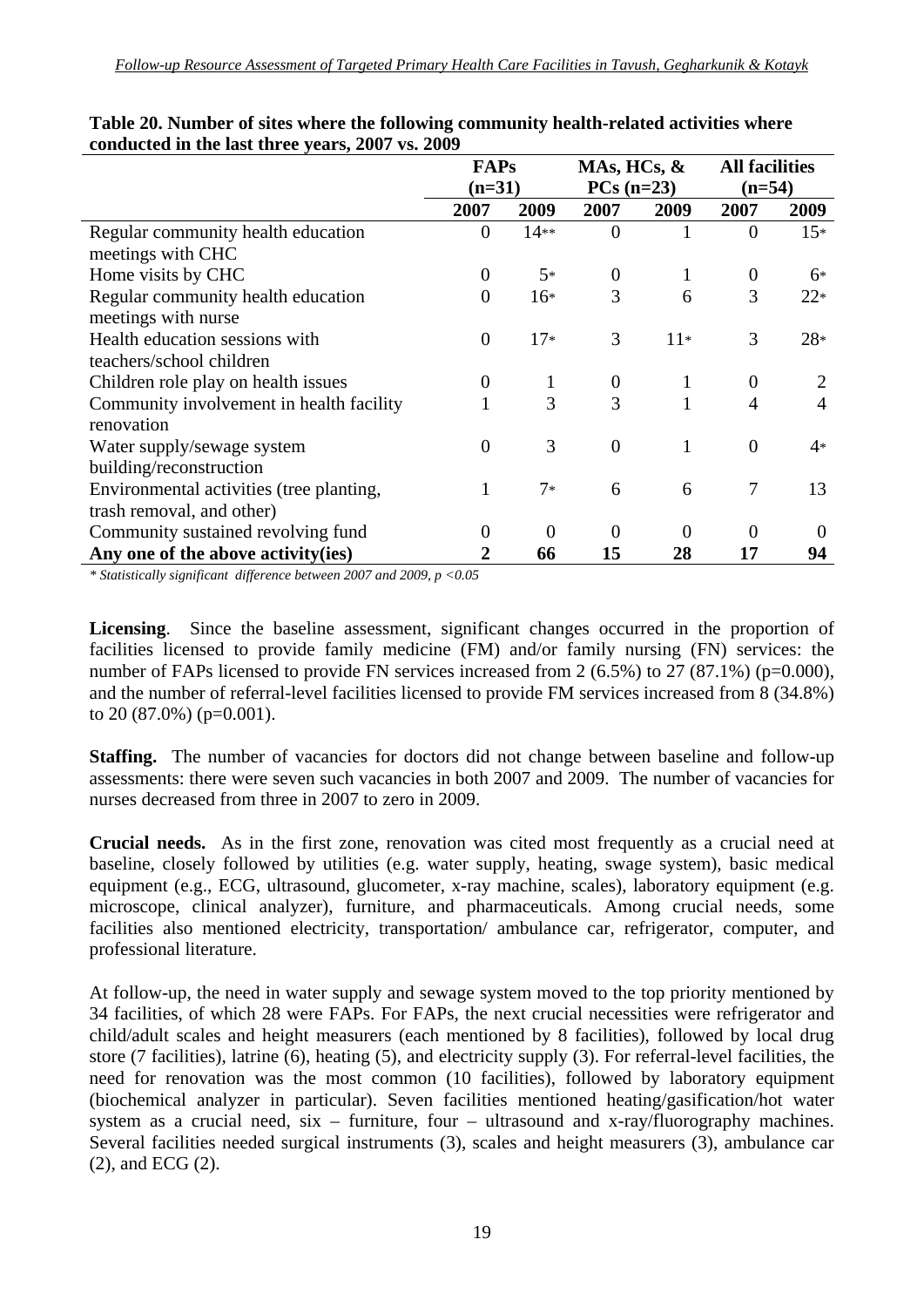## **Main findings**

The following main findings of the follow-up Facility Resource Assessment survey in Zone 2 (Kotayk, Gegharkunik, and Tavush marzes) are highlighted:

- o **Physical conditions are improving**. The mean cumulative score for physical condition (examination/procedure's room(s) size, lighting, renovation status) of 54 facilities (31 FAPs and 23 referral-level facilities: MAs, HCs, and PCs) increased significantly (from 0.28 in 2007 to 0.89 in 2009). This increase was particularly evident for FAPs (from 0.16 to 0.97).
- o **Water and sewage systems are increasingly available but remain a critical need**. The number of facilities having piped water supply increased significantly: from 24.1% in 2007 to 37.0% in 2009. However, the need in water supply and sewage system remained as the most crucial for the vast majority (87.1%) of the targeted FAPs.
- o **A reliable electric supply is increasing**. Significant increase was detected in the number of FAPs with 24-hour electricity supply: 17 FAPs (54.8%) in 2007 vs. 28 FAPs (90.3%) in 2009.
- o **Heating is expanding and is predominantly electric rather than combustion with flue.** The number of facilities not heated during winter decreased significantly: from 12 in 2007 to 2 in 2009. The mean number of rooms heated during winter increased from 4.3 at baseline to 5.5 at follow-up.
- o **Furnishings are improving.** The mean summative furniture score increased significantly from 39.4% at baseline to 65.7% at follow-up.
- o **Equipment availability is improving but remains an important nee**d. The mean summative equipment score increased significantly from 34.0% in 2007 to 46.2% in 2009.
- o **Family medicine/family nursing training is expanding its coverage**.
	- o In 2007, 41.8% of all PHC physicians employed in the 54 facilities had been trained at NIH/YSMU. In 2009, this proportion increased to 70.4%. The mean number of family doctors employed in MAs, HCs and PCs increased significantly from 1.3 at baseline to 2.5 at follow-up.
	- o In 2007, 23.3% of all PHC nurses employed in the 54 facilities had been trained at NIH/BMC. In 2009, this proportion increased to 42.0%. The mean number of family nurses employed in FAPs increased significantly from 0.1 at baseline to 0.8 at follow-up.
	- o The mean proportion of FAP nurses receiving short-term clinical trainings on any of 11 select topics increased from 27.5% in 2007 to 33.1% in 2009. The corresponding indicator for PHC physicians increased from 13.9% to 23.9%; this indicator remains rather low for both nurses and physicians.
	- o The number of FAPs licensed to provide FN services increased significantly from 2 (6.5%) to 27 (87.1%). The number of referral-level PHC facilities licensed to provide FM services also increased significantly, from 8 (34.8%) in 2007 to 20 (87.0%) in 2009.

## o **Medical charts are increasingly available and complete.**

o For children (<18 years old), usage of medical charts was universal and did not change between 2007 and 2009. The completeness of these charts increased slightly (55.8% vs. 63.0%) and the usage of standard forms – significantly (68.5% vs. 94.4%). This was the case for the whole sample, as well as for the FAPs only.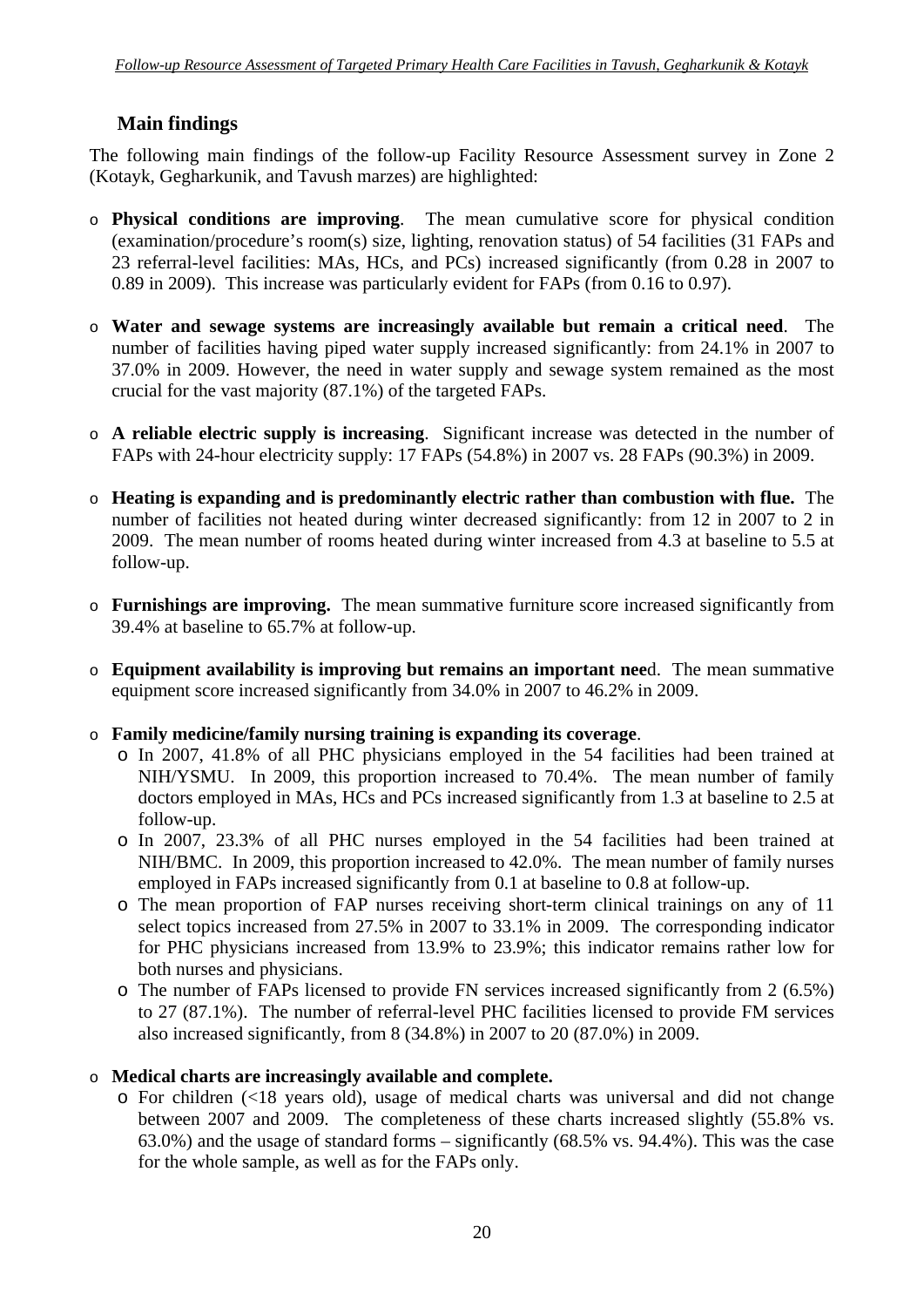- o For adults (>18), medical charting forms were present in more facilities in 2009 compared to 2007 (94.4% and 86.3%, respectively). Completeness of these forms and usage of standard forms also increased significantly (28.9% vs. 58.8% and 76.1% vs. 96.0%, respectively) both for the whole sample and for the FAPs only.
- o **Quality assurance activities, computing capacity, and professional staff development are increasing**.
	- o The mean number of supervisory visits made to FAPs during the last three months increased from 2.7 in 2007 to 4.6 in 2009.
	- o The number of referral-level facilities possessing functional computers increased significantly from 14 in 2007 to 20 in 2009. The mean number of functional computers per referral-level facility has also increased significantly from 0.9 to 1.5.
	- o Since the baseline assessment, the number of trained operators in referral-level facilities for open enrollment increased from zero to 22. The number of people registered through open enrollment during the last year in these facilities increased from zero in 2007 to 120,909 (87.8% of the served population) in 2009.
	- o The number of referral-level facilities using accounting software increased from zero in 2007 to 13 in 2009. The cumulative number of trainings on select topics received by accountants within the last five years increased from eight at baseline to 55 at follow-up.
	- o The cumulative number of trainings on select topics received by facility managers within the last five years increased from 22 at baseline to 42 at follow-up.
- o **Utilization rates are stable as coverage expands**. The absolute number of visits increased mildly (from 208,247 in 2006 to 242,736 in 2009), but the rate per person served remained unchanged.
- o **Crude mortality rate is declining**. Since 2005, the crude mortality rate decreased from 7.0‰ in 2005 to 6.3‰ in 2008.
- o **Public education materials are increasing in breadth and availability**. The breadth of topics addressed by public education materials increased significantly from baseline. The mean brochure/booklet score was 6.4 (out of 24) in 2007 and 11.4 in 2009. The mean poster score was 2.9 (out of 24) in 2007 and 5.4 in 2009.
- o **Communities and Community Health Committees are increasingly active.**
	- o The proportion of communities receiving community-based health interventions increased significantly from 22.6% in 2007 to 64.8% in 2009.
	- o Community Health Committees significantly increased activities: the number of communities having regular health education meetings with CHC increased from zero in 2007 to 15 in 2009.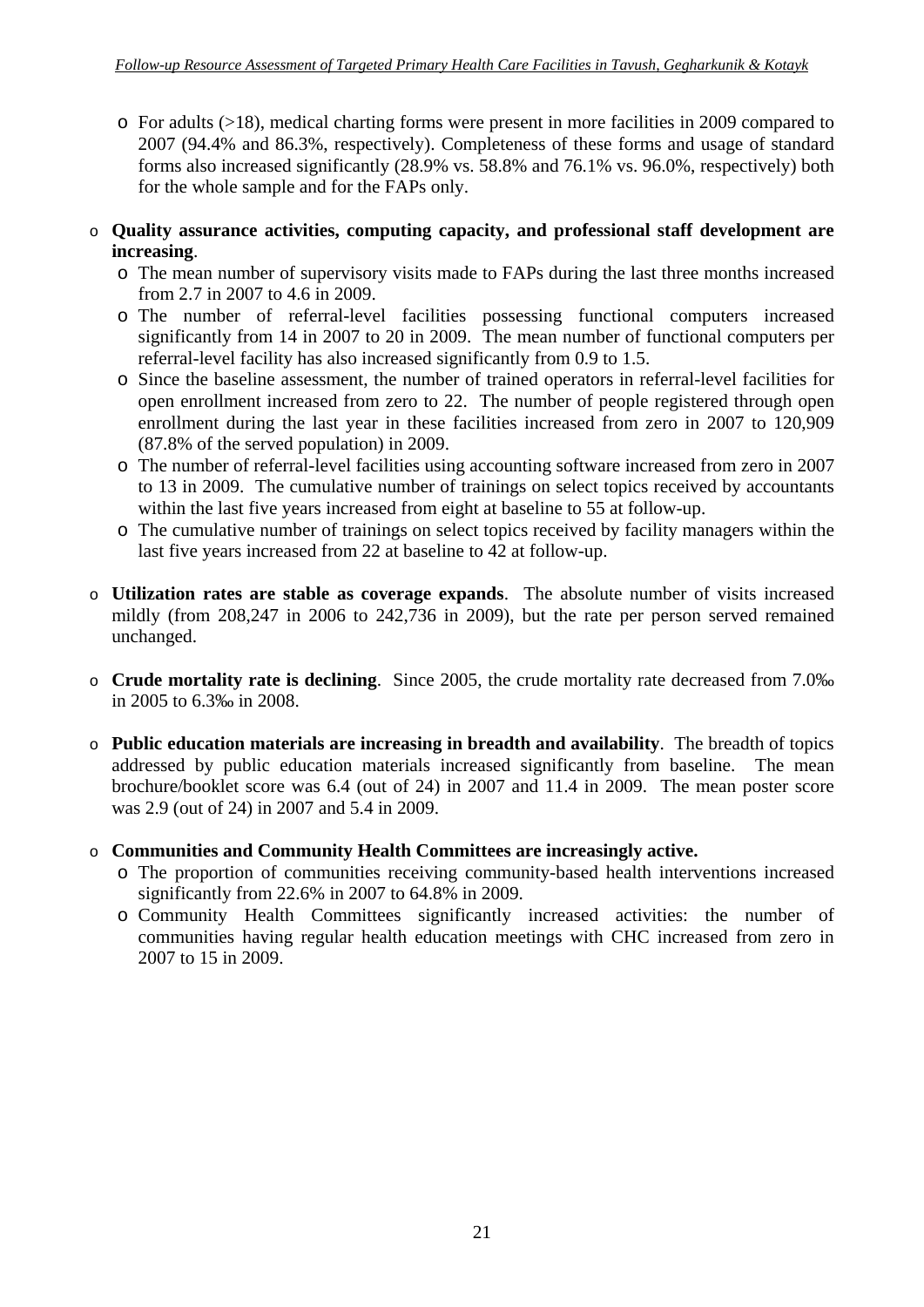# **Appendix 1. PHCR, Assessment Tool for Primary Healthcare Facilities**

| 3. Type of health facility: a. FAP (Rural health post)<br>c. Health Center<br>b. SVA (Medical ambulatory)<br>d. Polyclinic         |                                                                                 |                             |                            |            |                                                                                                      |  |
|------------------------------------------------------------------------------------------------------------------------------------|---------------------------------------------------------------------------------|-----------------------------|----------------------------|------------|------------------------------------------------------------------------------------------------------|--|
|                                                                                                                                    |                                                                                 |                             |                            |            |                                                                                                      |  |
|                                                                                                                                    |                                                                                 |                             |                            |            |                                                                                                      |  |
|                                                                                                                                    |                                                                                 |                             |                            |            |                                                                                                      |  |
|                                                                                                                                    |                                                                                 |                             |                            |            |                                                                                                      |  |
|                                                                                                                                    | 8. Is your facility an independent legal entity (not a part of a larger unity)? | 1. Yes 2. No $(Go to Q.10)$ |                            |            |                                                                                                      |  |
|                                                                                                                                    |                                                                                 |                             |                            |            | 9. Are there any intends to merge your facility in a larger unity in the scope of optimization plan? |  |
|                                                                                                                                    | 1. Yes                                                                          | 2. No                       | 99. Don't know             |            |                                                                                                      |  |
| 10.                                                                                                                                | Staff of outpatient services of the facility:                                   |                             |                            |            |                                                                                                      |  |
|                                                                                                                                    | 1.Doctors                                                                       | 2.Nurses                    | 3. Midwifes<br>& feldshers | 4.Sanitars | 5.Non-medical<br>staff                                                                               |  |
| Actual #                                                                                                                           |                                                                                 |                             |                            |            |                                                                                                      |  |
| 11.<br>Ownership of the facility space:<br>1. Owns a building<br>2. Owns space in a building<br>4. No space at all $(Go to Q. 22)$ |                                                                                 |                             |                            |            |                                                                                                      |  |
| Piped water supply in the facility. ____________ hours/day (Put 0 if no supply)<br>12.                                             |                                                                                 |                             |                            |            |                                                                                                      |  |
| 13.                                                                                                                                | Existence of a swage system:                                                    |                             |                            |            |                                                                                                      |  |
|                                                                                                                                    | a. in the residency area                                                        |                             | $(1=yes, 2=no)$            |            |                                                                                                      |  |

b. in the facility  $(1=yes, 2=no)$ 

## **Water/toilet**

|     |                 | 1. Total number | 2. Out of which,<br>in the building | 3. Out of which, 4. Out of which,<br>functioning | with running water |
|-----|-----------------|-----------------|-------------------------------------|--------------------------------------------------|--------------------|
| 14. | Toilet          |                 |                                     |                                                  |                    |
| 15. | Pit latrine     |                 |                                     |                                                  |                    |
|     | Shower facility |                 |                                     |                                                  |                    |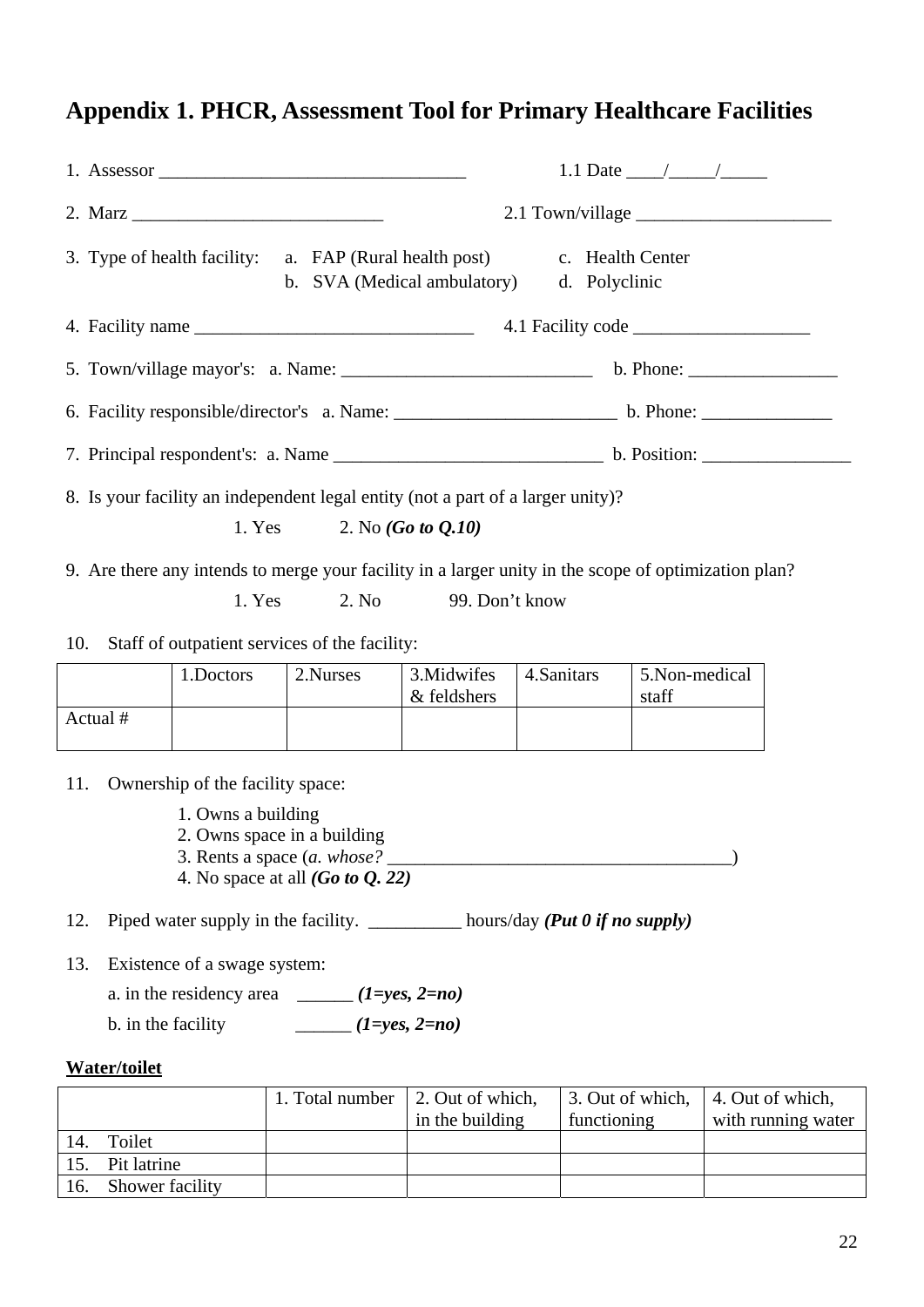| 17. |                                                  | Electricity availability in the health facility: _______ hours/day               |                                                                                         |  |  |  |
|-----|--------------------------------------------------|----------------------------------------------------------------------------------|-----------------------------------------------------------------------------------------|--|--|--|
| 18. | Heating <i>(primary)</i> :                       | 1. Hot water system<br>2. Portable electric heaters<br>3. Room heaters with flue | 4. Room heaters without flue<br>5. Built-in electric units<br>7. No heating             |  |  |  |
| 19. |                                                  | Number of rooms heated during winter:                                            |                                                                                         |  |  |  |
| 23. |                                                  |                                                                                  | Existence of a functioning pharmacy in the community: $\frac{1}{2}$ (1=yes, 0=no)       |  |  |  |
|     | <b>Family Medicine</b>                           |                                                                                  |                                                                                         |  |  |  |
|     | <b>Numbers of PHC providers at the facility:</b> |                                                                                  |                                                                                         |  |  |  |
| 24. |                                                  |                                                                                  |                                                                                         |  |  |  |
| 25. |                                                  | General Practitioners and Internists ________                                    |                                                                                         |  |  |  |
| 26. | Pediatricians                                    |                                                                                  |                                                                                         |  |  |  |
| 27. | Midwifes and Feldshers __________                |                                                                                  |                                                                                         |  |  |  |
| 28. |                                                  | Internist nurses and Pediatric nurses                                            |                                                                                         |  |  |  |
| 29. | Family nurses                                    |                                                                                  |                                                                                         |  |  |  |
| 30. |                                                  | Total number of district doctors (sum of #s in $Q.-s$ 24, 25, 26)                |                                                                                         |  |  |  |
| 31. |                                                  | Total number of district nurses (sum of #s in $Q$ -s 27, 28, 29)                 |                                                                                         |  |  |  |
| 32. |                                                  | Out of the physicians listed above (see $Q$ , 30):                               |                                                                                         |  |  |  |
|     |                                                  |                                                                                  | 1. How many received educational courses at NIH or YSMU during the last 5 years?        |  |  |  |
|     |                                                  | 2. How many are involved in continuous FM education?                             |                                                                                         |  |  |  |
|     |                                                  |                                                                                  | 3. How many are willing to get involved in continuous FM education? _________           |  |  |  |
| 33. |                                                  | Out of the mid-level healthcare providers listed above (see $Q$ , 31):           |                                                                                         |  |  |  |
|     |                                                  |                                                                                  | 1. How many received educational courses at NIH or BNC during the last 5 years? _______ |  |  |  |
|     |                                                  | 2. How many are involved in continuous FN education?                             |                                                                                         |  |  |  |

- 3. How many are willing to get involved in continuous FN education? \_\_\_\_\_\_\_\_\_\_\_\_
- 34. Short-term trainings of the above-listed medical staff *(see Q. 30 and Q. 31)* since 2000:

| Training on:                                                  |                         | # of those exposed | c. Provided by <i>(the name of</i> |
|---------------------------------------------------------------|-------------------------|--------------------|------------------------------------|
|                                                               | b. Doctors<br>a. Nurses |                    | organization)                      |
| 1. First aid                                                  |                         |                    |                                    |
| 2. Immunization                                               |                         |                    |                                    |
| 3. Breastfeeding                                              |                         |                    |                                    |
| <b>4. Sexually Transmitted Diseases</b>                       |                         |                    |                                    |
| 5. Reproductive Health                                        |                         |                    |                                    |
| 6. IMCI                                                       |                         |                    |                                    |
| 7. Tuberculosis                                               |                         |                    |                                    |
| 8. Healthy lifestyle                                          |                         |                    |                                    |
| 9. Healthy child growth $&$ developement                      |                         |                    |                                    |
| 10. Treatment of chronic conditions                           |                         |                    |                                    |
| 11. Prevention of infections                                  |                         |                    |                                    |
| 12. Other: $\frac{1}{\sqrt{1-\frac{1}{2}} \cdot \frac{1}{2}}$ |                         |                    |                                    |
|                                                               |                         |                    |                                    |
| 14. Other:                                                    |                         |                    |                                    |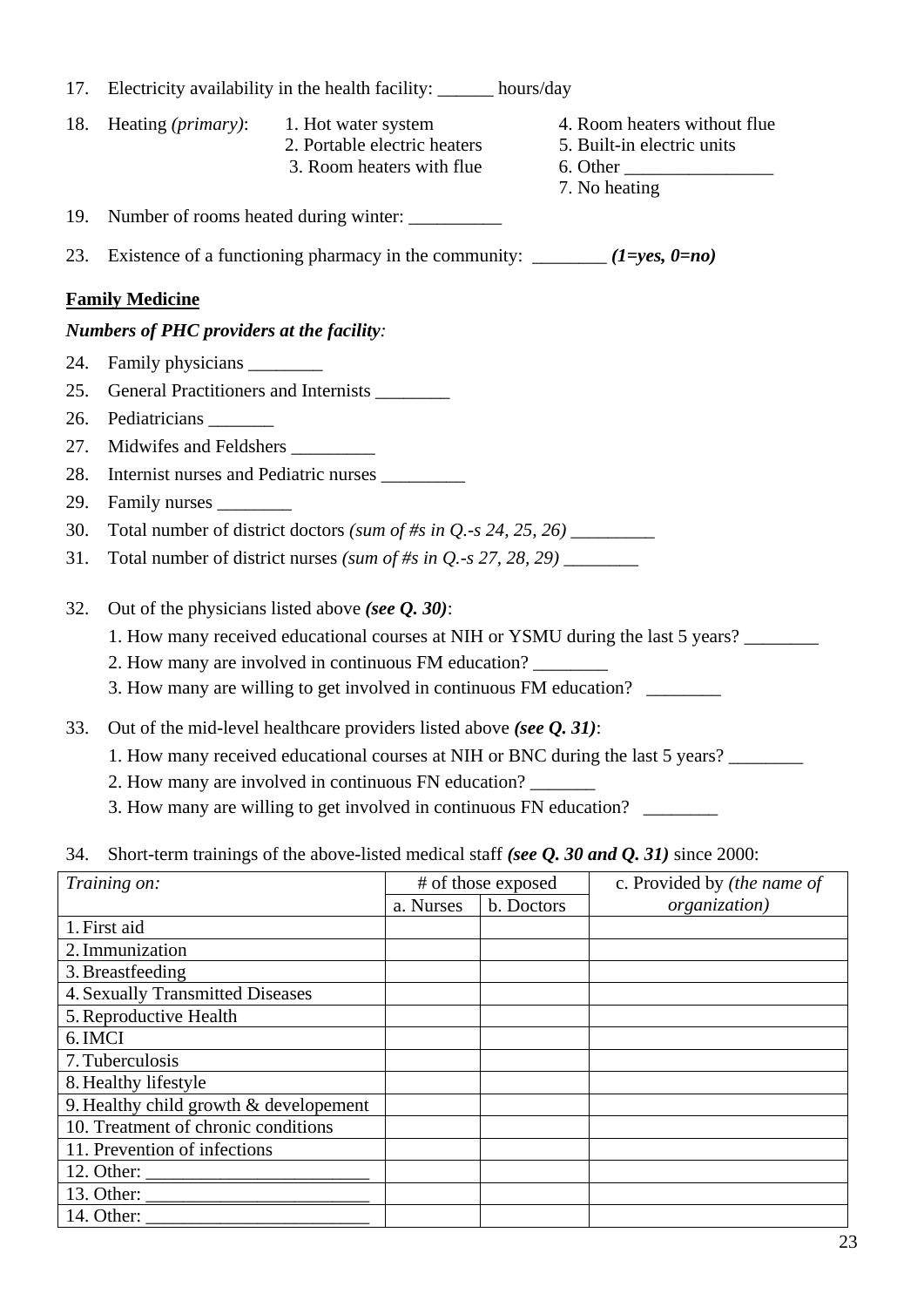35. Do you have the set of World Bank, Health Programs Implementation Unit (HPIU)-developed clinical practice guidelines for family doctors and family nurses in your facility?

1. Yes 2. No

If yes,

- 35.1 How many volumes for doctors *(out of 19)*? \_\_\_\_\_\_\_\_ *(Please, show)*
- 35.2 How many volumes for nurses *(out of 7)*? \_\_\_\_\_\_\_\_ *(Please, show)*
- 35.3 Of above listed doctors, how many have the guideline for FDs?
- 35.4 Of above listed mid-level providers, how many have the guideline for FNs?

What other clinical practice guidelines do you have in your facility?

|                    | 36. Guideline title: |    | 37. Guideline source: |
|--------------------|----------------------|----|-----------------------|
| 1.                 |                      | 1. |                       |
| 2.                 |                      | 2. |                       |
| 3.                 |                      | 3. |                       |
| $\boldsymbol{4}$ . |                      | 4. |                       |
| 5.                 |                      | 5. |                       |
| 6.                 |                      | 6. |                       |
| 7.                 |                      | 7. |                       |
| 8.                 |                      | 8. |                       |
| 9.                 |                      | 9. |                       |

38. Do you have access to the following evidence-based medicine sources?

| <i>Source</i>                           | $(1 = yes, 0 = no)$ |
|-----------------------------------------|---------------------|
| 1. Internet                             |                     |
| 2. Medical periodicals                  |                     |
| 3. Recent training materials            |                     |
| 4. Newsletters                          |                     |
| 5. EBM publications                     |                     |
| 6. Medical books (published after 2000) |                     |

39. What drug information sources published since 2000 are available in your facility?

| <i>Source</i>                                       | $(1 = yes, 0 = no)$ |
|-----------------------------------------------------|---------------------|
| 1. Mashkovsky, Pharmaceuticals                      |                     |
| 2. Vidal, Drug Guide                                |                     |
| 3. Vidal, Drug Guide for Transcaucasus              |                     |
| 4. Optimal Drug Treatment Guidelines, DMTA, MoH, RA |                     |
| 5. Armenian National Formular                       |                     |
| 6. Other (specify) $\overline{\phantom{a}}$         |                     |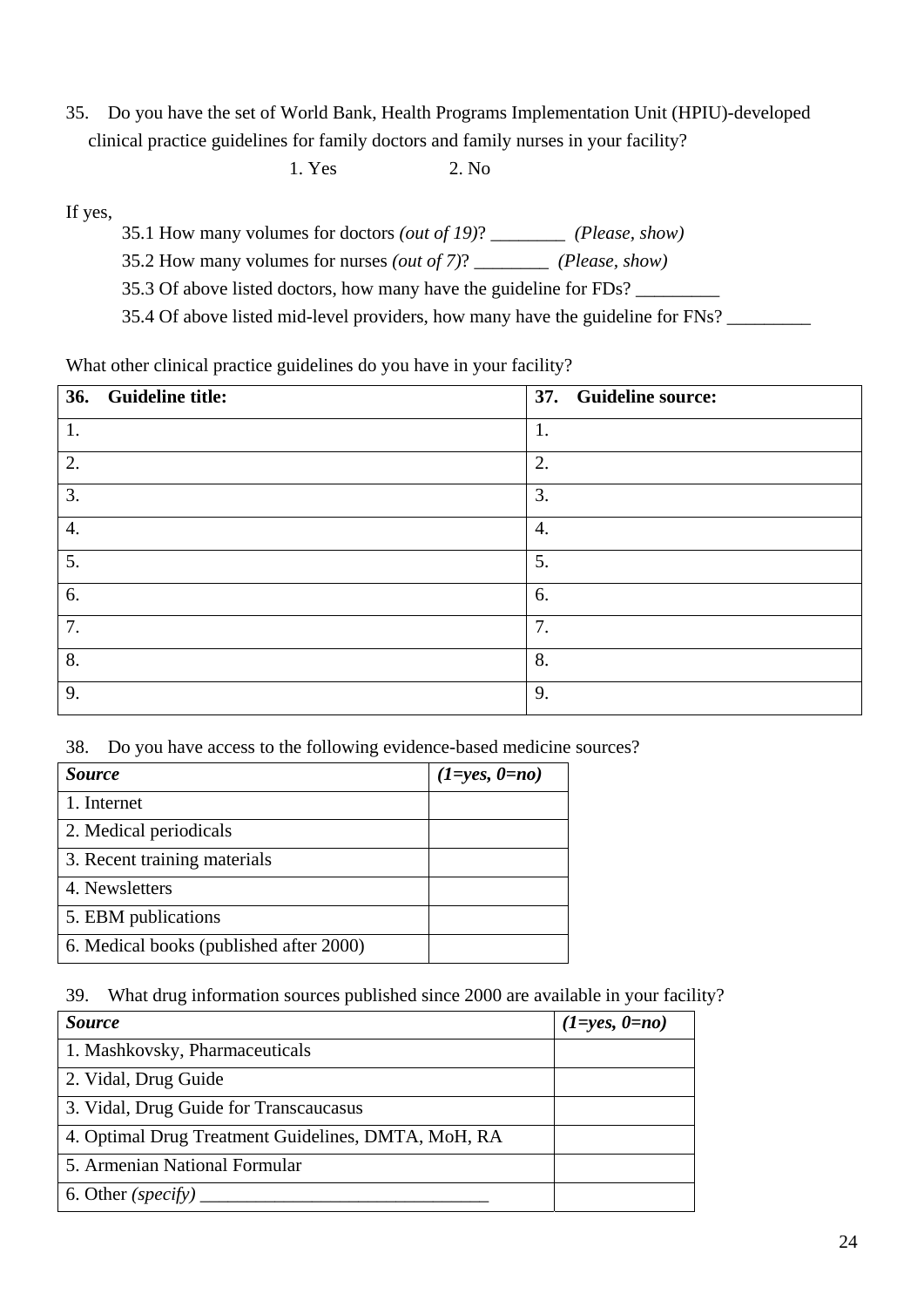#### 40. Record forms

| Type:                                                                                                                                       | $1 = yes$ , | a. Coverage      | b. Completeness         | c. Type of forms         |  |  |
|---------------------------------------------------------------------------------------------------------------------------------------------|-------------|------------------|-------------------------|--------------------------|--|--|
|                                                                                                                                             | $0 = no$    | $%$ of eligibles | of records              | $(1=standard forms,$     |  |  |
|                                                                                                                                             |             | covered)         | $(1 = yes, 0 = no)$     | $0$ =non-standard forms) |  |  |
| 1. Medical charts (under 18)                                                                                                                |             |                  |                         |                          |  |  |
| 2. Medical charts (18 & over)                                                                                                               |             |                  |                         |                          |  |  |
| 3. Journal for outpatients                                                                                                                  |             |                  |                         |                          |  |  |
| 4. Journal for home visits                                                                                                                  |             |                  |                         |                          |  |  |
| 5.Immunization forms                                                                                                                        |             |                  |                         |                          |  |  |
| 6. Journal for ambulance calls                                                                                                              |             |                  |                         |                          |  |  |
| 7. Charts for pregnant women                                                                                                                |             |                  |                         |                          |  |  |
| Do you have any functioning quality assurance mechanism in your facility? 1. Yes<br>41.<br>Do you have computer(s) in this facility?<br>42. |             |                  |                         | 2. No                    |  |  |
|                                                                                                                                             |             |                  |                         |                          |  |  |
|                                                                                                                                             |             |                  | 2. Yes, non-functional, | 3. No                    |  |  |
| (If the facility is a FAP, go to $Q. 47$ )                                                                                                  |             |                  |                         |                          |  |  |
| Do you have computer program for clinical data collection and analysis? 1. Yes<br>43.                                                       |             |                  |                         | 2. No                    |  |  |
|                                                                                                                                             |             |                  |                         |                          |  |  |
|                                                                                                                                             |             |                  |                         |                          |  |  |
| Do you have clinical preceptors among your staff?<br>44.<br>2. No                                                                           |             |                  |                         |                          |  |  |
| <b>Open Enrollment</b>                                                                                                                      |             |                  |                         |                          |  |  |
| Do you have computer program for open enrollment in your facility? 1. Yes<br>45.                                                            |             |                  |                         | 2. No                    |  |  |
|                                                                                                                                             |             |                  |                         |                          |  |  |
|                                                                                                                                             |             |                  |                         |                          |  |  |
| Do you have personnel trained as operator for open enrollment?<br>46.<br>2. No                                                              |             |                  |                         |                          |  |  |
| Number of people registered through open enrollment in your facility during last year?<br>47.                                               |             |                  |                         |                          |  |  |
| <b>Financing and Management</b>                                                                                                             |             |                  |                         |                          |  |  |

## *(If the facility is not an independent legal entity [see Q. 8], go to Q. 57)*

48. Do you calculate the cost of the services provided in your facility? 1. Yes, regularly, 2. Yes, sometimes, 3. No *(a. Specify, why? \_\_\_\_\_\_\_\_\_\_\_\_\_\_\_\_\_\_\_\_\_ )*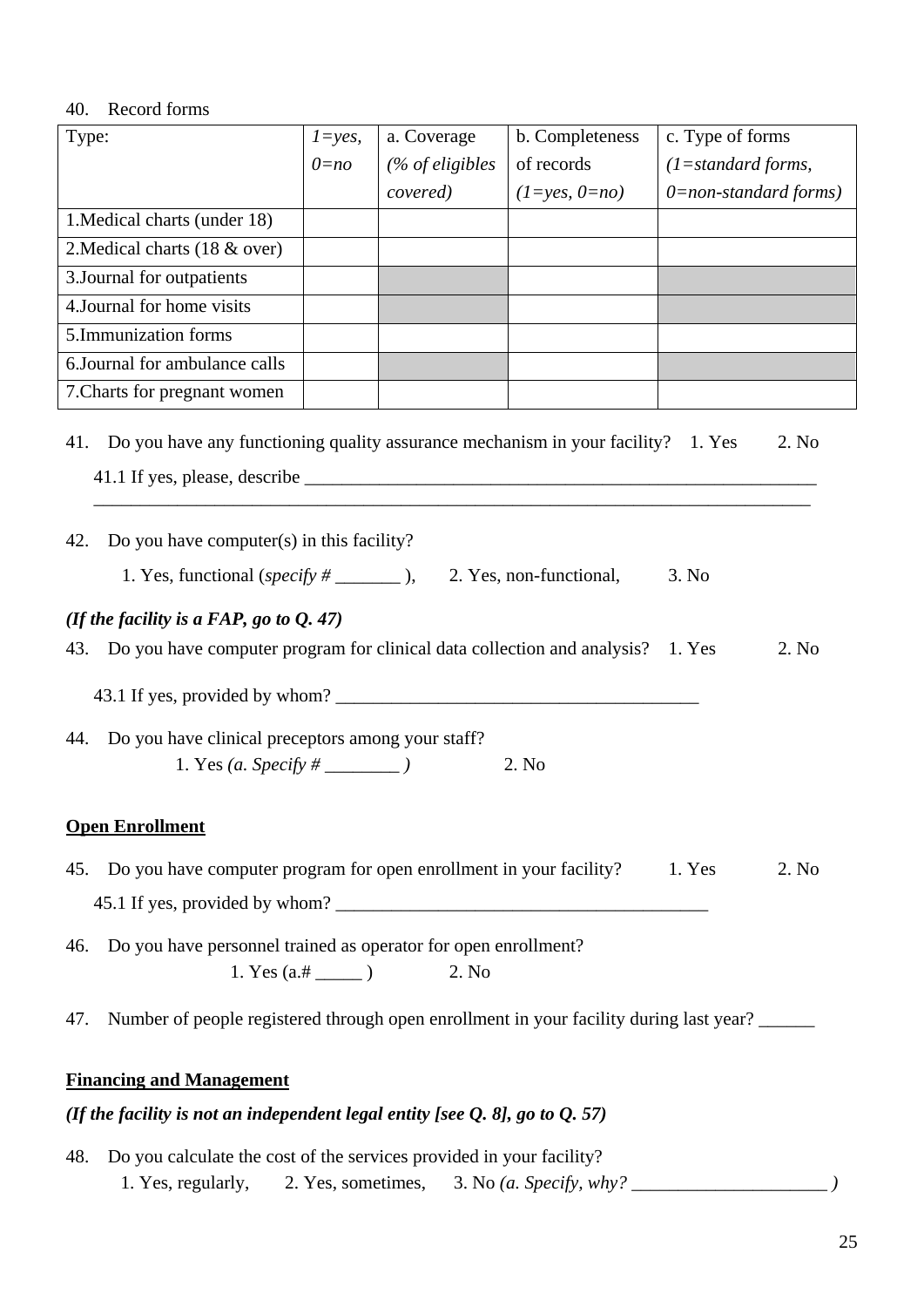49. Do you have computer program for accounting in your facility?

1. Yes, 2. No *(Go to Q. 50)*

|                                                                                                                          | 49.1 If yes, provided by whom? |  |
|--------------------------------------------------------------------------------------------------------------------------|--------------------------------|--|
| 49.2 Specify the name of the program: 1. Softmaster<br>2. LANS<br>3. Armenian program<br>4. Own (self-developed) program |                                |  |

50. Do you think the introduction of a computer program for accounting, which includes data entry, accountant training, and technical maintenance of the system, is reasonable in your facility?

| 1. Yes, | 2. No. | 3. Don't know |
|---------|--------|---------------|
|         |        |               |

51. Does your accountant qualified as accountant? 1. Yes 2. No

52. What trainings did the accountant receive out of the following within the last 5 years?

| Training on:            | Yes/no<br>$(1 = yes,$<br>$0=no$ | a. Duration<br>(weeks) | b. Provided by:<br>(the name of<br>organization) | c. Need for<br>subsequent training<br>$(1=yes, 0=no)$ |
|-------------------------|---------------------------------|------------------------|--------------------------------------------------|-------------------------------------------------------|
| 1. Financial management |                                 |                        |                                                  |                                                       |
| 2. Cost accounting      |                                 |                        |                                                  |                                                       |
| 3. Financial accounting |                                 |                        |                                                  |                                                       |
| 4. Computer training    |                                 |                        |                                                  |                                                       |
| 5. Tax Legislation      |                                 |                        |                                                  |                                                       |
| 6. Labor Legislation    |                                 |                        |                                                  |                                                       |
| 7. Other                |                                 |                        |                                                  |                                                       |

53. What trainings did the director of your facility receive out of the following within the last 5 years?

| Training on:                  | Yes/no<br>$(1=yes,$<br>$0=no$ | a. Duration<br>(weeks) | b. Provided by:<br>(the name of<br><i>organization</i> ) | c. Need for<br>subsequent training<br>$(1 = yes, 0 = no)$ |
|-------------------------------|-------------------------------|------------------------|----------------------------------------------------------|-----------------------------------------------------------|
| 1. Health services management |                               |                        |                                                          |                                                           |
| 2. Health economics           |                               |                        |                                                          |                                                           |
| 3. Financial management       |                               |                        |                                                          |                                                           |
| 4. Cost accounting            |                               |                        |                                                          |                                                           |
| 5. Fundamentals of accounting |                               |                        |                                                          |                                                           |
| 6. Tax Legislation            |                               |                        |                                                          |                                                           |
| 7. Labor Legislation          |                               |                        |                                                          |                                                           |
| 8. Computer training          |                               |                        |                                                          |                                                           |
| 9. Other                      |                               |                        |                                                          |                                                           |

54. Please, list any trainings out of above-mentioned received by other administrative staff of your facility within the last 5 years: \_\_\_\_\_\_\_\_\_\_\_\_\_\_\_\_\_\_\_\_\_\_\_\_\_\_\_\_\_\_\_\_\_\_\_\_\_\_\_\_\_\_\_\_\_\_\_\_\_\_\_\_\_\_\_\_

\_\_\_\_\_\_\_\_\_\_\_\_\_\_\_\_\_\_\_\_\_\_\_\_\_\_\_\_\_\_\_\_\_\_\_\_\_\_\_\_\_\_\_\_\_\_\_\_\_\_\_\_\_\_\_\_\_\_\_\_\_\_\_\_\_\_\_\_\_\_\_\_\_\_\_\_\_\_\_\_\_\_\_\_

55. Does your facility track revenues by medical departments? 1. Yes 2. No

56. Does your facility track expenditures by medical departments? 1. Yes 2. No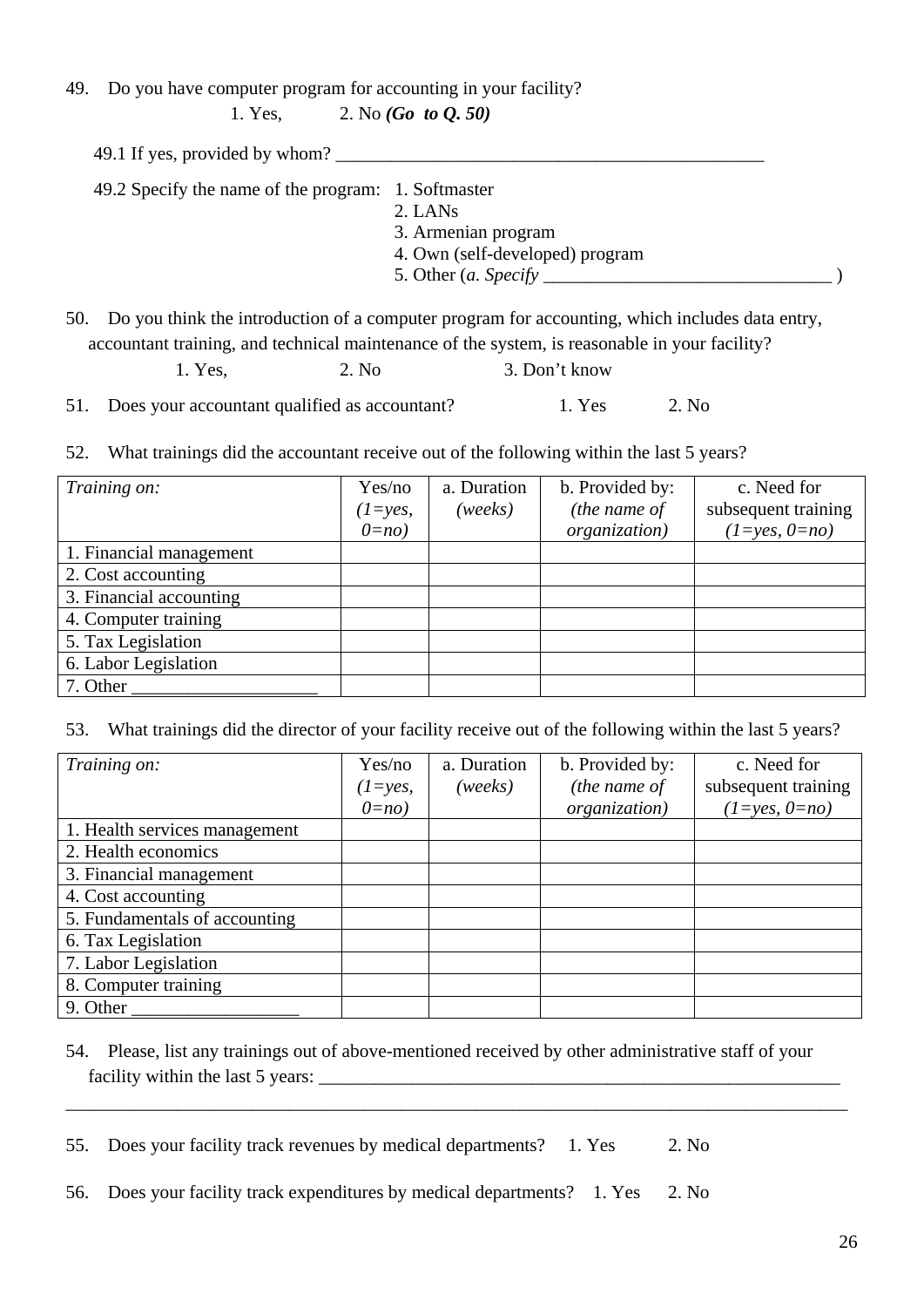## **Workforce planning**

## 57. Number of visits to PHC providers

| Made by:                   | a. 2008 | b. 2009, February | c. 2009, March |
|----------------------------|---------|-------------------|----------------|
| 1. Infants $(0-12m)$       |         |                   |                |
| 2. Children $(1-17y.$ old) |         |                   |                |
| 3. Adults $(18 \& over)$   |         |                   |                |
| 4. Total                   |         |                   |                |

### 58. Number of staff members' home visits per year:

| Made to:                   | a. 2008 | b. 2009, February | c. 2009, March |
|----------------------------|---------|-------------------|----------------|
| 1.Infants $(0-12m)$        |         |                   |                |
| 2. Children $(1-17y.$ old) |         |                   |                |
| 3. Adults $(18 \& over)$   |         |                   |                |
| 4. Total                   |         |                   |                |

## **Population**

59. Number of attached residency areas *(only those areas, where there are no FAPs: fully served by the given facility)*: \_\_\_\_\_\_\_\_\_

## *(If 1, put only the name of the primary area in the items 60 and 61)*

- 60. Names of the served areas and their distance from the facility:
- 1. Primary area: a) name: \_\_\_\_\_\_\_\_\_\_\_\_\_\_\_\_\_\_\_\_
- 2. Attached area: a) name: \_\_\_\_\_\_\_\_\_\_\_\_\_\_\_\_\_\_\_\_\_ b) distance from the facility \_\_\_\_\_\_ km
- 3. Attached area: a) name: \_\_\_\_\_\_\_\_\_\_\_\_\_\_\_\_\_\_\_\_\_ b) distance from the facility \_\_\_\_\_\_ km
	-

#### 61. Number of population served in each village:

| Name of the residency area (see from | a. Infants | b. Children | c. Adults | d. Total |
|--------------------------------------|------------|-------------|-----------|----------|
| Q.60                                 | $(0-12m.)$ | $(1-17y)$   | (218y.)   |          |
|                                      |            |             |           |          |
| 2.                                   |            |             |           |          |
|                                      |            |             |           |          |
| 4. Total                             |            |             |           |          |

Population dynamics:

|                               | a. 2007 | b. 2008 |
|-------------------------------|---------|---------|
| 62. Number of deaths (total)  |         |         |
| 63. Number of infant deaths   |         |         |
| 64. Number of maternal deaths |         |         |

#### 65. Number of hospitalizations:

|                              | a. 2007 | b.2008 |
|------------------------------|---------|--------|
| 1. Infants $(0-12m)$         |         |        |
| $\vert$ 2. Children $(1-17)$ |         |        |
| 3. Adults (18 and over)      |         |        |
| 4. Total                     |         |        |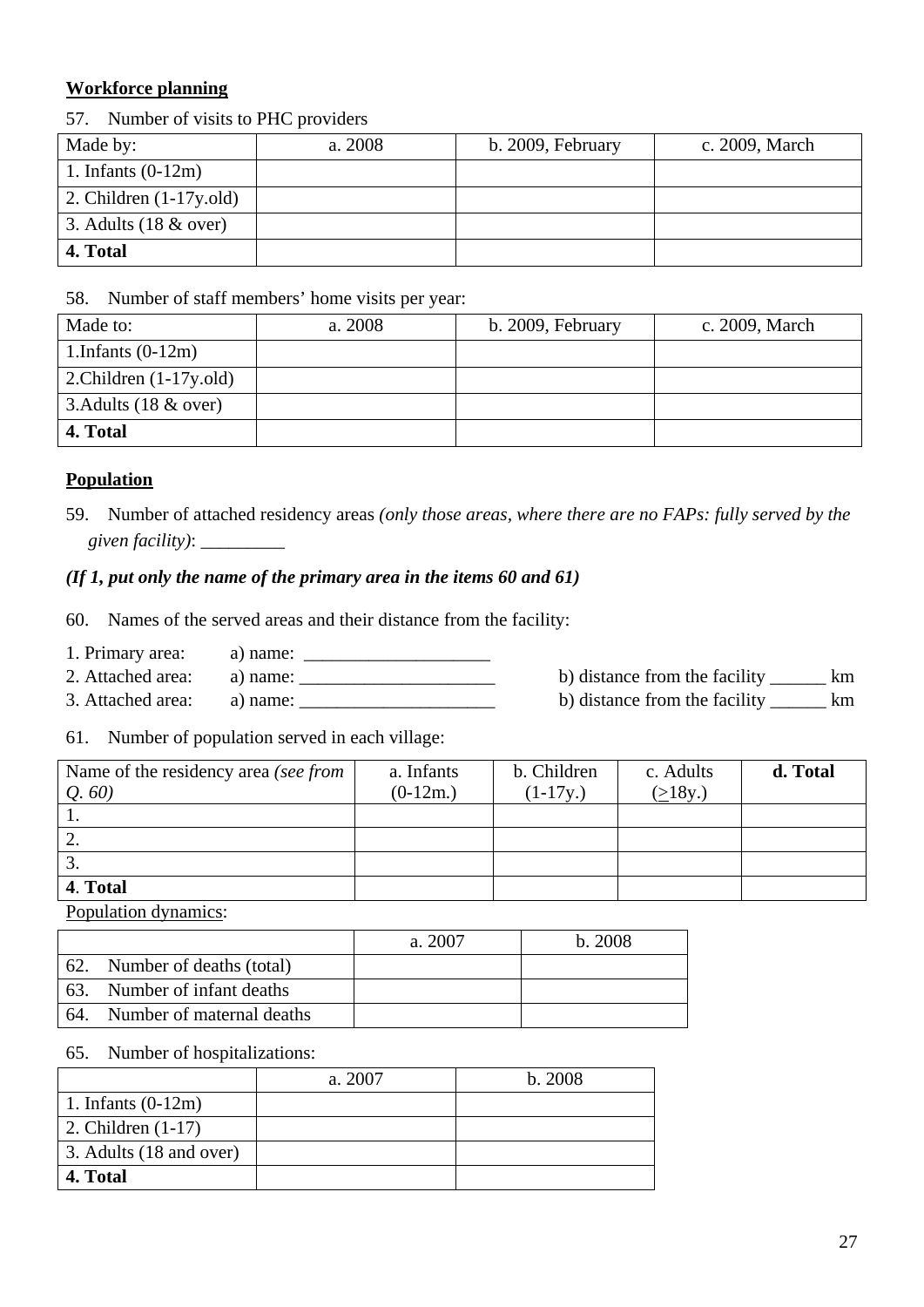Pregnancies/deliveries per year:

|        | 66. $#$ of     | $67. \# of$ | 68. $#$ of | 69. $#$ of |     | 70. # of deliveries in:        |         |
|--------|----------------|-------------|------------|------------|-----|--------------------------------|---------|
|        | pregnanc       | term        | preterm    | neonat     |     | a. SVA or $\vert$ b. Maternity | c. Home |
|        | <sub>1es</sub> | life        | life       | al         | FAP | Hospital                       |         |
|        |                | births      | births     | deaths     |     |                                |         |
| 1.2006 |                |             |            |            |     |                                |         |
| 2.2007 |                |             |            |            |     |                                |         |

71. Number of disabled in the served population: \_\_\_\_\_\_\_\_\_\_\_\_\_\_\_\_\_\_\_\_\_\_\_\_\_\_\_\_\_\_\_

## **Public Education**

72. The availability of public educational materials published after 2000 at the facility:

| a. Brochures,   | b. Provider   | c. Posters      | d. Provider   |
|-----------------|---------------|-----------------|---------------|
| leaflets        | (name of      | $(1=yes, 0=no)$ | (name of      |
| $(1=yes, 0=no)$ | organization) |                 | organization) |
|                 |               |                 |               |
|                 |               |                 |               |
|                 |               |                 |               |
|                 |               |                 |               |
|                 |               |                 |               |
|                 |               |                 |               |
|                 |               |                 |               |
|                 |               |                 |               |
|                 |               |                 |               |
|                 |               |                 |               |
|                 |               |                 |               |
|                 |               |                 |               |
|                 |               |                 |               |
|                 |               |                 |               |
|                 |               |                 |               |
|                 |               |                 |               |
|                 |               |                 |               |
|                 |               |                 |               |
|                 |               |                 |               |
|                 |               |                 |               |
|                 |               |                 |               |
|                 |               |                 |               |
|                 |               |                 |               |
|                 |               |                 |               |
|                 |               |                 |               |

*\* BBP = Basic Benefits Package*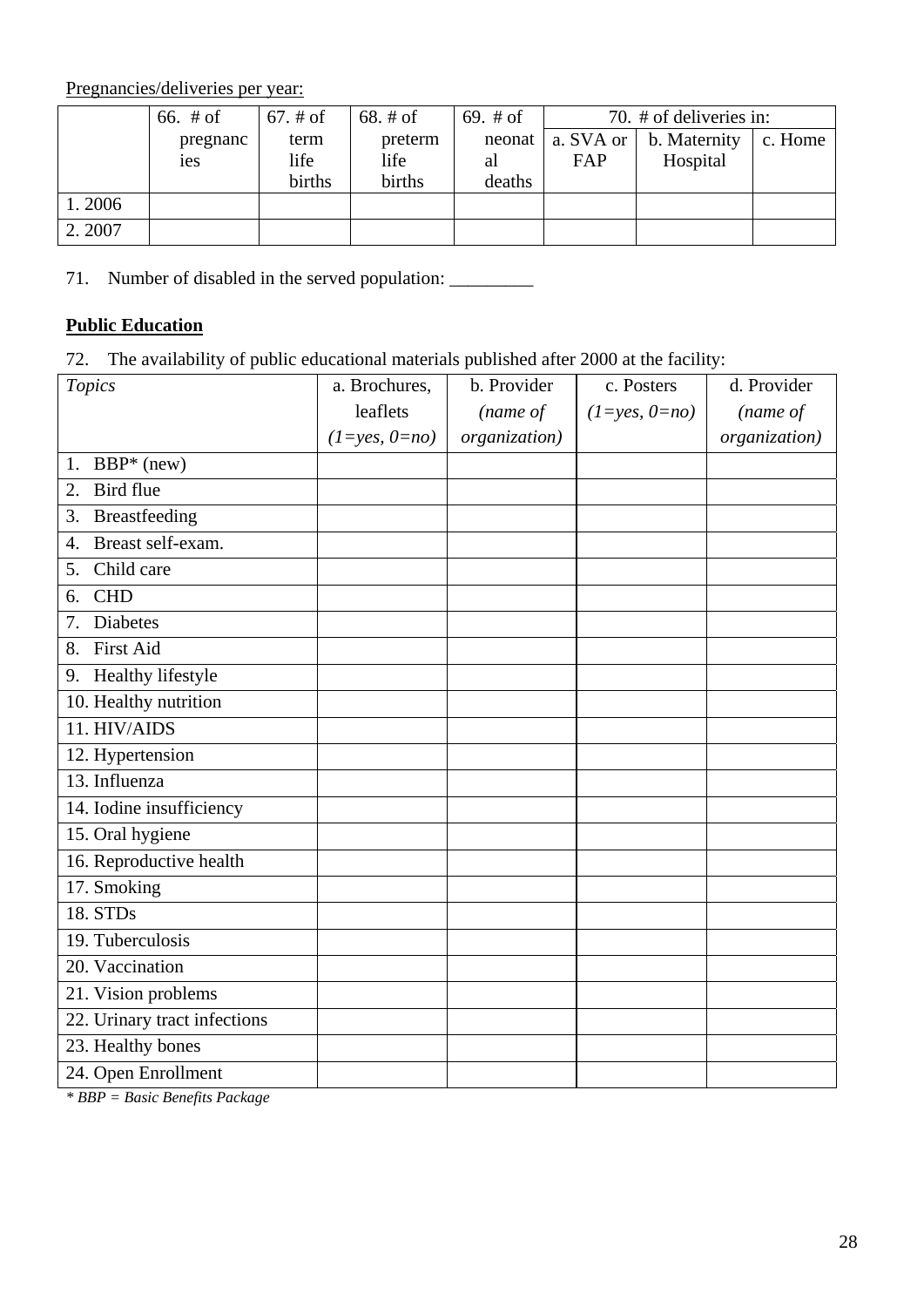73. Were there any health-related activities conducted in your community with the community involvement in the last 3 years?

1. Yes 2. No (*skip to Q.75*) 99. Don't know

74. If yes, please, describe what kind of activities were conducted:

| Type of activity                                                 | $l = yes$ ,<br>$0 = no$ | a. Who organized the<br>activity |
|------------------------------------------------------------------|-------------------------|----------------------------------|
| 1. Health education session organized by CHC*                    |                         |                                  |
| 2. Home visits done by CHC* members                              |                         |                                  |
| 3. Health education session organized by healthcare providers    |                         |                                  |
| 4. Health education sessions for teachers/school children        |                         |                                  |
| 5. Role play on health issues performed by children              |                         |                                  |
| 6. Health facility renovation activities                         |                         |                                  |
| 7. Water supply/sewage system building/reconstruction            |                         |                                  |
| 8. Environmental activities (tree planting, trash removal, etc.) |                         |                                  |
| 9. Revolving Fund maintained by community donations              |                         |                                  |
| 10. Other                                                        |                         |                                  |

*\*CHC = Community Health Committee* 

78. Is your facility licensed to provide family medicine/family nursing services?

1. Yes 2. No 3. Don't know

79. How many primary health care provider vacancies do you have in your facility:

79.1 For doctors? \_\_\_\_\_\_\_\_\_ *(put 0 if none)* 88. Don't know 79.2 For nurses? \_\_\_\_\_\_\_\_ *(put 0 if none)* 88. Don't know

\_\_\_\_\_\_\_\_\_\_\_\_\_\_\_\_\_\_\_\_\_\_\_\_\_\_\_\_\_\_\_\_\_\_\_\_\_\_\_\_\_\_\_\_\_\_\_\_\_\_\_\_\_\_\_\_\_\_\_\_\_\_\_\_\_\_\_\_\_\_\_

\_\_\_\_\_\_\_\_\_\_\_\_\_\_\_\_\_\_\_\_\_\_\_\_\_\_\_\_\_\_\_\_\_\_\_\_\_\_\_\_\_\_\_\_\_\_\_\_\_\_\_\_\_\_\_\_\_\_\_\_\_\_\_\_\_\_\_\_\_\_\_

80. List of the crucial needs: \_\_\_\_\_\_\_\_\_\_\_\_\_\_\_\_\_\_\_\_\_\_\_\_\_\_\_\_\_\_\_\_\_\_\_\_\_\_\_\_\_\_\_\_\_\_\_\_\_\_\_\_\_\_\_\_\_\_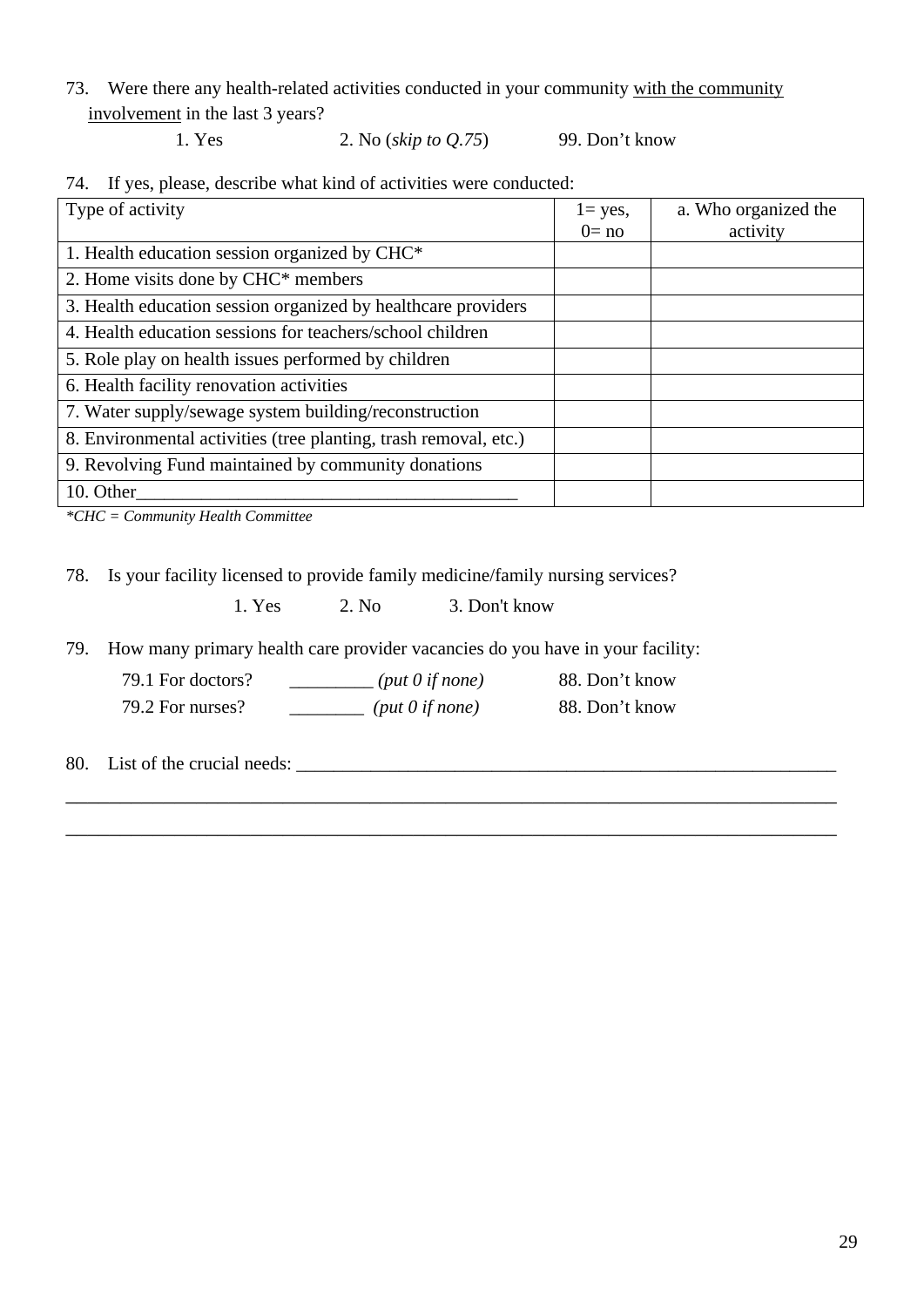## **For FAPs and ambulatories only!**

81. Number of rooms in the facility: a. Total # of rooms \_\_\_\_\_\_\_\_\_\_\_\_\_\_\_\_\_\_\_\_\_\_\_\_

 $b. \#$  of rooms in use  $\_\_\_\_\_\_\_\_\_\_\_$ 

#### 82. Rooms in use:

|               | 1. Size | 2. Natural      | 3. Renovation | 4. Purpose it serves | 5. Notes (walls, floor, |
|---------------|---------|-----------------|---------------|----------------------|-------------------------|
|               | $(m^2)$ | light $(0/I)^*$ | $(0/I)^*$     |                      | ceiling, etc.)          |
| a.Room 1      |         |                 |               |                      |                         |
| b.Room 2      |         |                 |               |                      |                         |
| c.Room 3      |         |                 |               |                      |                         |
| d.Room 4      |         |                 |               |                      |                         |
| e.Room 5      |         |                 |               |                      |                         |
| f.Room 6      |         |                 |               |                      |                         |
| g.Room 7      |         |                 |               |                      |                         |
| h.Room 8      |         |                 |               |                      |                         |
| i.Room 9      |         |                 |               |                      |                         |
| $j$ . Room 10 |         |                 |               |                      |                         |

*\* 0 is unsatisfactory, 1 is satisfactory* 

## 83. Furniture: *(R=room)*

| $#$ of:                      | a.   | $\mathbf b$ . | $\mathbf{C}$ . | d.   | e.   | f.   | g.   | h.   | i.   | j.    | k.    | $1.$ # of in- |
|------------------------------|------|---------------|----------------|------|------|------|------|------|------|-------|-------|---------------|
|                              | R. 1 | R. 2          | R. 3           | R. 4 | R. 5 | R. 6 | R. 7 | R. 8 | R. 9 | R. 10 | Total | appropr.      |
| 1. Sink with running water   |      |               |                |      |      |      |      |      |      |       |       |               |
| 2.Desks                      |      |               |                |      |      |      |      |      |      |       |       |               |
| 3.Chairs                     |      |               |                |      |      |      |      |      |      |       |       |               |
| 4. Med. cabinets (glass)     |      |               |                |      |      |      |      |      |      |       |       |               |
| 5. Cabinets for instruments  |      |               |                |      |      |      |      |      |      |       |       |               |
| 6. Exam. Beds                |      |               |                |      |      |      |      |      |      |       |       |               |
| 7. Bed tables                |      |               |                |      |      |      |      |      |      |       |       |               |
| 8. Cabinets (for cloths)     |      |               |                |      |      |      |      |      |      |       |       |               |
| 9.Screen                     |      |               |                |      |      |      |      |      |      |       |       |               |
| 10.Swaddle table             |      |               |                |      |      |      |      |      |      |       |       |               |
| 11. Procedural table (glass) |      |               |                |      |      |      |      |      |      |       |       |               |
| 12.Telephone                 |      |               |                |      |      |      |      |      |      |       |       |               |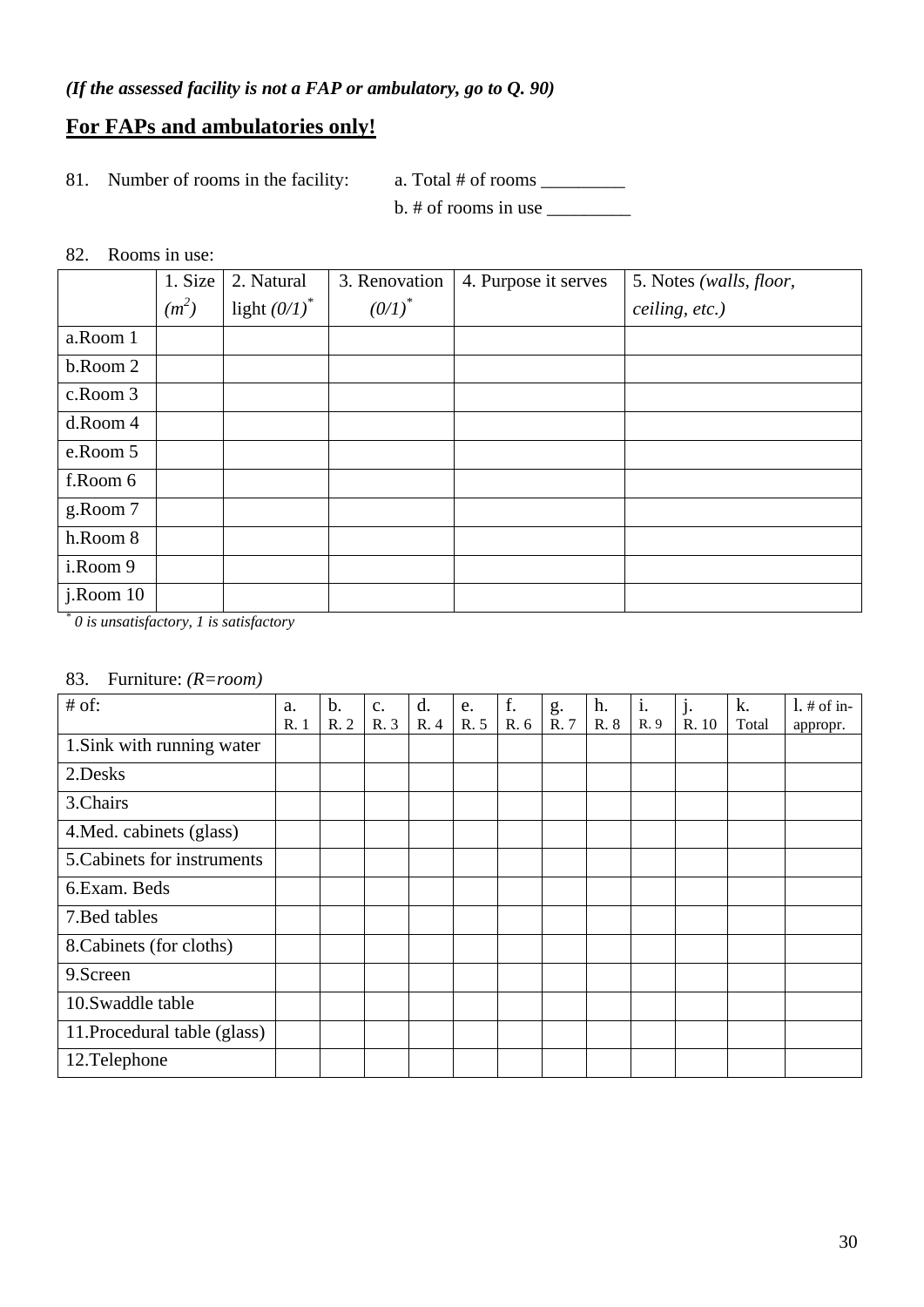## 84. Equipment/supplies (functional):

|                                             | $a)$ # | $b)$ # of     |                                   | $a)$ # | $b)$ # of |
|---------------------------------------------|--------|---------------|-----------------------------------|--------|-----------|
|                                             | total  | <b>broken</b> |                                   | total  | broken    |
| 1.Stethophonendoscope                       |        |               | 36. Surgical thread (packs)       |        |           |
| 2.Sphygnomanometer                          |        |               | 37. Tube (nasogastric)            |        |           |
| 3. Thermometer                              |        |               | 38. Scalpel                       |        |           |
| 4.Refrigerator                              |        |               | 39. Scalpel holder                |        |           |
| 5.Cold Chain Igloo                          |        |               | 40. Tray for instruments          |        |           |
| 6.Tongue holder and gag                     |        |               | $\overline{41}$ . Needle holder   |        |           |
| 7. Height measurer-child                    |        |               | 42. Surgical needles              |        |           |
| 8. Height measurer- adult                   |        |               | 43. Used instruments' tray        |        |           |
| $9. Scale - child$                          |        |               | 44. Instrument cleaning jar       |        |           |
| $10.Scale - adult$                          |        |               | 45. Gynecological chair           |        |           |
| 11. Measure tape                            |        |               | 46. Gynecologic. mirrors          |        |           |
| 12.Timer                                    |        |               | 47. Packer curved                 |        |           |
| 13. Infusion set & IV cannula               |        |               | 48. Kocher                        |        |           |
| 14. Medical tourniquet                      |        |               | 49. Folkman spoon                 |        |           |
| 15. Sterilization cylinders (bixes)         |        |               | 50. Obstetrical stethoscope       |        |           |
| 16. Dry sterilization (for dressing mater.) |        |               | 51. Subject glasses               |        |           |
| 17. Disposable syringes/needles             |        |               | 52. Sterile bandages              |        |           |
| 18. Sharp disposal                          |        |               | 53. Elastic bandages              |        |           |
| 19. Spatula (metal)                         |        |               | 54. Medical cotton wool           |        |           |
| 20. Spatula, wooden (boxes)                 |        |               | 55. Tape, adhesive                |        |           |
| 21. Tweesers (pincers)                      |        |               | 56. Gloves, surgical, sterile     |        |           |
| 22. Scissor                                 |        |               | 57. Examination gloves            |        |           |
| 23. Forceps                                 |        |               | 58. Medical splints               |        |           |
| 24. Electrocardiograph                      |        |               | 59. Stretchers                    |        |           |
| 25. Otoscope                                |        |               | 60. Syringe for ear irrigation    |        |           |
| 26. Ophthalmoscope                          |        |               | 61. Neurological hammer           |        |           |
| 27. Tool set for ear exam-adult             |        |               | 62. Disposable cups               |        |           |
| 28. Tool set for ear exam-child             |        |               | 63. Uretric catheter-hard         |        |           |
| 29. Tool set for eye exam-adult             |        |               | 64. Uretric catheter-soft         |        |           |
| 30. Tool set for eye exam-child             |        |               | 65. Glucometer                    |        |           |
| 31. Tool set for nose exam-adult            |        |               | 66. Tests for glucometer          |        |           |
| 32. Tool set for nose exam-child            |        |               | 67. Steriliz. boxes (for instr-s) |        |           |
| 33. Bactericide lamp                        |        |               | 68. Autoclave                     |        |           |
| 34. Holder for IV infusions                 |        |               | 69. Microscope                    |        |           |
| 35. Gauze masks                             |        |               | 70. Emergency care kit            |        |           |

88. How many times has your supervisor made supervisory visits to this facility during the last 3 months?

1. \_\_\_\_\_\_\_\_\_\_\_\_\_\_\_\_ times

2. The facility has no direct outside supervision

*Start "Facility Performance Assessment" interview.*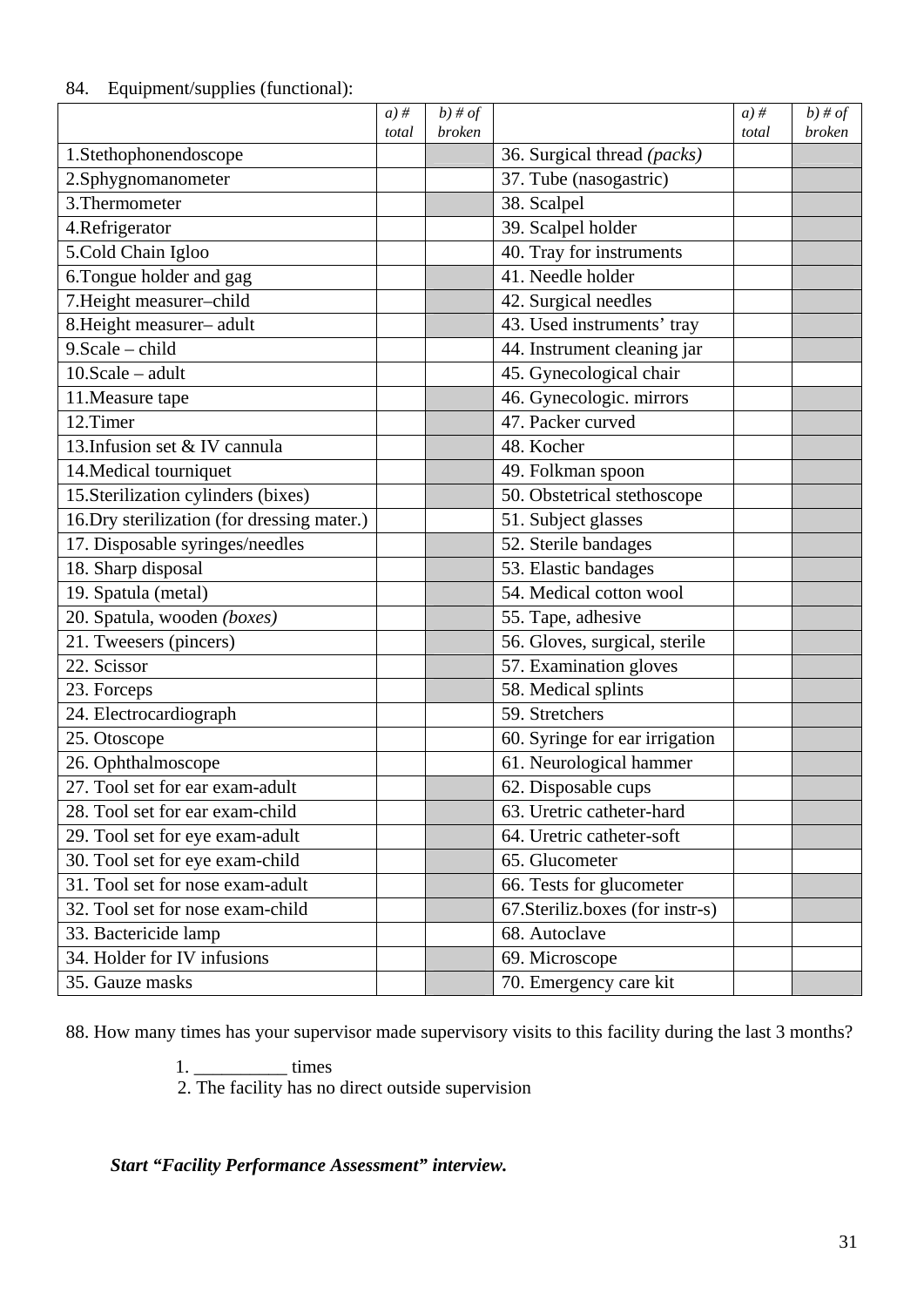## **For polyclinics and health centers only!**

|                        | $0=$ no,  | a. Size | $b.$ Light $ $ | c. Renovation | d. Notes (walls, ceiling, floor, |
|------------------------|-----------|---------|----------------|---------------|----------------------------------|
|                        | $l = ves$ | $(m^2)$ | (0/1)          | (0/1)         | $etc.$ )                         |
| 1. Entrance lobby      |           |         |                |               |                                  |
| 2. Patent registration |           |         |                |               |                                  |
| 3. Waiting area 1      |           |         |                |               |                                  |
| 4. Waiting area 2      |           |         |                |               |                                  |
| 5. Waiting area 3      |           |         |                |               |                                  |

90. General impression from the facility *(0 = unsatisfactory, 1= satisfactory)*

92. Listing of general practice offices (of FDs, pediatricians, and internists: see 1, 2, and 3 items in Q. 91) in the outpatient service and # of rooms in each:

|              | Type          | $1.$ # of rooms in |              | <b>Type</b>   | 1. # of rooms |
|--------------|---------------|--------------------|--------------|---------------|---------------|
|              | $(1/2/3)^{*}$ | the office         |              | $(1/2/3)^{*}$ | in the office |
| a. Office 1  |               |                    | n. Office 14 |               |               |
| b. Office 2  |               |                    | o. Office 15 |               |               |
| c. Office 3  |               |                    | p. Office 16 |               |               |
| d. Office 4  |               |                    | q. Office 17 |               |               |
| e. Office 5  |               |                    | r. Office 18 |               |               |
| f. Office 6  |               |                    | s. Office 19 |               |               |
| g. Office 7  |               |                    | t. Office 20 |               |               |
| h. Office 8  |               |                    | u. Office 21 |               |               |
| i. Office 9  |               |                    | v. Office 22 |               |               |
| j. Office 10 |               |                    | w. Office 23 |               |               |
| k. Office 11 |               |                    | x. Office 24 |               |               |
| l. Office 12 |               |                    | y. Office 25 |               |               |
| m. Office 13 |               |                    | z. Office 26 |               |               |

*\* 1= Family Doctor's office, 2= Pediatrician's office, 3=Internist's office* 

#### 102. Listing of other important rooms/facilities:

|                                 | a. $1 = Yes$ , $0 = No$   b. Number |  |
|---------------------------------|-------------------------------------|--|
| 1. Laboratory                   |                                     |  |
| 2. Procedural room              |                                     |  |
| 3. Disinfecting room            |                                     |  |
| 4. Other $1$ (specify _________ |                                     |  |
| 5. Other 2 (specify             |                                     |  |
| 6. Other $3$ (specify           |                                     |  |

*Go to Part B, and conduct "Facility performance assessment" interview, section "F" with PHC providers.* 

*Along with PHC offices, assess laboratory, procedural, disinfecting and/or other important facilities using the same Part B portion of the instrument.* 

*Complete "Facility performance assessment" interview, parts A through E, with the principal respondent*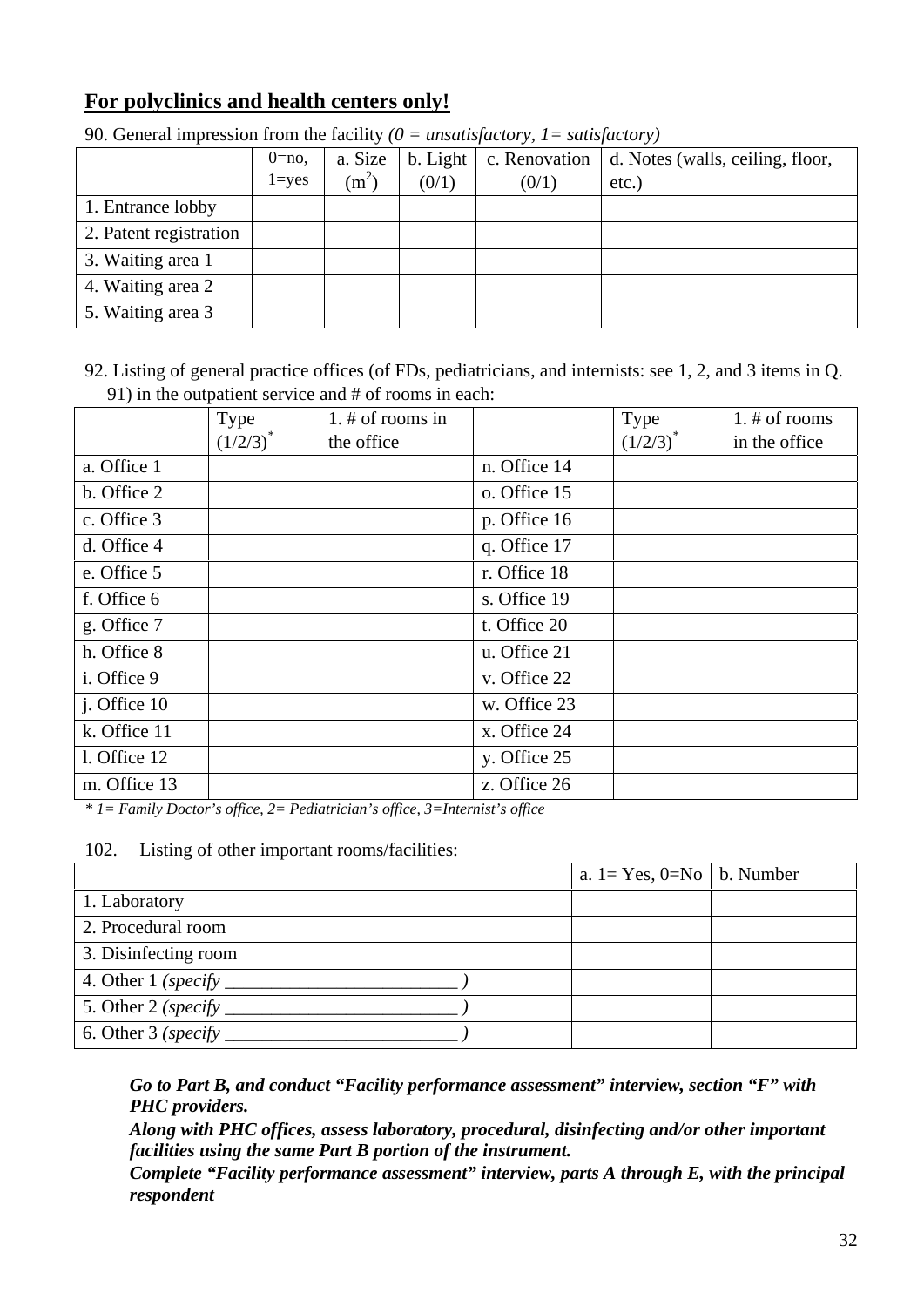| <b>Part B: Facility Code</b> | GP Office # (from $Q. 92$ ) | or room name: |
|------------------------------|-----------------------------|---------------|
|                              |                             |               |

|               | a. Size $(m^2)$ | b. Light $(0/1)^*$ | c. Renovation $(0/1)^*$ | d. Notes (walls, root, floor, etc.) |
|---------------|-----------------|--------------------|-------------------------|-------------------------------------|
| $1.$ Room $1$ |                 |                    |                         |                                     |
| 2. Room 2     |                 |                    |                         |                                     |

*\* 0 = unsatisfactory, 1= satisfactory* 

## B1. Furniture *(for the whole office):*

| $#$ of:                     | a.Total#    | $b. \# of$ | $#$ of:                      | a.Total#    | $b.$ # of |
|-----------------------------|-------------|------------|------------------------------|-------------|-----------|
|                             | (0 if none) | inappr.    |                              | (0 if none) | inappr.   |
| 1. Sink with running water  |             |            | 7. Bed tables                |             |           |
| 2. Desks                    |             |            | 8. Cabinets (for cloths)     |             |           |
| 3. Chairs                   |             |            | 9. Screen                    |             |           |
| 4. Med. cabinets (glass)    |             |            | 10. Swaddle table            |             |           |
| 5. Cabinets for instruments |             |            | 11. Procedural table (glass) |             |           |
| 6. Exam. Beds               |             |            | 12. Telephone                |             |           |

## B2. Equipment/supplies *(for the whole office):*

|                                             | $a)$ # | $b)$ # of     |                                          | $a)$ # | $b)$ # of     |
|---------------------------------------------|--------|---------------|------------------------------------------|--------|---------------|
|                                             | total  | <b>broken</b> |                                          | total  | <b>broken</b> |
| 1.Stethophonendoscope                       |        |               | 36. Surgical thread (packs)              |        |               |
| 2.Sphygnomanometer                          |        |               | 37. Tube (nasogastric)                   |        |               |
| 3. Thermometer                              |        |               | 38. Scalpel                              |        |               |
| 4.Refrigerator                              |        |               | 39. Scalpel holder                       |        |               |
| 5.Cold Chain Igloo                          |        |               | 40. Tray for instruments                 |        |               |
| 6. Tongue holder and gag                    |        |               | 41. Needle holder                        |        |               |
| 7. Height measurer-child                    |        |               | 42. Surgical needles                     |        |               |
| 8. Height measurer- adult                   |        |               | $\overline{43}$ . Used instruments' tray |        |               |
| $9. Scale - child$                          |        |               | 44. Instrument cleaning jar              |        |               |
| $10.Scale - adult$                          |        |               | 45. Gynecological chair                  |        |               |
| 11. Measure tape                            |        |               | 46. Gynecologic. mirrors                 |        |               |
| 12.Timer                                    |        |               | 47. Packer curved                        |        |               |
| 13. Infusion set & IV cannula               |        |               | 48. Kocher                               |        |               |
| 14. Medical tourniquet                      |        |               | 49. Folkman spoon                        |        |               |
| 15. Sterilization cylinders (bixes)         |        |               | 50. Obstetrical stethoscope              |        |               |
| 16. Dry sterilization (for dressing mater.) |        |               | 51. Subject glasses                      |        |               |
| 17. Disposable syringes/needles             |        |               | 52. Sterile bandages                     |        |               |
| 18. Sharp disposal                          |        |               | 53. Elastic bandages                     |        |               |
| 19. Spatula (metal)                         |        |               | 54. Medical cotton wool                  |        |               |
| 20. Spatula, wooden (boxes)                 |        |               | 55. Tape, adhesive                       |        |               |
| 21. Tweezers (pincers)                      |        |               | 56. Gloves, surgical, sterile            |        |               |
| 22. Scissor                                 |        |               | 57. Examination gloves                   |        |               |
| 23. Forceps                                 |        |               | 58. Medical splints                      |        |               |
| 24. Electrocardiograph                      |        |               | 59. Stretchers                           |        |               |
| 25. Otoscope                                |        |               | 60. Syringe for ear irrigation           |        |               |
| 26. Ophthalmoscope                          |        |               | 61. Neurological hammer                  |        |               |
| 27. Tool set for ear exam-adult             |        |               | 62. Disposable cups                      |        |               |
| 28. Tool set for ear exam-child             |        |               | 63. Uretric catheter-hard                |        |               |
| 29. Tool set for eye exam-adult             |        |               | 64. Uretric catheter-soft                |        |               |
| 30. Tool set for eye exam-child             |        |               | 65. Glucometer                           |        |               |
| 31. Tool set for nose exam-adult            |        |               | 66. Tests for glucometer                 |        |               |
| 32. Tool set for nose exam-child            |        |               | 67. Steriliz. boxes (for instr-s)        |        |               |
| 33. Bactericide lamp                        |        |               | 68. Autoclave                            |        |               |
| 34. Holder for IV infusions                 |        |               | $69.$ Microscope                         |        |               |
| 35. Gauze masks                             |        |               | 70. Emergency care kit                   |        |               |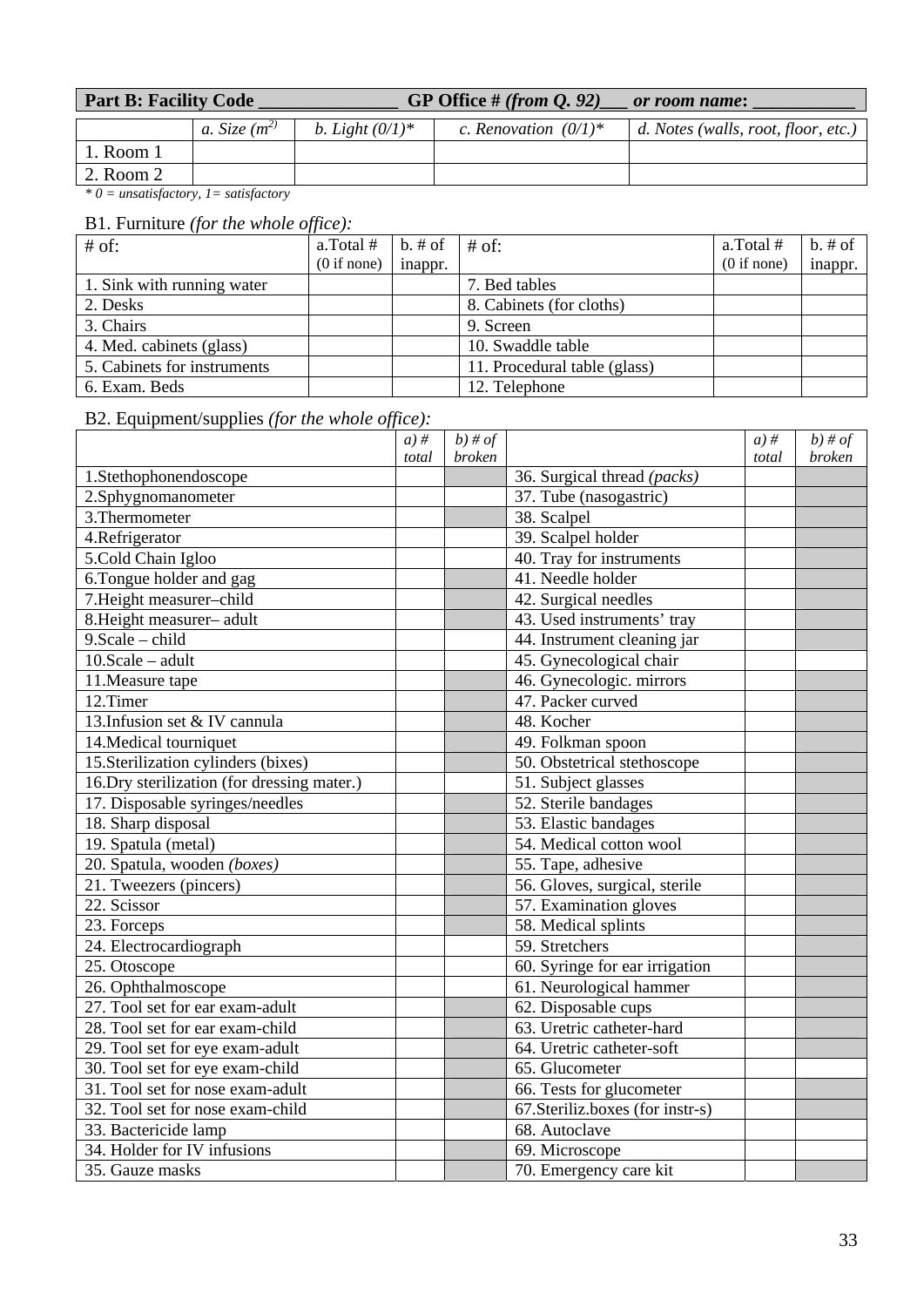## **Appendix 2. Lists of furniture & equipment provided to targeted facilities**

## **List of furniture provided to selected PHC facilities**

- 1. Desk (750x700x1400)
- 2. Desk (500x700x1000)
- 3. Drawer Box (570x450x450)
- 4. Laboratory Desk (750x700x1600)
- 5. Combined Shelf (1980x1350x400)
- 6. Shelf with Glass Doors (1980x800x400)
- 7. Coach (450x700x1900)
- 8. Visitors Chair
- 9. Wheel table with drawers (900x600x550)
- 10. Sink with cabinet
- 11. Partitions
- 12. Conference Desk
- 13. Oil Heaters

## **List of Equipment provided to selected PHC facilities**

- 1. Urinary strips
- 2. Test strips for pregnancy
- 3. Surgical gloves
- 4. Sphygmomanometer & Phonendoscope
- 5. Otoscope
- 6. Hexiloc
- 7. Capillary blood tests
- 8. Ophthalmoscope
- 9. Forceps Kocher
- 10. Scissors Mayo
- 11. Tweezers
- 12. Umbilical Cord forceps
- 13. Thermometer
- 14. Mouth widener
- 15. Tongue holder
- 16. Waste container
- 17. Kidney dish
- 18. Medical bag
- 19. Scale for adults
- 20. Glucometer & strips for glucometer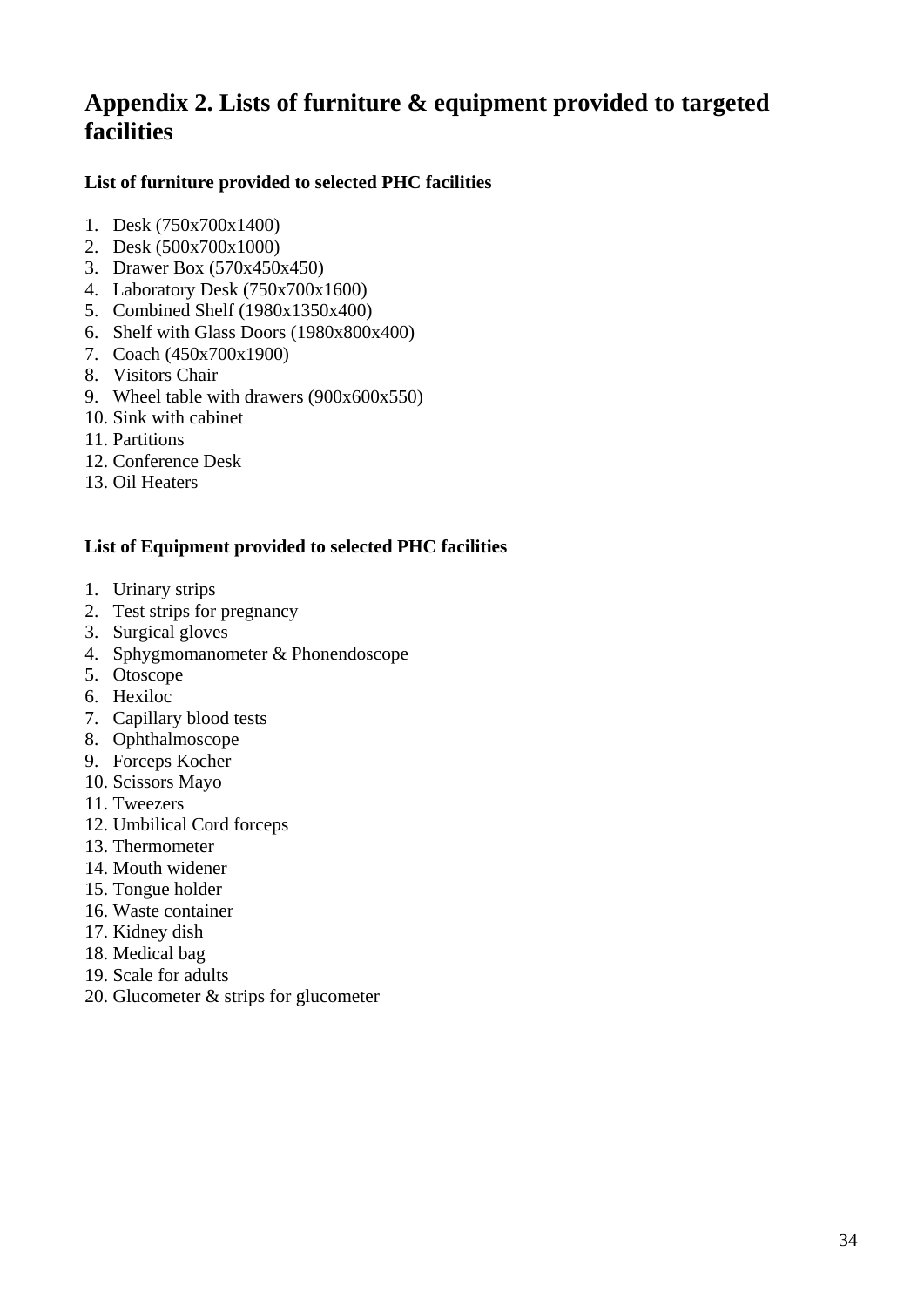|              |             |                      | <b>Physical conditions</b> |      | <b>Equipment score</b> |       | <b>Furniture score</b> |      |
|--------------|-------------|----------------------|----------------------------|------|------------------------|-------|------------------------|------|
|              |             |                      | score                      |      | (%)                    |       | (%)                    |      |
| #            | <b>Marz</b> | <b>Facility</b>      | 2007                       | 2009 | 2007                   | 2009  | 2007                   | 2009 |
| $\mathbf{1}$ | Gegharkunik | Akhpradzor FAP       | 0.0                        | 1.0  | 0.0                    | 75.0  | 1.4                    | 25.7 |
| 2            | Gegharkunik | Chkalovka FAP        | 0.0                        | 1.0  | 41.7                   | 66.7  | 37.1                   | 27.1 |
| 3            | Gegharkunik | Gagarin FAP          | 1.0                        | 1.0  | 33.3                   | 66.7  | 17.1                   | 27.1 |
| 4            | Kotayk      | Getamej FAP          | 0.0                        | 1.0  | 50.0                   | 41.7  | 27.1                   | 37.1 |
| 5            | Kotayk      | <b>Getargel FAP</b>  | 0.0                        | 1.0  | 16.7                   | 75.0  | 24.3                   | 32.9 |
| 6            | Gegharkunik | Getik FAP            | 0.0                        | 1.0  | 16.7                   | 58.3  | 21.4                   | 31.4 |
| 7            | Kotayk      | Goghtn FAP           | 0.0                        | 1.0  | 16.7                   | 58.3  | 28.6                   | 37.1 |
| $\,8\,$      | Tavush      | <b>Gosh FAP</b>      | 0.5                        | 0.5  | 41.7                   | 75.0  | 30.0                   | 35.7 |
| 9            | Tavush      | Hovk FAP             | 0.0                        | 1.0  | 58.3                   | 75.0  | 34.3                   | 32.9 |
| 10           | Gegharkunik | Jaghatsadzor FAP     | 0.0                        | 1.0  | 0.0                    | 66.7  | 20.0                   | 35.7 |
| 11           | Kotayk      | Jraber FAP           | 0.0                        | 1.0  | 0.0                    | 66.7  | 25.7                   | 34.3 |
| 12           | Kotayk      | Kamaris FAP          | 0.0                        | 1.0  | 33.3                   | 66.7  | 27.1                   | 35.7 |
| 13           | Kotayk      | Katnaghbyur FAP      | 0.5                        | 1.0  | 33.3                   | 58.3  | 25.7                   | 38.6 |
| 14           | Tavush      | <b>Lusahovit FAP</b> | 0.0                        | 1.0  | 41.7                   | 58.3  | 34.3                   | 21.4 |
| 15           | Gegharkunik | Maqenis FAP          | 0.0                        | 1.0  | 0.0                    | 75.0  | 18.6                   | 25.7 |
| 16           | Tavush      | Nerkin Gosh FAP      | 0.0                        | 1.0  | 25.0                   | 75.0  | 14.3                   | 28.6 |
| 17           | Kotayk      | Nerkin Ptghni FAP    | 0.0                        | 1.0  | 16.7                   | 58.3  | 27.1                   | 48.6 |
| 18           | Kotayk      | Nor Gyugh FAP        | 0.0                        | 1.0  | 0.0                    | 91.7  | 14.3                   | 22.9 |
| 19           | Gegharkunik | Norabak FAP          | 0.0                        | 1.0  | 0.0                    | 58.3  | 0.0                    | 11.4 |
| 20           | Kotayk      | Nurnus FAP           | 0.0                        | 1.0  | 25.0                   | 58.3  | 11.4                   | 14.3 |
| 21           | Kotayk      | Saralanj FAP         | 0.0                        | 0.5  | 0.0                    | 41.7  | 0.0                    | 28.6 |
| 22           | Kotayk      | Sevaberd FAP         | 0.0                        | 1.0  | 33.3                   | 33.3  | 20.0                   | 17.1 |
| 23           | Kotayk      | Tekheniq FAP         | 1.0                        | 1.0  | 33.3                   | 50.0  | 14.3                   | 41.4 |
| 24           | Tavush      | <b>Tovuz FAP</b>     | 0.0                        | 1.0  | 33.3                   | 75.0  | 40.0                   | 38.6 |
| 25           | Tavush      | V.Karmir Aghbyur FAP | 0.0                        | 1.0  | 0.0                    | 16.7  | 41.4                   | 32.9 |
| 26           | Tavush      | V.Tsaghkavan FAP     | 1.0                        | 1.0  | 41.7                   | 66.7  | 24.3                   | 38.6 |
| 27           | Tavush      | Varagavan FAP        | $1.0\,$                    | 1.0  | 33.3                   | 83.3  | 30.0                   | 25.7 |
| 28           | Kotayk      | Zoravan FAP          | 0.0                        | 1.0  | 25.0                   | 41.7  | 12.9                   | 32.9 |
| 29           | Gegharkunik | Zovaber FAP          | 0.0                        | 1.0  | 16.7                   | 75.0  | 41.4                   | 25.7 |
| 30           | Kotayk      | Zovashen FAP         | 0.0                        | 1.0  | 8.3                    | 50.0  | 21.4                   | 42.9 |
| 31           | Kotayk      | Zovq FAP             | 0.0                        | 1.0  | 41.7                   | 50.0  | 30.0                   | 75.7 |
| 32           | Kotayk      | Aragyugh MA          | 0.0                        | 1.0  | 50.0                   | 66.7  | 37.1                   | 85.7 |
| 33           | Kotayk      | Aramus MA            | 0.0                        | 1.0  | 75.0                   | 91.7  | 60.0                   | 77.1 |
| 34           | Kotayk      | Balahovit MA         | 1.0                        | 1.0  | 83.3                   | 100.0 | 80.0                   | 92.9 |
| 35           | Gegharkunik | Ddmashen MA          | 1.0                        | 1.0  | 83.3                   | 100.0 | 91.4                   | 94.3 |
| 36           | Kotayk      | Dzoraghbyur MA       | 1.0                        | 1.0  | 83.3                   | 91.7  | 95.7                   | 81.4 |
| 37           | Kotayk      | Geghashen MA         | 1.0                        | 1.0  | 83.3                   | 75.0  | 84.3                   | 48.6 |
| 38           | Tavush      | Haghartsin MA        | 1.0                        | 1.0  | 83.3                   | 66.7  | 67.1                   | 80.0 |
| 39           | Kotayk      | Kaputan MA           | 0.0                        | 1.0  | 33.3                   | 75.0  | 25.7                   | 77.1 |
| 40           | Tavush      | Khashtarak MA        | 0.0                        | 1.0  | 75.0                   | 91.7  | 55.7                   | 85.7 |
| 41           | Kotayk      | Kotayk MA            | 0.0                        | 0.0  | 66.7                   | 83.3  | 67.1                   | 77.1 |

# **Appendix 3. Per-facility summary scores for physical conditions, equipment & furniture**